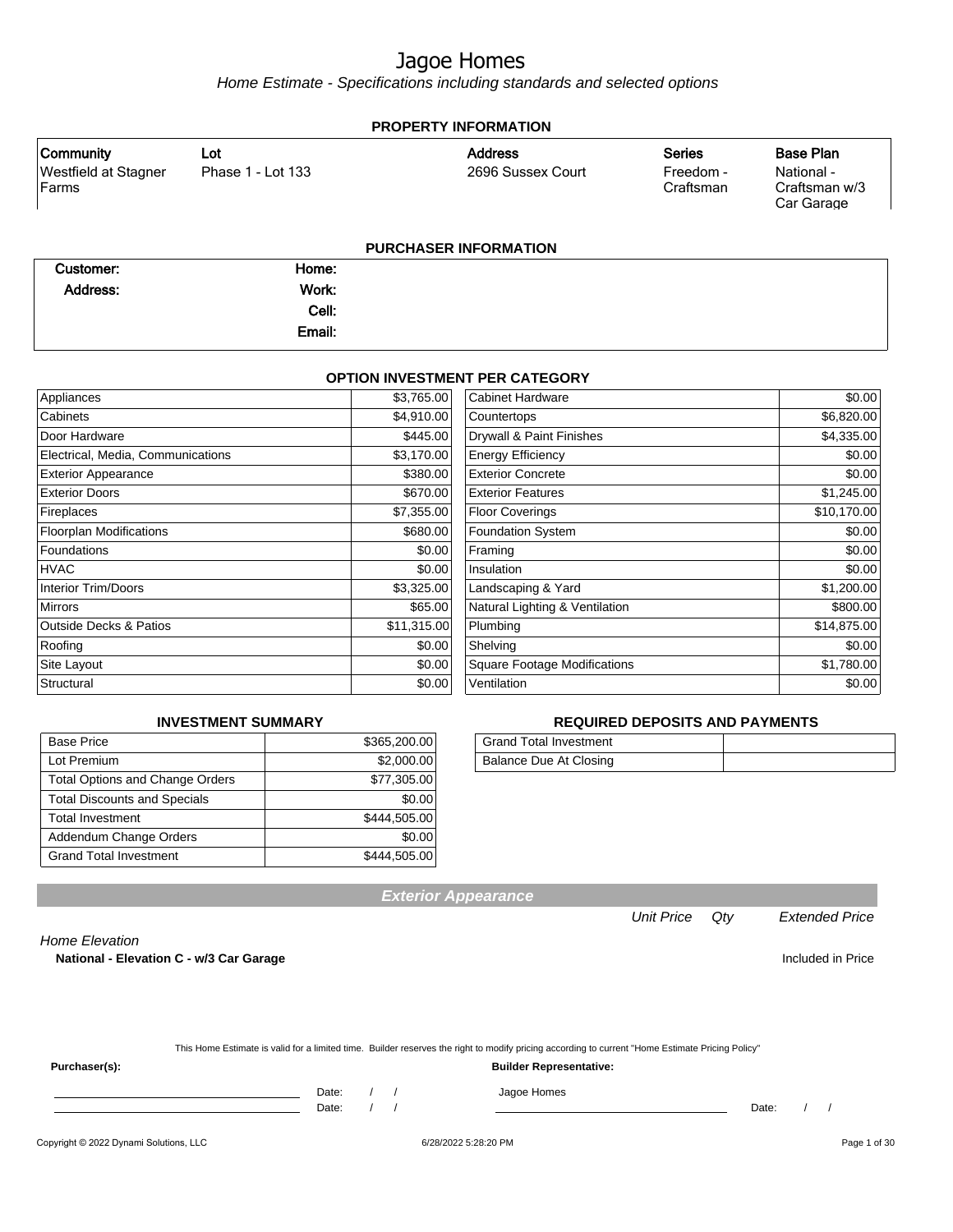|                                                                                   |                                                                                                                                                                             |                   | <b>PROPERTY INFORMATION</b>                                                                                                                                                                       |                                         |     |                                                               |
|-----------------------------------------------------------------------------------|-----------------------------------------------------------------------------------------------------------------------------------------------------------------------------|-------------------|---------------------------------------------------------------------------------------------------------------------------------------------------------------------------------------------------|-----------------------------------------|-----|---------------------------------------------------------------|
| Community<br>Westfield at Stagner<br>Farms                                        | Lot<br>Phase 1 - Lot 133                                                                                                                                                    |                   | <b>Address</b><br>2696 Sussex Court                                                                                                                                                               | <b>Series</b><br>Freedom -<br>Craftsman |     | <b>Base Plan</b><br>National -<br>Craftsman w/3<br>Car Garage |
|                                                                                   |                                                                                                                                                                             |                   | <b>Exterior Appearance</b>                                                                                                                                                                        |                                         |     |                                                               |
|                                                                                   |                                                                                                                                                                             |                   |                                                                                                                                                                                                   | <b>Unit Price</b>                       | Qty | <b>Extended Price</b>                                         |
| <b>Home Exterior Brick</b><br>not include drop brick ledge.<br><b>Brick Color</b> | Brick Veneer Front, Sides & Back of Home - Per Plan<br>Includes brick front, sides, and back of home. See plan for side gable and other detail. Does                        |                   |                                                                                                                                                                                                   |                                         |     | \$0.00                                                        |
| Selected Brick Color: Graystone                                                   |                                                                                                                                                                             |                   |                                                                                                                                                                                                   |                                         |     | Included in Price                                             |
| Drop Brick Ledge<br>Drop Brick Ledge, Included                                    |                                                                                                                                                                             |                   |                                                                                                                                                                                                   |                                         |     | \$0.00                                                        |
| <b>Address Stone</b><br><b>Address Stone</b>                                      |                                                                                                                                                                             |                   |                                                                                                                                                                                                   |                                         |     | \$380.00                                                      |
|                                                                                   | stone. Location of address stone will be predetermined by builder.                                                                                                          |                   | Includes one 8"x16" address stone for front of the house. Street Number ONLY will be on the                                                                                                       |                                         |     |                                                               |
|                                                                                   |                                                                                                                                                                             |                   | <b>Foundation System</b>                                                                                                                                                                          |                                         |     |                                                               |
|                                                                                   |                                                                                                                                                                             |                   |                                                                                                                                                                                                   | <b>Unit Price</b>                       | Qty | <b>Extended Price</b>                                         |
| <b>Foundation System</b><br><b>Insulated Concrete Slab</b>                        |                                                                                                                                                                             |                   |                                                                                                                                                                                                   |                                         |     | Included in Price                                             |
|                                                                                   |                                                                                                                                                                             |                   | <b>Energy Efficiency</b>                                                                                                                                                                          |                                         |     |                                                               |
|                                                                                   |                                                                                                                                                                             |                   |                                                                                                                                                                                                   | <b>Unit Price</b>                       | Qty | <b>Extended Price</b>                                         |
| <b>HERS Rating</b><br><b>HERS Rated Home (Less than 85 Score)</b>                 | Note - Jagoe Homes receives all applicable rebates for energy efficiency, utilities,<br>manufacturers, etc. Rebates have been reflected as a discount in Base Price of Home |                   |                                                                                                                                                                                                   |                                         |     | Included in Price                                             |
|                                                                                   |                                                                                                                                                                             |                   | <b>Square Footage Modifications</b>                                                                                                                                                               |                                         |     |                                                               |
|                                                                                   |                                                                                                                                                                             |                   |                                                                                                                                                                                                   | <b>Unit Price</b>                       | Qty | <b>Extended Price</b>                                         |
| <b>Attic Storage Addition</b>                                                     | National Attic Storage Addition Accessible from Upstairs Storage<br>48" access door add in Storage Room for light storage access above garage                               |                   |                                                                                                                                                                                                   |                                         |     | \$1,780.00                                                    |
|                                                                                   |                                                                                                                                                                             |                   | <b>Floorplan Modifications</b>                                                                                                                                                                    |                                         |     |                                                               |
|                                                                                   |                                                                                                                                                                             |                   |                                                                                                                                                                                                   | <b>Unit Price</b>                       | Qty | <b>Extended Price</b>                                         |
| <b>Floorplan Modifications</b><br>See Plan for drawing                            | Modify Laundry Room to create Expanded Pantry                                                                                                                               |                   |                                                                                                                                                                                                   |                                         |     | \$680.00                                                      |
| Purchaser(s):                                                                     |                                                                                                                                                                             | Date:             | This Home Estimate is valid for a limited time. Builder reserves the right to modify pricing according to current "Home Estimate Pricing Policy"<br><b>Builder Representative:</b><br>Jagoe Homes |                                         |     |                                                               |
|                                                                                   |                                                                                                                                                                             | $\prime$<br>Date: |                                                                                                                                                                                                   |                                         |     | Date:<br>$\prime$<br>$\prime$                                 |
| Copyright © 2022 Dynami Solutions, LLC                                            |                                                                                                                                                                             |                   | 6/28/2022 5:28:20 PM                                                                                                                                                                              |                                         |     | Page 2 of 30                                                  |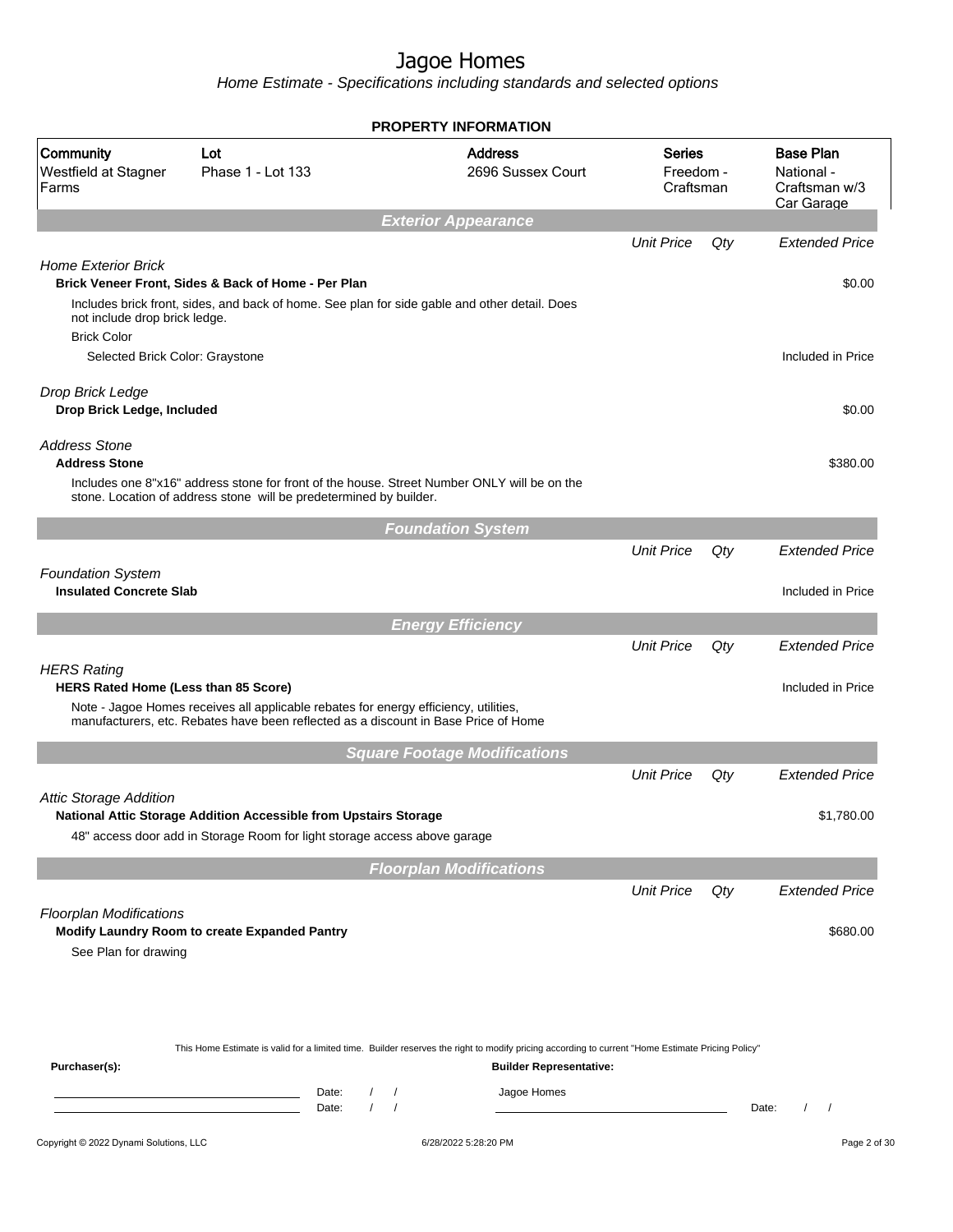Home Estimate - Specifications including standards and selected options

|                                                                          |                                                                                                                                                                                                                                                                                                                                                                                                                                                                           | <b>PROPERTY INFORMATION</b>         |                                         |     |                                                               |  |
|--------------------------------------------------------------------------|---------------------------------------------------------------------------------------------------------------------------------------------------------------------------------------------------------------------------------------------------------------------------------------------------------------------------------------------------------------------------------------------------------------------------------------------------------------------------|-------------------------------------|-----------------------------------------|-----|---------------------------------------------------------------|--|
| Community<br>Westfield at Stagner<br>Farms                               | Lot<br>Phase 1 - Lot 133                                                                                                                                                                                                                                                                                                                                                                                                                                                  | <b>Address</b><br>2696 Sussex Court | <b>Series</b><br>Freedom -<br>Craftsman |     | <b>Base Plan</b><br>National -<br>Craftsman w/3<br>Car Garage |  |
|                                                                          |                                                                                                                                                                                                                                                                                                                                                                                                                                                                           | <b>Structural</b>                   |                                         |     |                                                               |  |
| Concrete Slab                                                            |                                                                                                                                                                                                                                                                                                                                                                                                                                                                           |                                     | <b>Unit Price</b>                       | Qty | <b>Extended Price</b>                                         |  |
| Barrier, Termite Warranty 1 year                                         | Concrete Slab 4" thick (avg), 3500 psi, Slab fill 6" minimum, 6 mil polyethylene Vapor                                                                                                                                                                                                                                                                                                                                                                                    |                                     |                                         |     | Included in Price                                             |  |
| <b>Foundation Drain</b><br><b>Foundation Drain - Gravel French Drain</b> |                                                                                                                                                                                                                                                                                                                                                                                                                                                                           |                                     |                                         |     | Included in Price                                             |  |
|                                                                          |                                                                                                                                                                                                                                                                                                                                                                                                                                                                           | <b>Outside Decks &amp; Patios</b>   |                                         |     |                                                               |  |
|                                                                          |                                                                                                                                                                                                                                                                                                                                                                                                                                                                           |                                     | <b>Unit Price</b>                       | Qty | <b>Extended Price</b>                                         |  |
|                                                                          | Outside Retreat Concrete Patio or Covered Patio<br>12' Wide x 12' Deep Covered Patio, 3500 PSI                                                                                                                                                                                                                                                                                                                                                                            |                                     |                                         |     | \$11,315.00                                                   |  |
|                                                                          | Includes 12'x12' broom finish concrete patio covered by a hip roof system, roof pitch to match<br>existing home, supported by two columns, with vinyl covered ceiling and outdoor ceiling fan.                                                                                                                                                                                                                                                                            |                                     |                                         |     |                                                               |  |
| options.                                                                 | Builder must approve all additions for required lot coverage ratio. Sales representative<br>must reference square footage allowance (coverage) chart. If the roofing for the base<br>house is upgraded, the corresponding option for the 12'w x 12'd covered patio must be<br>selected in addition to this option. This option is not available in conjunction with any of the<br>family room addition options, concrete patio options, or pressure treated deck addition |                                     |                                         |     |                                                               |  |
| Finish                                                                   |                                                                                                                                                                                                                                                                                                                                                                                                                                                                           |                                     |                                         |     |                                                               |  |
| Selected Finish: Broom Finish                                            |                                                                                                                                                                                                                                                                                                                                                                                                                                                                           |                                     |                                         |     | Included in Price                                             |  |
|                                                                          |                                                                                                                                                                                                                                                                                                                                                                                                                                                                           | <b>Exterior Doors</b>               |                                         |     |                                                               |  |
|                                                                          |                                                                                                                                                                                                                                                                                                                                                                                                                                                                           |                                     | <b>Unit Price</b>                       | Qty | <b>Extended Price</b>                                         |  |
| Front Entry Door                                                         |                                                                                                                                                                                                                                                                                                                                                                                                                                                                           |                                     |                                         |     |                                                               |  |
|                                                                          | HD Smooth Steel 3/0 Painted Craftsman MHD-217-010-2 w/ 22x17 Clear Glass Insert                                                                                                                                                                                                                                                                                                                                                                                           |                                     |                                         |     | Included in Price                                             |  |
|                                                                          | Consult with Design Coordinator for Glass Pattern, Door Handle, and Paint Selections.                                                                                                                                                                                                                                                                                                                                                                                     |                                     |                                         |     |                                                               |  |
| 16' Craftsman Garage Overhead Door                                       |                                                                                                                                                                                                                                                                                                                                                                                                                                                                           |                                     |                                         |     |                                                               |  |
|                                                                          | Carriage House Stamped 16x7 Garage Door                                                                                                                                                                                                                                                                                                                                                                                                                                   |                                     |                                         |     | Included in Price                                             |  |
|                                                                          | CHI 5250   Stamped Carriage House Steel   Includes Decorative Hardware                                                                                                                                                                                                                                                                                                                                                                                                    |                                     |                                         |     |                                                               |  |
| Color                                                                    |                                                                                                                                                                                                                                                                                                                                                                                                                                                                           |                                     |                                         |     |                                                               |  |
| Selected Color: White                                                    |                                                                                                                                                                                                                                                                                                                                                                                                                                                                           |                                     |                                         |     | Included in Price                                             |  |
| 9' Craftsman Garage Overhead Door(s)                                     |                                                                                                                                                                                                                                                                                                                                                                                                                                                                           |                                     |                                         |     |                                                               |  |
| Carriage House Stamped 9x7 Garage Door                                   |                                                                                                                                                                                                                                                                                                                                                                                                                                                                           |                                     |                                         |     | Included in Price                                             |  |
|                                                                          | CHI 5250   Stamped Carriage House Steel   Includes Decorative Hardware                                                                                                                                                                                                                                                                                                                                                                                                    |                                     |                                         |     |                                                               |  |
| Color                                                                    |                                                                                                                                                                                                                                                                                                                                                                                                                                                                           |                                     |                                         |     |                                                               |  |
| Selected Color: White                                                    |                                                                                                                                                                                                                                                                                                                                                                                                                                                                           |                                     |                                         |     | Included in Price                                             |  |
|                                                                          |                                                                                                                                                                                                                                                                                                                                                                                                                                                                           |                                     |                                         |     |                                                               |  |
|                                                                          |                                                                                                                                                                                                                                                                                                                                                                                                                                                                           |                                     |                                         |     |                                                               |  |

This Home Estimate is valid for a limited time. Builder reserves the right to modify pricing according to current "Home Estimate Pricing Policy" **Purchaser(s): Builder Representative:** Date: / / Jagoe Homes<br>Date: / / Jagoe Homes Date: / / Date: / /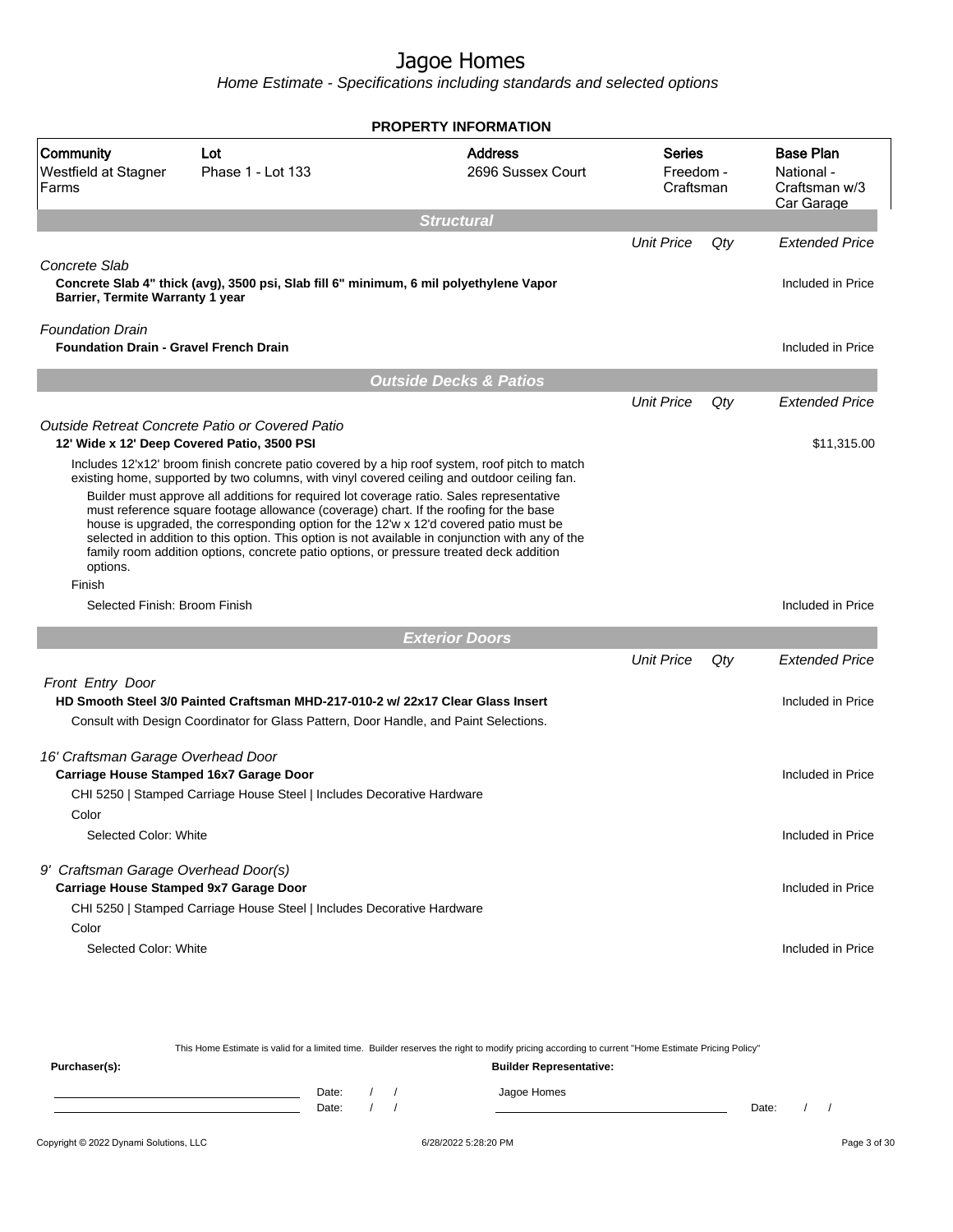Home Estimate - Specifications including standards and selected options

| <b>PROPERTY INFORMATION</b>                                     |                                                                                                                                                                                        |                                           |                                         |     |                                                               |  |
|-----------------------------------------------------------------|----------------------------------------------------------------------------------------------------------------------------------------------------------------------------------------|-------------------------------------------|-----------------------------------------|-----|---------------------------------------------------------------|--|
| Community<br>Westfield at Stagner<br>Farms                      | Lot<br>Phase 1 - Lot 133                                                                                                                                                               | <b>Address</b><br>2696 Sussex Court       | <b>Series</b><br>Freedom -<br>Craftsman |     | <b>Base Plan</b><br>National -<br>Craftsman w/3<br>Car Garage |  |
|                                                                 |                                                                                                                                                                                        | <b>Exterior Doors</b>                     |                                         |     |                                                               |  |
|                                                                 |                                                                                                                                                                                        |                                           | <b>Unit Price</b>                       | Qty | <b>Extended Price</b>                                         |  |
| Dining Area Patio Door<br>Color                                 | Vinyl 6/0 Sliding Door w/ NO Grilles, Screen, and 1/0 Transom<br>Vinyl 6/0 Sliding Door w/ NO Grilles, Screen, and 1/0 Transom                                                         |                                           |                                         |     | \$670.00                                                      |  |
| Selected Color: White                                           |                                                                                                                                                                                        |                                           |                                         |     | Included in Price                                             |  |
| Garage-to-Home Door<br>Solid Core Smooth 5 Panel Equal 2/8 Door | Solid Core Smooth 5 Panel Equal 2/8 Door. Door will match interior door paint selection.                                                                                               |                                           |                                         |     | \$0.00                                                        |  |
| Garage Door Opener                                              | Garage Door Opener(s) with 2 Transmitters                                                                                                                                              |                                           |                                         |     | Included in Price                                             |  |
|                                                                 |                                                                                                                                                                                        | <b>Natural Lighting &amp; Ventilation</b> |                                         |     |                                                               |  |
|                                                                 |                                                                                                                                                                                        |                                           | <b>Unit Price</b>                       | Qty | <b>Fxtended Price</b>                                         |  |
| <b>Entire Home Windows</b>                                      | Vinyl Low E Single Hung Window w/ GBG & Half Screen                                                                                                                                    |                                           |                                         |     | Included in Price                                             |  |
| confirm with New Home Consultant.                               | Vinyl Low E Single Hung Window w/ GBG & Half Screen. Glass is Clear unless otherwise<br>noted. Grilles are between the glass. Grille patterns will differ based on Home Series. Please |                                           |                                         |     |                                                               |  |
| <b>Window Color</b>                                             |                                                                                                                                                                                        |                                           |                                         |     |                                                               |  |
|                                                                 | Selected Window Color: White Exterior/White Interior                                                                                                                                   |                                           |                                         |     | Included in Price                                             |  |
| Entire Home Additional Windows<br><b>Screen</b>                 | Additional 4034 (approx 44" W x 73" H) Vinyl Low E Single Hung Window w/ GBG & Half                                                                                                    |                                           |                                         |     | \$800.00                                                      |  |
|                                                                 | Vinyl Low E Single Hung Window w/ GBG & Half Screen. Grilles are between the glass. Grille<br>patterns will differ based on Home Series. Please confirm with New Home Consultant.      |                                           |                                         |     |                                                               |  |
| (Bonus Room 3)<br><b>Window Color</b>                           | Technical Specification: This option is not available for the finished room over garage                                                                                                |                                           |                                         |     |                                                               |  |
| Selected Window Color: White                                    |                                                                                                                                                                                        |                                           |                                         |     | Included in Price                                             |  |
| <b>Comments: Family Room</b>                                    |                                                                                                                                                                                        |                                           |                                         |     |                                                               |  |
| Entire Home Extended Jambs and Casing                           | Extended Jambs and Casing (No Window Stool) Package for Windows                                                                                                                        |                                           |                                         |     | Included in Price                                             |  |
|                                                                 | Includes extended jambs and casing on all additional windows                                                                                                                           |                                           |                                         |     |                                                               |  |
|                                                                 | Extended Jambs and Casing for Additional Windows<br>Extended Jambs and Casing (No Window Stool) Package for Windows                                                                    |                                           |                                         |     | Included in Price                                             |  |
|                                                                 | This Home Estimate is valid for a limited time. Builder reserves the right to modify pricing according to current "Home Estimate Pricing Policy"                                       |                                           |                                         |     |                                                               |  |
| Purchaser(s):                                                   |                                                                                                                                                                                        | <b>Builder Representative:</b>            |                                         |     |                                                               |  |

Date: / / Jagoe Homes<br>Date: / / Jagoe Homes Date: / / **Date: / / 2006** Date: / / / Date: / / / Date: / / / 2006 Date: / / / 2006 Date: / / / 2006 Date: / / / 2006 Date: / / / 2007 Date: / / / 2007 Date: / / / 2007 Date: / / / 2007 Date: / / / 2007 Date: / / / 2007 D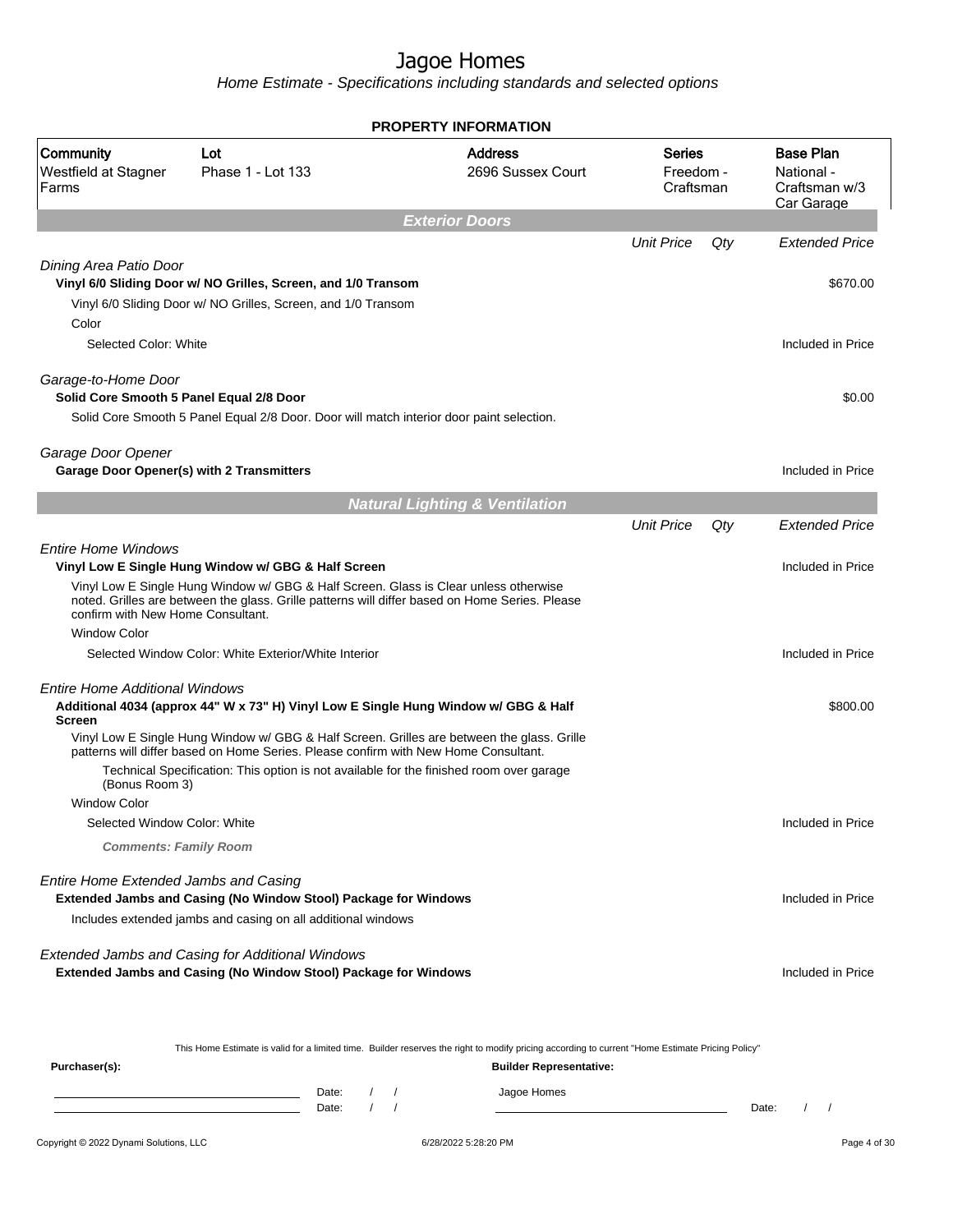|                                                                                        |                                                                                                                                                                       |                                      | <b>PROPERTY INFORMATION</b>               |                                         |     |                                                               |  |
|----------------------------------------------------------------------------------------|-----------------------------------------------------------------------------------------------------------------------------------------------------------------------|--------------------------------------|-------------------------------------------|-----------------------------------------|-----|---------------------------------------------------------------|--|
| Community<br>Westfield at Stagner<br>Farms                                             | Lot<br>Phase 1 - Lot 133                                                                                                                                              |                                      | <b>Address</b><br>2696 Sussex Court       | <b>Series</b><br>Freedom -<br>Craftsman |     | <b>Base Plan</b><br>National -<br>Craftsman w/3<br>Car Garage |  |
|                                                                                        |                                                                                                                                                                       |                                      | <b>Natural Lighting &amp; Ventilation</b> |                                         |     |                                                               |  |
|                                                                                        | Extended Jambs and Casing for Additional Windows<br>Includes extended jambs and casing on all additional windows                                                      |                                      |                                           | <b>Unit Price</b>                       | Qty | <b>Extended Price</b>                                         |  |
|                                                                                        |                                                                                                                                                                       |                                      | <b>Exterior Concrete</b>                  |                                         |     |                                                               |  |
|                                                                                        |                                                                                                                                                                       |                                      |                                           | <b>Unit Price</b>                       | Qty | <b>Extended Price</b>                                         |  |
| <b>Exterior Concrete Driveway</b><br>Driveway/Parking 3-Car Garage: Per Plan<br>Finish |                                                                                                                                                                       |                                      |                                           |                                         |     | Included in Price                                             |  |
| Selected Finish: Broom Finish                                                          |                                                                                                                                                                       |                                      |                                           |                                         |     | Included in Price                                             |  |
| Exterior Concrete - Front Porch & Sidewalk<br>Finish                                   | Exterior Concrete - Front Porch & Sidewalk, 3500 psi                                                                                                                  |                                      |                                           |                                         |     | Included in Price                                             |  |
| Selected Finish: Broom Finish                                                          |                                                                                                                                                                       |                                      |                                           |                                         |     | Included in Price                                             |  |
| <b>Exterior Concrete - City Sidewalk</b>                                               | Exterior Concrete - City Sidewalk, 3500 psi, Broom Finish                                                                                                             |                                      |                                           |                                         |     | Included in Price                                             |  |
|                                                                                        |                                                                                                                                                                       |                                      | <b>Exterior Features</b>                  |                                         |     |                                                               |  |
|                                                                                        |                                                                                                                                                                       |                                      |                                           | <b>Unit Price</b>                       | Qty | <b>Extended Price</b>                                         |  |
| <b>Exterior Siding</b><br>Exterior Portfolio - Double 4" Vinyl Siding<br>Color         |                                                                                                                                                                       |                                      |                                           |                                         |     | Included in Price                                             |  |
| Selected Color: Driftwood                                                              |                                                                                                                                                                       |                                      |                                           |                                         |     | Included in Price                                             |  |
| Exterior Bracket/Corbel<br>Exterior Bracket(s), Corbel(s) Painted                      |                                                                                                                                                                       |                                      |                                           |                                         |     | Included in Price                                             |  |
| Color                                                                                  | Selected Color: SW7006 Extra White (White Coordinate)                                                                                                                 |                                      |                                           |                                         |     | Included in Price                                             |  |
| <b>Exterior Decorative Siding</b><br><b>Exterior Portfolio Perfection Shake</b>        |                                                                                                                                                                       |                                      |                                           |                                         |     | Included in Price                                             |  |
| Color                                                                                  | Perfection shingles have a more finished appearance than a hand-split shake. They are<br>patterned from #1 Red Cedar and offer a cleaner and more uniform appearance. |                                      |                                           |                                         |     |                                                               |  |
| Selected Color: Greystone                                                              |                                                                                                                                                                       |                                      |                                           |                                         |     | Included in Price                                             |  |
| <b>Exterior Special Trim Areas</b><br>color selected.                                  | Aluminum Wrapped Trim: Window Trim, Beams, Rake/Fascia, etc. Color will match Soffit                                                                                  |                                      |                                           |                                         |     | Included in Price                                             |  |
|                                                                                        | This Home Estimate is valid for a limited time. Builder reserves the right to modify pricing according to current "Home Estimate Pricing Policy"                      |                                      |                                           |                                         |     |                                                               |  |
| Purchaser(s):                                                                          |                                                                                                                                                                       |                                      | <b>Builder Representative:</b>            |                                         |     |                                                               |  |
|                                                                                        | Date:<br>Date:                                                                                                                                                        | $\left  \right $<br>$\left  \right $ | Jagoe Homes                               |                                         |     | Date:<br>$\sqrt{2}$                                           |  |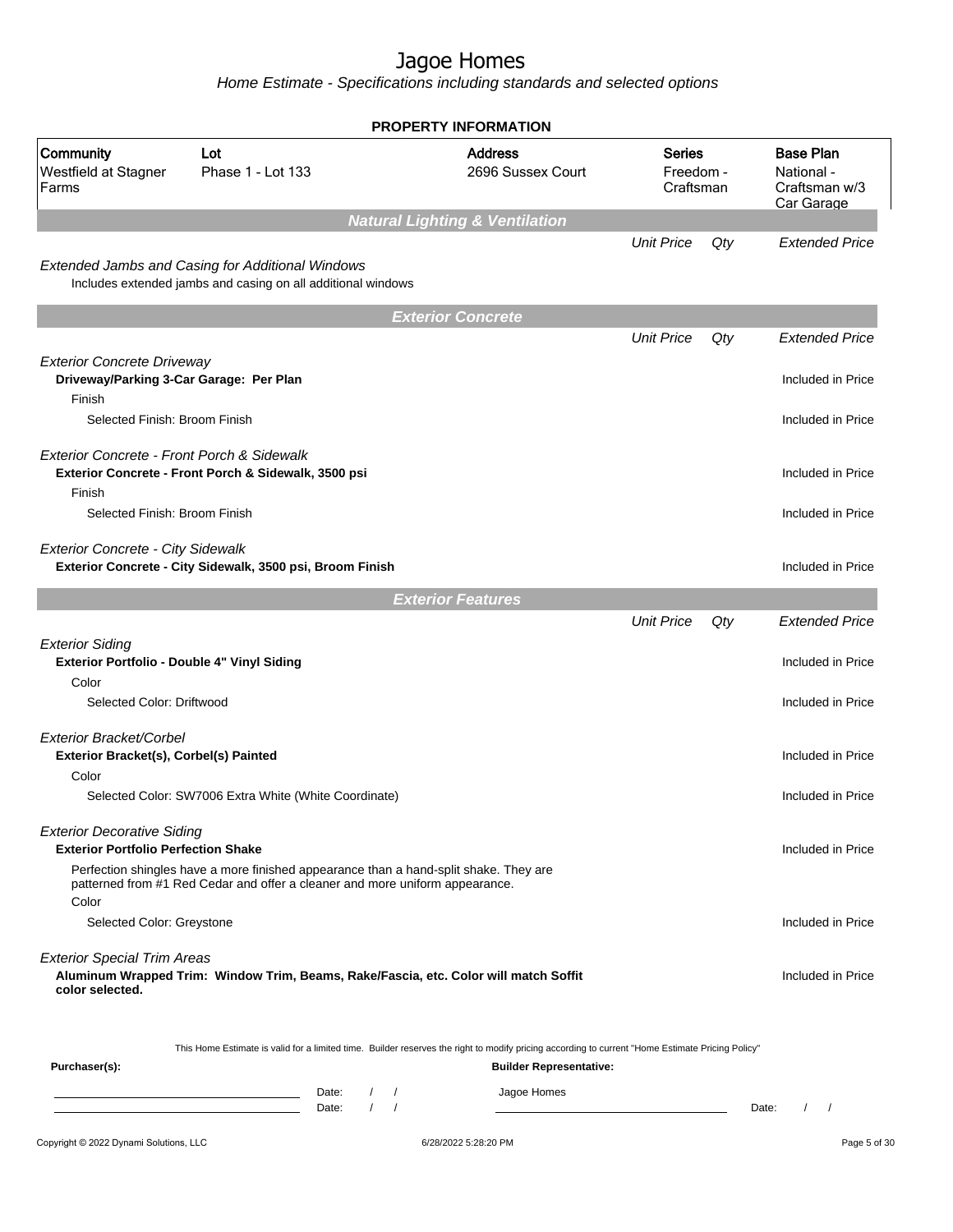Home Estimate - Specifications including standards and selected options

|                                                                            |                                                                                                                                          | <b>PROPERTY INFORMATION</b>         |                                         |                                                               |
|----------------------------------------------------------------------------|------------------------------------------------------------------------------------------------------------------------------------------|-------------------------------------|-----------------------------------------|---------------------------------------------------------------|
| Community<br>Westfield at Stagner<br>Farms                                 | Lot<br>Phase 1 - Lot 133                                                                                                                 | <b>Address</b><br>2696 Sussex Court | <b>Series</b><br>Freedom -<br>Craftsman | <b>Base Plan</b><br>National -<br>Craftsman w/3<br>Car Garage |
|                                                                            |                                                                                                                                          | <b>Exterior Features</b>            |                                         |                                                               |
| <b>Exterior Special Trim Areas</b>                                         | See plan for details. Color will match Soffit Color Selected.                                                                            |                                     | <b>Unit Price</b><br>Qty                | <b>Extended Price</b>                                         |
| Exterior Vinyl Corner Trim(s)<br><b>Vinyl Corner Trim(s)</b>               |                                                                                                                                          |                                     |                                         | Included in Price                                             |
| Color<br>Selected Color: White                                             |                                                                                                                                          |                                     |                                         | Included in Price                                             |
| Fascia<br><b>Fascia Aluminum</b><br>Color will match Soffit Color Selected |                                                                                                                                          |                                     |                                         | Included in Price                                             |
| Soffit<br>Soffit - Continuous Perforated Vinyl<br>Color                    |                                                                                                                                          |                                     |                                         | Included in Price                                             |
| Selected Color: White                                                      |                                                                                                                                          |                                     |                                         | Included in Price                                             |
| Gutter<br>Gutters Aluminum 5" (.027 gauge)<br>Color                        |                                                                                                                                          |                                     |                                         | Included in Price                                             |
| Selected Color: White                                                      |                                                                                                                                          |                                     |                                         | Included in Price                                             |
| Downspout                                                                  | Downspouts Aluminum 3" x 2" (.027 gauge)                                                                                                 |                                     |                                         | Included in Price                                             |
| <b>Front Porch Post</b>                                                    | 16" Square Tapered Smooth Painted Column on Cultured Stone Pier                                                                          |                                     |                                         | \$0.00                                                        |
| details.<br>Color                                                          | Column paint and cultured stone to be selected. Placement predetermined. Check plan for                                                  |                                     |                                         |                                                               |
|                                                                            | Selected Color: SW7006 Extra White                                                                                                       |                                     |                                         | Included in Price                                             |
| <b>Cultured Stone Color</b>                                                | Selected Cultured Stone Color: Ledgestone Kentucky #260                                                                                  |                                     |                                         | Included in Price                                             |
| <b>Rear Porch Post</b>                                                     | (2) 10" Square Smooth Fiberglass Columns, Painted<br>Column paint color to be selected. Placement predetermined. Check plan for details. |                                     |                                         | \$1,245.00                                                    |
| Color                                                                      | Selected Color: SW7006 Extra White                                                                                                       |                                     |                                         | Included in Price                                             |

This Home Estimate is valid for a limited time. Builder reserves the right to modify pricing according to current "Home Estimate Pricing Policy"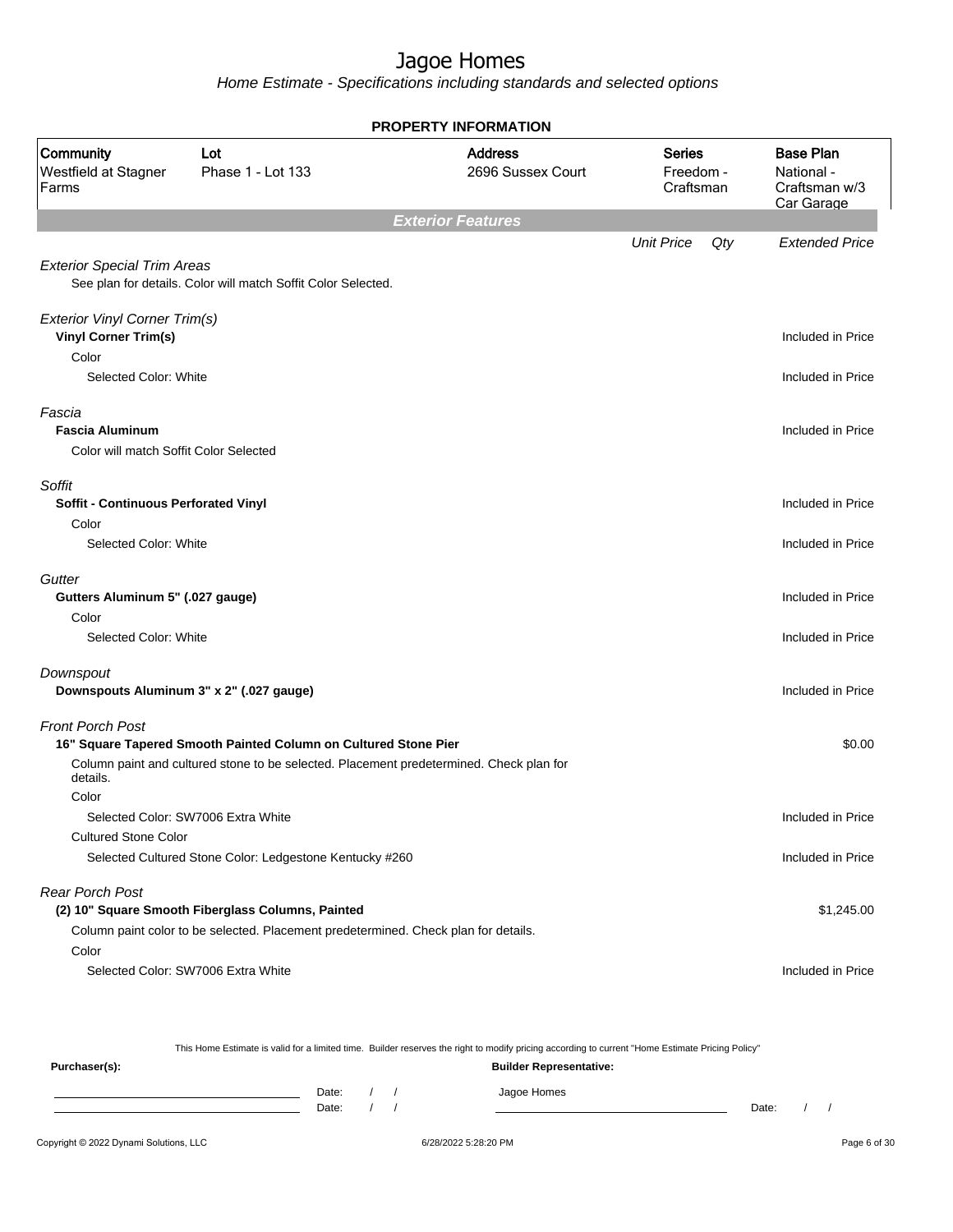|                                                                          |                                                                                                                                                                                                                                                              | <b>PROPERTY INFORMATION</b>                                                                                                                                                        |                                         |     |                                                               |
|--------------------------------------------------------------------------|--------------------------------------------------------------------------------------------------------------------------------------------------------------------------------------------------------------------------------------------------------------|------------------------------------------------------------------------------------------------------------------------------------------------------------------------------------|-----------------------------------------|-----|---------------------------------------------------------------|
| Community<br>Westfield at Stagner<br>Farms                               | Lot<br>Phase 1 - Lot 133                                                                                                                                                                                                                                     | <b>Address</b><br>2696 Sussex Court                                                                                                                                                | <b>Series</b><br>Freedom -<br>Craftsman |     | <b>Base Plan</b><br>National -<br>Craftsman w/3<br>Car Garage |
|                                                                          |                                                                                                                                                                                                                                                              | <b>Exterior Features</b>                                                                                                                                                           |                                         |     |                                                               |
| Flashing                                                                 |                                                                                                                                                                                                                                                              |                                                                                                                                                                                    | <b>Unit Price</b>                       | Qty | <b>Extended Price</b>                                         |
| <b>Flashing see Plan Detail</b>                                          |                                                                                                                                                                                                                                                              |                                                                                                                                                                                    |                                         |     | Included in Price                                             |
| <b>Exterior Mailbox</b><br><b>Centralized Mailbox - Cluster Box Unit</b> |                                                                                                                                                                                                                                                              |                                                                                                                                                                                    |                                         |     | \$0.00                                                        |
|                                                                          |                                                                                                                                                                                                                                                              | <b>Roofing</b>                                                                                                                                                                     |                                         |     |                                                               |
|                                                                          |                                                                                                                                                                                                                                                              |                                                                                                                                                                                    | <b>Unit Price</b>                       | Qty | <b>Extended Price</b>                                         |
| <b>Roof Felt</b>                                                         | Synthetic Underlayment or Felt, Aluminum Drip Edge                                                                                                                                                                                                           |                                                                                                                                                                                    |                                         |     | Included in Price                                             |
| <b>Roof Shingles</b><br>30 Year GAF Dimensional Roof Shingles            |                                                                                                                                                                                                                                                              |                                                                                                                                                                                    |                                         |     | Included in Price                                             |
| Roofing Color                                                            | Selected Roofing Color: Pewter Gray                                                                                                                                                                                                                          |                                                                                                                                                                                    |                                         |     | Included in Price                                             |
| Roof Shingles Ridge Cap<br>Ridge cap 25 year 3-tab shingle               |                                                                                                                                                                                                                                                              |                                                                                                                                                                                    |                                         |     | Included in Price                                             |
| Roof Valley Material<br>Ice and Water Shield or Equivalent               |                                                                                                                                                                                                                                                              |                                                                                                                                                                                    |                                         |     | Included in Price                                             |
| Roof Flashing<br>Roof Flashing- required by design                       |                                                                                                                                                                                                                                                              |                                                                                                                                                                                    |                                         |     | Included in Price                                             |
|                                                                          |                                                                                                                                                                                                                                                              | <b>Fireplaces</b>                                                                                                                                                                  |                                         |     |                                                               |
|                                                                          |                                                                                                                                                                                                                                                              |                                                                                                                                                                                    | <b>Unit Price</b>                       | Qty | <b>Extended Price</b>                                         |
| Fireplace   Family<br><b>Front of Home.</b>                              | 133 WSF (Market) Late Change Request - Fireplace to be Vent-Free Fireplace w/ Shiplap<br>Front & Sides, Floor to Ceiling, NOT Including AV Niche. FIREPLACE MAY BE ON<br>INTERIOR WALL. Paint Color: SW7068 Grizzle Gray, Stain: MW415 Tidal Wood, AV Niche: |                                                                                                                                                                                    |                                         |     | \$7,355.00                                                    |
|                                                                          |                                                                                                                                                                                                                                                              | <b>Insulation</b>                                                                                                                                                                  |                                         |     |                                                               |
|                                                                          |                                                                                                                                                                                                                                                              |                                                                                                                                                                                    | <b>Unit Price</b>                       | Qty | <b>Extended Price</b>                                         |
| <b>Entire Home Foundation Insulation</b>                                 | Foundation Perimeter 1"x24" Styrofoam R5.0                                                                                                                                                                                                                   |                                                                                                                                                                                    |                                         |     | Included in Price                                             |
| Living Area Wall Insulation                                              | Living Area Walls R15 Fiberglass Blown-In &/or Batt Wall System                                                                                                                                                                                              |                                                                                                                                                                                    |                                         |     | Included in Price                                             |
| Purchaser(s):                                                            |                                                                                                                                                                                                                                                              | This Home Estimate is valid for a limited time. Builder reserves the right to modify pricing according to current "Home Estimate Pricing Policy"<br><b>Builder Representative:</b> |                                         |     |                                                               |
|                                                                          | Date:<br>$\sqrt{2}$<br>$\sqrt{ }$<br>$\prime$<br>Date:                                                                                                                                                                                                       | Jagoe Homes<br>$\sqrt{ }$                                                                                                                                                          |                                         |     | Date:<br>$\prime$<br>$\overline{\phantom{a}}$                 |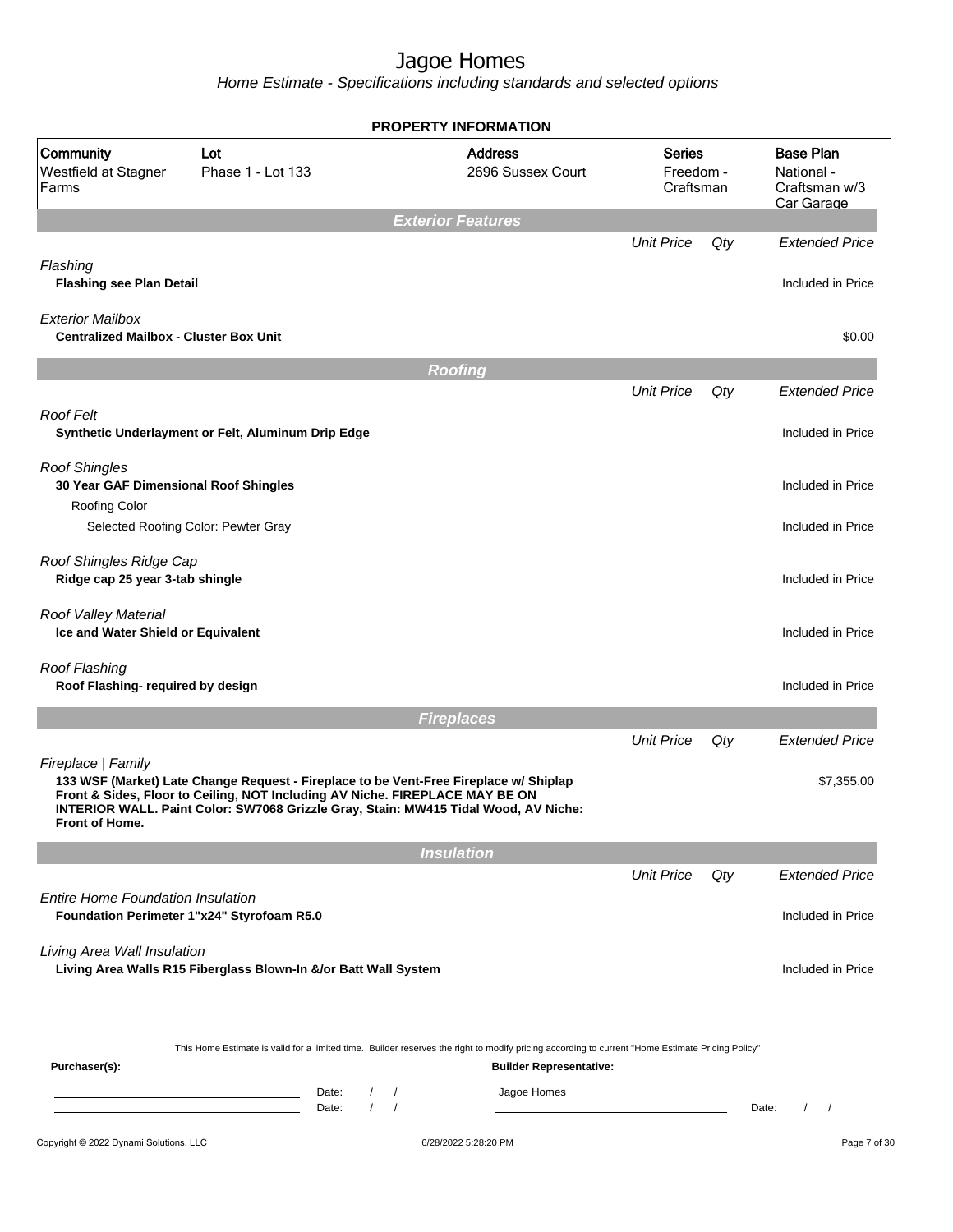|                                                                                      |                                                                                                                                                   | <b>PROPERTY INFORMATION</b>                                                                                                                      |                                         |     |                                                               |  |
|--------------------------------------------------------------------------------------|---------------------------------------------------------------------------------------------------------------------------------------------------|--------------------------------------------------------------------------------------------------------------------------------------------------|-----------------------------------------|-----|---------------------------------------------------------------|--|
| Community<br>Westfield at Stagner<br>Farms                                           | Lot<br>Phase 1 - Lot 133                                                                                                                          | <b>Address</b><br>2696 Sussex Court                                                                                                              | <b>Series</b><br>Freedom -<br>Craftsman |     | <b>Base Plan</b><br>National -<br>Craftsman w/3<br>Car Garage |  |
|                                                                                      |                                                                                                                                                   | <b>Insulation</b>                                                                                                                                |                                         |     |                                                               |  |
|                                                                                      |                                                                                                                                                   |                                                                                                                                                  | <b>Unit Price</b>                       | Qty | Extended Price                                                |  |
| Living Area Ceiling Insulation                                                       | Living Area Flat Ceiling R38 (Average) Blown-In Fiberglass                                                                                        |                                                                                                                                                  |                                         |     | Included in Price                                             |  |
|                                                                                      |                                                                                                                                                   | <b>Drywall &amp; Paint Finishes</b>                                                                                                              |                                         |     |                                                               |  |
|                                                                                      |                                                                                                                                                   |                                                                                                                                                  | <b>Unit Price</b>                       | Qty | <b>Extended Price</b>                                         |  |
| Interior Home Wall Finish                                                            | 1/2" Drywall   Finished, Primed, & Painted Smooth                                                                                                 |                                                                                                                                                  |                                         |     | Included in Price                                             |  |
| <b>Interior Home Ceiling Finish</b>                                                  | Drywall   Home Finished Smooth   Garage Textured                                                                                                  |                                                                                                                                                  |                                         |     | \$3,560.00                                                    |  |
| Paint                                                                                | Home   1/2in Structural or 5/8in Drywall   Finished Smooth   ProMar Interior Latex Ceiling                                                        |                                                                                                                                                  |                                         |     |                                                               |  |
| Garage Textured   White<br>Color                                                     |                                                                                                                                                   |                                                                                                                                                  |                                         |     |                                                               |  |
|                                                                                      | Selected Color: SW7015 Repose Gray                                                                                                                |                                                                                                                                                  |                                         |     | Included in Price                                             |  |
| Garage Drywall and Finish Application                                                | Three Car Garage   Finish Drywall, Prime, & Paint                                                                                                 |                                                                                                                                                  |                                         |     | Included in Price                                             |  |
|                                                                                      | Entire Home Paint Color used unless otherwise specified under Additional Paint Color                                                              |                                                                                                                                                  |                                         |     |                                                               |  |
| <b>Mechanical Storage</b><br><b>Unfinished Drywall</b>                               |                                                                                                                                                   |                                                                                                                                                  |                                         |     | Included in Price                                             |  |
| <b>Interior Wall Surfaces Paint</b><br><b>Sherwin Williams Duration Latex   Flat</b> |                                                                                                                                                   |                                                                                                                                                  |                                         |     | Included in Price                                             |  |
|                                                                                      | Flat - A non-reflective appearance that helps hide surface blemishes, making walls look<br>smooth. Cleans easily with a damp sponge.              |                                                                                                                                                  |                                         |     |                                                               |  |
|                                                                                      | Matte- This finish is great for hiding surface imperfections, while its angular shine helps make<br>walls smooth and washable without color loss. |                                                                                                                                                  |                                         |     |                                                               |  |
|                                                                                      | Color Requests outside of Available Personal Options will be subject to approval.                                                                 |                                                                                                                                                  |                                         |     |                                                               |  |
| Color<br>Sheen                                                                       | Selected Color: SW7015 Repose Gray                                                                                                                |                                                                                                                                                  |                                         |     | Included in Price                                             |  |
| Selected Sheen: Matte                                                                |                                                                                                                                                   |                                                                                                                                                  |                                         |     | \$775.00                                                      |  |
| Interior Trim & Door Paint                                                           | Trim & Door   Sherwin Williams ProClassic Waterborne Acrylic   Semi-Gloss                                                                         |                                                                                                                                                  |                                         |     | Included in Price                                             |  |
| Color                                                                                |                                                                                                                                                   |                                                                                                                                                  |                                         |     |                                                               |  |
|                                                                                      | Selected Color: SW7006 Extra White                                                                                                                |                                                                                                                                                  |                                         |     | Included in Price                                             |  |
|                                                                                      |                                                                                                                                                   | This Home Estimate is valid for a limited time. Builder reserves the right to modify pricing according to current "Home Estimate Pricing Policy" |                                         |     |                                                               |  |
| Purchaser(s):                                                                        |                                                                                                                                                   | <b>Builder Representative:</b>                                                                                                                   |                                         |     |                                                               |  |
|                                                                                      | Date:<br>$\left  \right $<br>$\prime$<br>Date:                                                                                                    | Jagoe Homes<br>$\sqrt{ }$                                                                                                                        |                                         |     | Date:<br>$\sqrt{ }$                                           |  |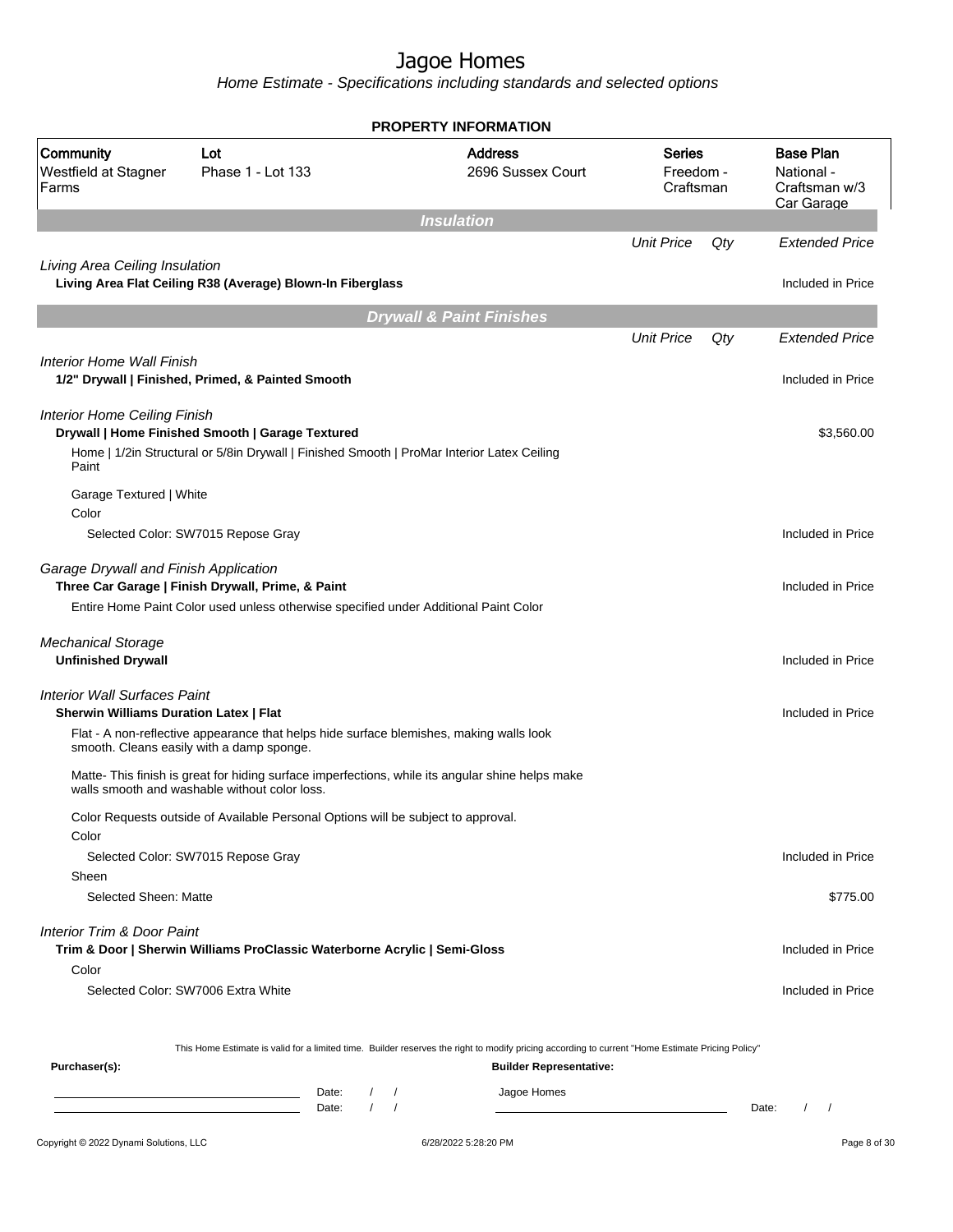Home Estimate - Specifications including standards and selected options

|                                                                               |                                                                                                                                                                                       | <b>PROPERTY INFORMATION</b>         |                                  |     |                                                               |
|-------------------------------------------------------------------------------|---------------------------------------------------------------------------------------------------------------------------------------------------------------------------------------|-------------------------------------|----------------------------------|-----|---------------------------------------------------------------|
| Community<br>Westfield at Stagner<br>Farms                                    | Lot<br>Phase 1 - Lot 133                                                                                                                                                              | Address<br>2696 Sussex Court        | Series<br>Freedom -<br>Craftsman |     | <b>Base Plan</b><br>National -<br>Craftsman w/3<br>Car Garage |
|                                                                               |                                                                                                                                                                                       | <b>Drywall &amp; Paint Finishes</b> |                                  |     |                                                               |
|                                                                               |                                                                                                                                                                                       |                                     | <b>Unit Price</b>                | Qty | <b>Extended Price</b>                                         |
| <b>Exterior Door Paint</b>                                                    |                                                                                                                                                                                       |                                     |                                  |     |                                                               |
| <b>Exterior Door Color   Latex</b>                                            |                                                                                                                                                                                       |                                     |                                  |     | Included in Price                                             |
| painted Interior Trim Color.                                                  | Paint color for all HINGED Exterior Doors, Including Front Door. Interior of door will be                                                                                             |                                     |                                  |     |                                                               |
| Color                                                                         | Color Requests outside of Available Personal Options will be subject to approval.                                                                                                     |                                     |                                  |     |                                                               |
|                                                                               | Selected Color: SW7006 Extra White                                                                                                                                                    |                                     |                                  |     | Included in Price                                             |
|                                                                               |                                                                                                                                                                                       | <b>Interior Trim/Doors</b>          |                                  |     |                                                               |
|                                                                               |                                                                                                                                                                                       |                                     | <b>Unit Price</b>                | Qty | <b>Extended Price</b>                                         |
| <b>Entire Home Interior Doors</b><br>Smooth Finish<br><b>Primed for Paint</b> | Interior Door Units, Hollow Core, 6/8 Tall, 5 Panel Equal, Smooth                                                                                                                     |                                     |                                  |     | \$0.00                                                        |
| Entire Home Craftsman Style Trim Package<br>Baseboard 4 1/4"                  | Craftsman Interior Flat Door Casing 3 1/2", Interior Flat Window Trim 3 1/2", Interior Flat<br>Door & Window Casing: 3 1/2" 1015M   Base: 4 1/4"                                      |                                     |                                  |     | \$885.00                                                      |
|                                                                               | Base installed in Finished Living Areas Only                                                                                                                                          |                                     |                                  |     |                                                               |
| Open Stairway with Balusters                                                  |                                                                                                                                                                                       |                                     |                                  |     |                                                               |
|                                                                               | 3 1/2 Open Steps w/Wrought Iron Balusters, Oak Handrail & Newel Post, Carpet Runner                                                                                                   |                                     |                                  |     | \$1,200.00                                                    |
| unless otherwise specified                                                    | Exposed Step End, Newel Post, Rosette, Hand Rail to be Stained. Stain TBD. Skirt Board &<br>Risers to be painted Interior Trim Color. Carpet Steps to be Entire Home Carpet Selection |                                     |                                  |     |                                                               |
| Pattern                                                                       |                                                                                                                                                                                       |                                     |                                  |     |                                                               |
| Selected Pattern: Straight                                                    |                                                                                                                                                                                       |                                     |                                  |     | Included in Price                                             |
| <b>Stain Color</b>                                                            |                                                                                                                                                                                       |                                     |                                  |     |                                                               |
|                                                                               | Selected Stain Color: MW415 Tidal Wood                                                                                                                                                |                                     |                                  |     | Included in Price                                             |
|                                                                               | Built In Drop Zone, Painted to match Trim Color                                                                                                                                       |                                     |                                  |     |                                                               |
|                                                                               | Built In Drop Zone with Bench Seat, per plan, Painted to Match Trim                                                                                                                   |                                     |                                  |     | \$1,240.00                                                    |
| <b>Plan for Details</b>                                                       | Painted Interior Trim Selection   Plan Modifications may be necessary for Placement   See                                                                                             |                                     |                                  |     |                                                               |
| Design Feature                                                                |                                                                                                                                                                                       |                                     |                                  |     |                                                               |
|                                                                               | Selected Design Feature: Bead Board Back                                                                                                                                              |                                     |                                  |     | Included in Price                                             |

This Home Estimate is valid for a limited time. Builder reserves the right to modify pricing according to current "Home Estimate Pricing Policy"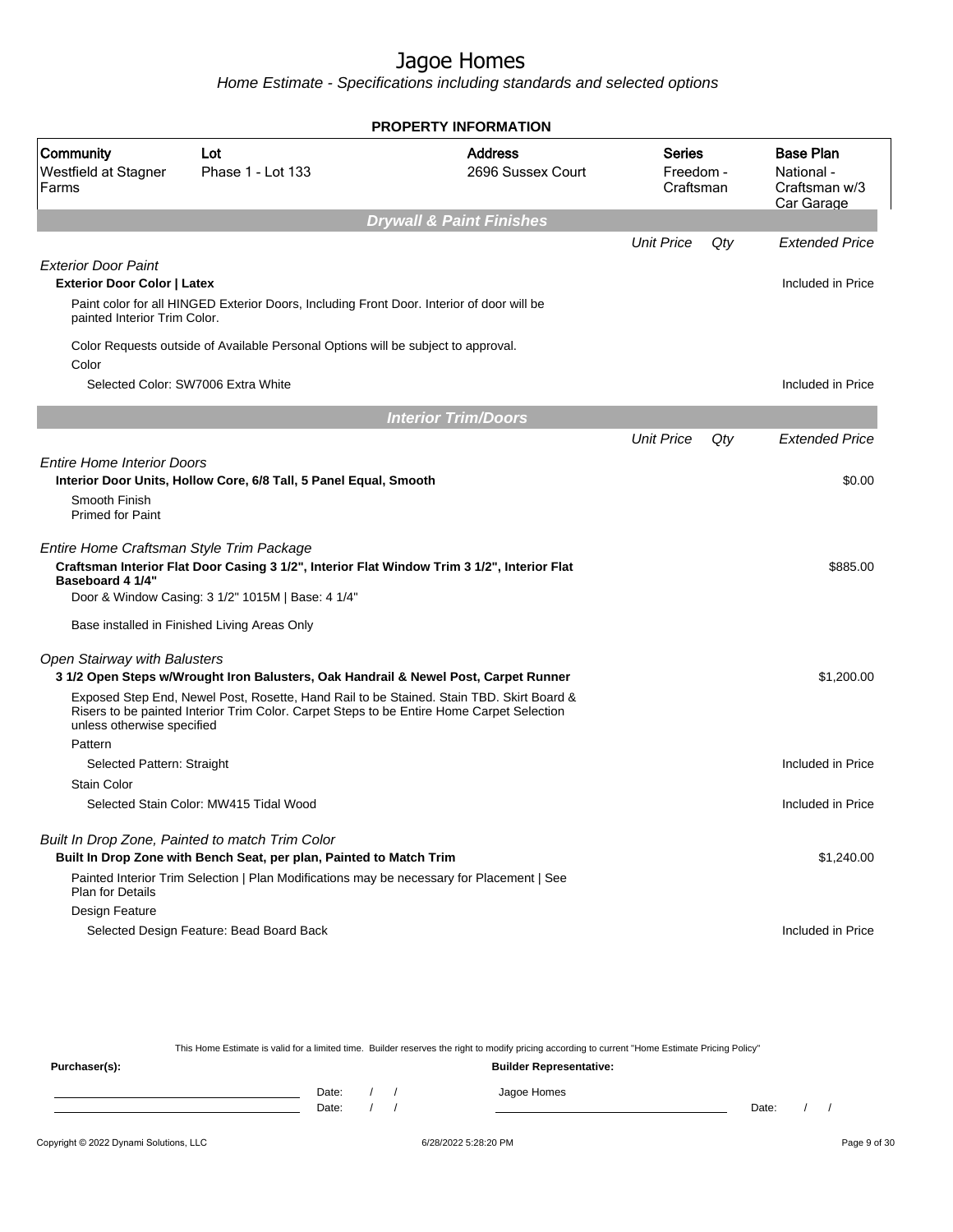|                                                                      |                                                                                                                                                                                         | <b>PROPERTY INFORMATION</b>                                                                                                                                                                       |                                         |     |                                                               |
|----------------------------------------------------------------------|-----------------------------------------------------------------------------------------------------------------------------------------------------------------------------------------|---------------------------------------------------------------------------------------------------------------------------------------------------------------------------------------------------|-----------------------------------------|-----|---------------------------------------------------------------|
| Community<br>Westfield at Stagner<br>Farms                           | Lot<br>Phase 1 - Lot 133                                                                                                                                                                | <b>Address</b><br>2696 Sussex Court                                                                                                                                                               | <b>Series</b><br>Freedom -<br>Craftsman |     | <b>Base Plan</b><br>National -<br>Craftsman w/3<br>Car Garage |
|                                                                      |                                                                                                                                                                                         | <b>Door Hardware</b>                                                                                                                                                                              |                                         |     |                                                               |
|                                                                      |                                                                                                                                                                                         |                                                                                                                                                                                                   | <b>Unit Price</b>                       | Qty | <b>Extended Price</b>                                         |
| <b>Front Door Handleset</b>                                          | Kwikset Amador Handleset Front Door Hardware                                                                                                                                            |                                                                                                                                                                                                   |                                         |     | \$150.00                                                      |
| and Hinges of Front Door.                                            | Includes (1) Exterior Handleset and (1) Interior Door Hardware, to match Exterior Door<br>Hardware Selection Style. Finish selection will be indicated below for Interior Door Hardware |                                                                                                                                                                                                   |                                         |     |                                                               |
| Front Door Handle Set Finish                                         |                                                                                                                                                                                         |                                                                                                                                                                                                   |                                         |     |                                                               |
|                                                                      | Selected Front Door Handle Set Finish: Satin Nickel                                                                                                                                     |                                                                                                                                                                                                   |                                         |     | Included in Price                                             |
| Hinge & Interior Hardware Finish                                     |                                                                                                                                                                                         |                                                                                                                                                                                                   |                                         |     |                                                               |
|                                                                      | Selected Hinge & Interior Hardware Finish: Match Exterior Handleset - Satin Nickel                                                                                                      |                                                                                                                                                                                                   |                                         |     | Included in Price                                             |
| <b>Home Exterior Door Hardware</b>                                   | Kwikset Ladera Lever Handle Exterior Door Hardware<br>Includes Front Door (if Front Door Handleset is not selected) Garage to Home Door and any                                         |                                                                                                                                                                                                   |                                         |     | \$30.00                                                       |
| Finish<br>Selected Finish: Satin Nickel                              | Hinged Patio or Service Door selected in the HE.                                                                                                                                        |                                                                                                                                                                                                   |                                         |     | Included in Price                                             |
|                                                                      |                                                                                                                                                                                         |                                                                                                                                                                                                   |                                         |     |                                                               |
| <b>Entire Home Interior Door Locks</b>                               | Kwikset Ladera Lever Handle Interior Door Knob Package                                                                                                                                  |                                                                                                                                                                                                   |                                         |     | \$265.00                                                      |
| Includes all Interior Doors<br>Finish                                |                                                                                                                                                                                         |                                                                                                                                                                                                   |                                         |     |                                                               |
| Selected Finish: Satin Nickel                                        |                                                                                                                                                                                         |                                                                                                                                                                                                   |                                         |     | Included in Price                                             |
| Door Stops<br><b>Hardware-Spring &amp; Hinge Door Stops</b>          |                                                                                                                                                                                         |                                                                                                                                                                                                   |                                         |     | Included in Price                                             |
|                                                                      |                                                                                                                                                                                         | <b>Cabinets</b>                                                                                                                                                                                   |                                         |     |                                                               |
|                                                                      |                                                                                                                                                                                         |                                                                                                                                                                                                   | <b>Unit Price</b>                       | Qty | <b>Extended Price</b>                                         |
| Kitchen Cabinet Design Options                                       |                                                                                                                                                                                         |                                                                                                                                                                                                   |                                         |     |                                                               |
| <b>Upgraded Kitchen Layout</b>                                       |                                                                                                                                                                                         |                                                                                                                                                                                                   |                                         |     | \$2,540.00                                                    |
| Kitchen Cabinets at end of L shape run.<br>24"W x 12"D x 3"H (FWS24) | 42" Wall Cabinets w/ Crown Molding Included. Base will return in L shape on rear exterior<br>wall w/Triple Window centered on Kitchen Sink. Adds (3) Floating Wall Shelves to match     |                                                                                                                                                                                                   |                                         |     |                                                               |
| w/Crown Mould.                                                       | Technical Specification: Change existing layout of Wall Cabinets to 42" Tall Straight Lay                                                                                               |                                                                                                                                                                                                   |                                         |     |                                                               |
| <b>Kitchen Cabinets</b>                                              | Late Change Request 133 WSF (Market) - Kitchen Cabinets to be Winstead Painted<br>Greyhound ILO Brellin due to product availability.                                                    |                                                                                                                                                                                                   |                                         |     | \$1,630.00                                                    |
| Purchaser(s):                                                        | Date:<br>$\left  \right $<br><u> 1989 - Johann Barn, mars et al. (b. 1989)</u>                                                                                                          | This Home Estimate is valid for a limited time. Builder reserves the right to modify pricing according to current "Home Estimate Pricing Policy"<br><b>Builder Representative:</b><br>Jagoe Homes |                                         |     |                                                               |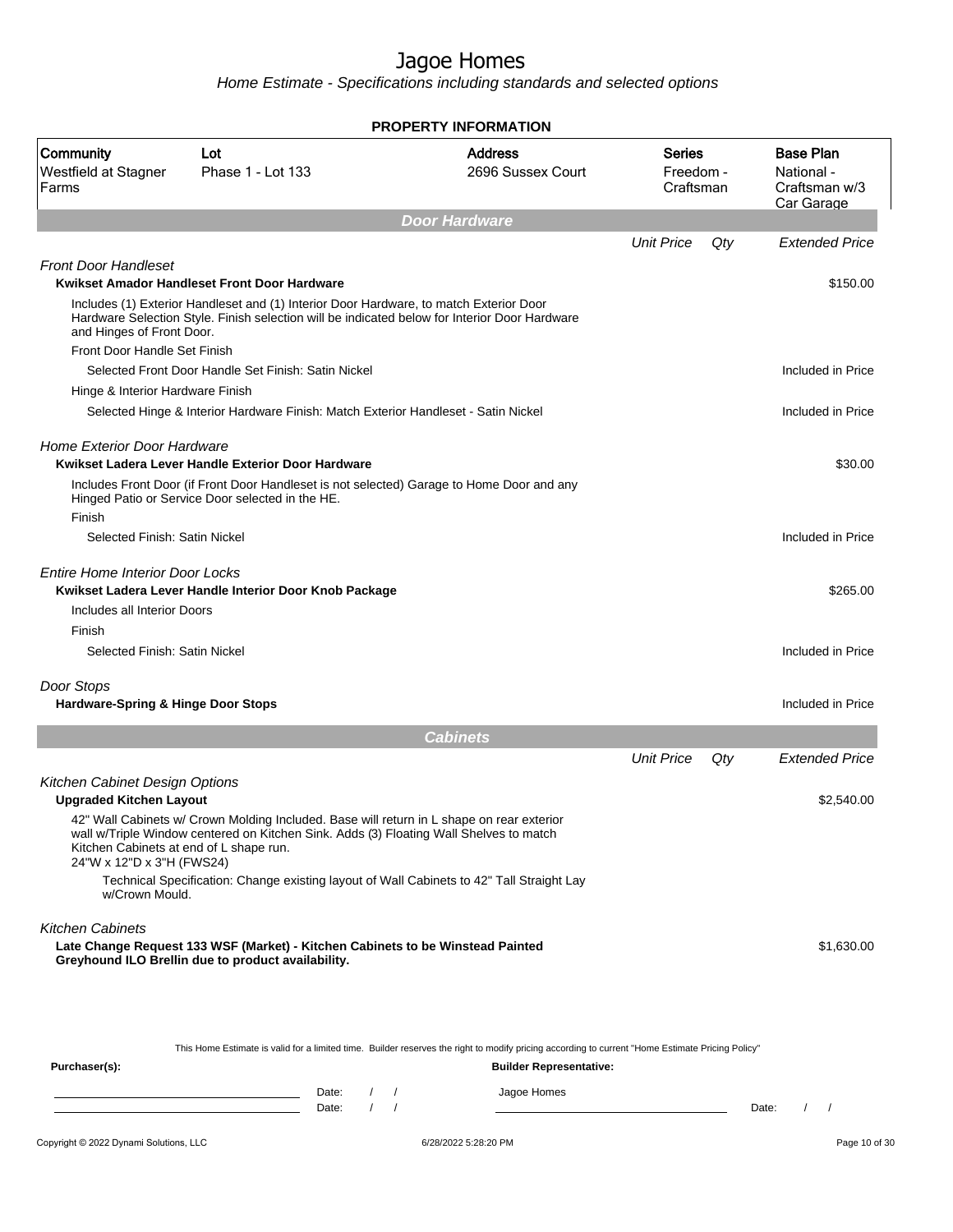Home Estimate - Specifications including standards and selected options

|                                                                                |                                                                                                                                                                 | <b>PROPERTY INFORMATION</b>         |                                         |     |                                                               |
|--------------------------------------------------------------------------------|-----------------------------------------------------------------------------------------------------------------------------------------------------------------|-------------------------------------|-----------------------------------------|-----|---------------------------------------------------------------|
| Community<br>Westfield at Stagner<br>Farms                                     | Lot<br>Phase 1 - Lot 133                                                                                                                                        | <b>Address</b><br>2696 Sussex Court | <b>Series</b><br>Freedom -<br>Craftsman |     | <b>Base Plan</b><br>National -<br>Craftsman w/3<br>Car Garage |
|                                                                                |                                                                                                                                                                 | <b>Cabinets</b>                     |                                         |     |                                                               |
|                                                                                |                                                                                                                                                                 |                                     | <b>Unit Price</b>                       | Qty | <b>Extended Price</b>                                         |
| Owners Bath Cabinets                                                           | Late Change Request 133 WSF (Market) -Owner's Bath Cabinets to be Winstead Painted<br>Greyhound ILO Brellin due to product availability. Cabinets to be Raised. |                                     |                                         |     | \$475.00                                                      |
| <b>Bath 2 Cabinets</b>                                                         | Late Change Request 133 WSF (Market) - Bath 2 Cabinets to be Winstead Painted<br>Greyhound ILO Brellin due to product availability. Cabinets to be Raised.      |                                     |                                         |     | \$265.00                                                      |
|                                                                                |                                                                                                                                                                 | <b>Cabinet Hardware</b>             |                                         |     |                                                               |
|                                                                                |                                                                                                                                                                 |                                     | <b>Unit Price</b>                       | Qty | <b>Extended Price</b>                                         |
| Kitchen Cabinet Door Hardware<br>Kitchen Cabinet Door Hardware                 |                                                                                                                                                                 |                                     |                                         |     | Included in Price                                             |
| Cabinet Door Hardware                                                          |                                                                                                                                                                 |                                     |                                         |     |                                                               |
|                                                                                | Selected Cabinet Door Hardware: 5" BP873128-180 Polished Nickel                                                                                                 |                                     |                                         |     | Included in Price                                             |
| Kitchen Cabinet Drawer Hardware<br>Kitchen Cabinet Drawer Hardware             |                                                                                                                                                                 |                                     |                                         |     | Included in Price                                             |
| <b>Cabinet Drawer Hardware</b>                                                 |                                                                                                                                                                 |                                     |                                         |     |                                                               |
|                                                                                | Selected Cabinet Drawer Hardware: 5" BP873128-180 Polished Nickel                                                                                               |                                     |                                         |     | Included in Price                                             |
| Owner's Bath Cabinet Door Hardware<br><b>Vanity Cabinet Door Hardware</b>      |                                                                                                                                                                 |                                     |                                         |     | Included in Price                                             |
| <b>Cabinet Door Hardware</b>                                                   |                                                                                                                                                                 |                                     |                                         |     |                                                               |
|                                                                                | Selected Cabinet Door Hardware: 5" BP873128-180 Polished Nickel                                                                                                 |                                     |                                         |     | Included in Price                                             |
| Owner's Bath Cabinet Drawer Hardware<br><b>Vanity Cabinet Drawer Hardware</b>  |                                                                                                                                                                 |                                     |                                         |     | Included in Price                                             |
| <b>Cabinet Drawer Hardware</b>                                                 |                                                                                                                                                                 |                                     |                                         |     |                                                               |
|                                                                                | Selected Cabinet Drawer Hardware: 3" BP87396-180 Polished Nickel                                                                                                |                                     |                                         |     | Included in Price                                             |
| <b>Bath 2 Cabinet Door Hardware</b><br><b>Vanity Cabinet Door Hardware</b>     |                                                                                                                                                                 |                                     |                                         |     | Included in Price                                             |
| <b>Cabinet Door Hardware</b>                                                   | Selected Cabinet Door Hardware: 5" BP873128-180 Polished Nickel                                                                                                 |                                     |                                         |     | Included in Price                                             |
| <b>Bath 2 Cabinet Drawer Hardware</b><br><b>Vanity Cabinet Drawer Hardware</b> |                                                                                                                                                                 |                                     |                                         |     | Included in Price                                             |
| <b>Cabinet Drawer Hardware</b>                                                 | Selected Cabinet Drawer Hardware: 3" BP87396-180 Polished Nickel                                                                                                |                                     |                                         |     | Included in Price                                             |

This Home Estimate is valid for a limited time. Builder reserves the right to modify pricing according to current "Home Estimate Pricing Policy" **Purchaser(s): Builder Representative:** Date: / / Jagoe Homes<br>Date: / / Jagoe Homes Date: / / Date: / /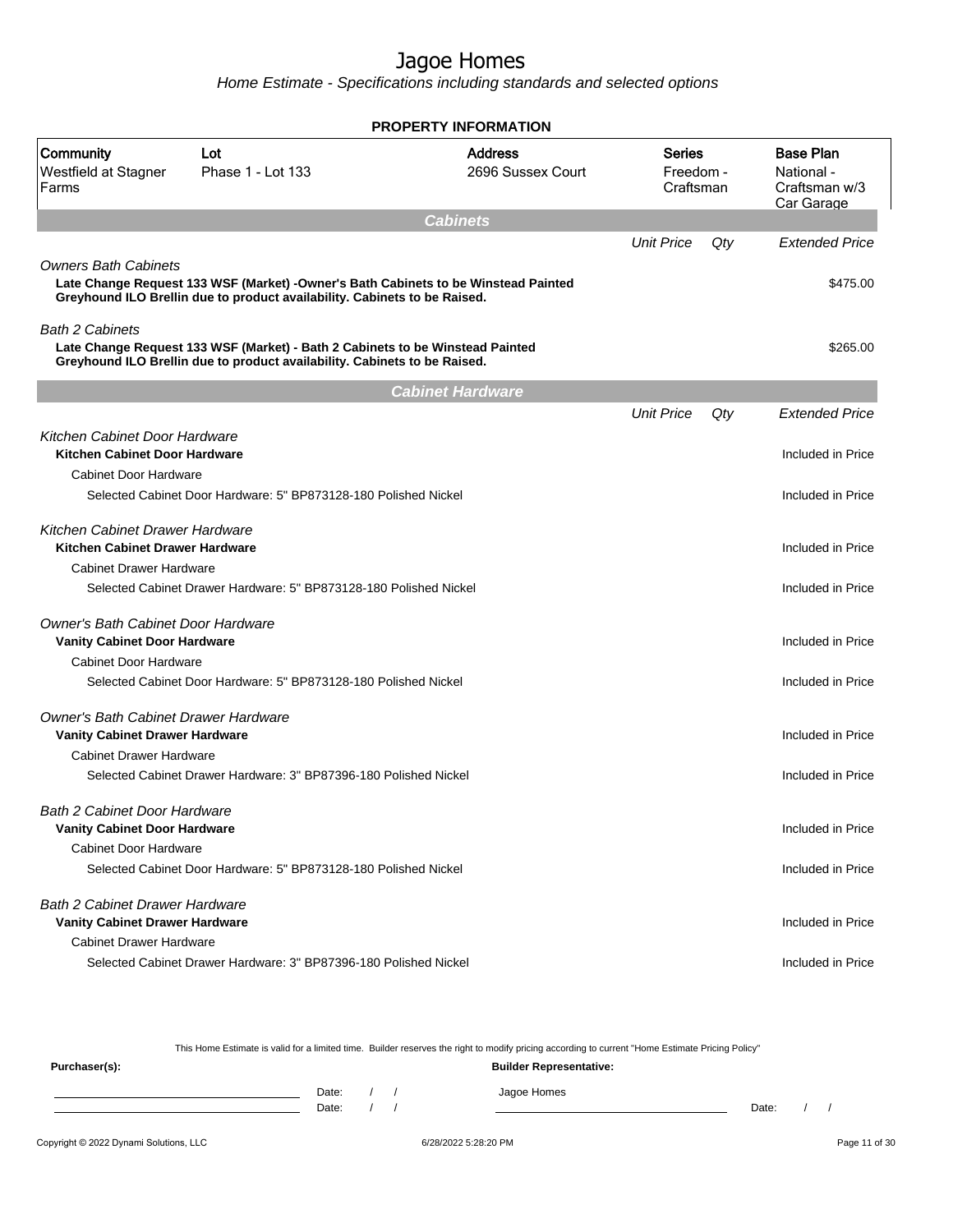Home Estimate - Specifications including standards and selected options

|                                                                         |                                                                                                                                                        | <b>PROPERTY INFORMATION</b>         |                                         |     |                                                               |
|-------------------------------------------------------------------------|--------------------------------------------------------------------------------------------------------------------------------------------------------|-------------------------------------|-----------------------------------------|-----|---------------------------------------------------------------|
| Community<br>Westfield at Stagner<br>Farms                              | Lot<br>Phase 1 - Lot 133                                                                                                                               | <b>Address</b><br>2696 Sussex Court | <b>Series</b><br>Freedom -<br>Craftsman |     | <b>Base Plan</b><br>National -<br>Craftsman w/3<br>Car Garage |
|                                                                         |                                                                                                                                                        | <b>Countertops</b>                  |                                         |     |                                                               |
|                                                                         |                                                                                                                                                        |                                     | <b>Unit Price</b>                       | Qty | <b>Extended Price</b>                                         |
| Ugraded Kitchen Design - Countertops<br>3 cm Granite - Level 1          |                                                                                                                                                        |                                     |                                         |     | \$4,760.00                                                    |
|                                                                         | Includes Stainless Steel Undermount Double Bowl Sink and 4 in Granite splash. Included<br>splash will be removed if decorative backsplash is selected. |                                     |                                         |     |                                                               |
|                                                                         | Granite is not seamless and seams will be visible and can be felt.<br>Colors could vary from samples due to the nature of natural stone.               |                                     |                                         |     |                                                               |
| Color                                                                   |                                                                                                                                                        |                                     |                                         |     |                                                               |
| Selected Color: Dallas White                                            |                                                                                                                                                        |                                     |                                         |     | Included in Price                                             |
| Edge Profile                                                            |                                                                                                                                                        |                                     |                                         |     |                                                               |
|                                                                         | Selected Edge Profile: Pencil Edge Top & Bottom                                                                                                        |                                     |                                         |     | Included in Price                                             |
| Upgraded Kitchen Design - Backsplash<br>Subway Tile   4" x 12"          |                                                                                                                                                        |                                     |                                         |     | \$1,280.00                                                    |
|                                                                         | Make a design statement in timeless subway tile.                                                                                                       |                                     |                                         |     |                                                               |
| Daltile                                                                 |                                                                                                                                                        |                                     |                                         |     |                                                               |
| Ceramic Install Pattern                                                 |                                                                                                                                                        |                                     |                                         |     |                                                               |
|                                                                         | Selected Ceramic Install Pattern: Straight Stack - Horizontal                                                                                          |                                     |                                         |     | Included in Price                                             |
| Color<br>Selected Color: White                                          |                                                                                                                                                        |                                     |                                         |     | Included in Price                                             |
| <b>Grout Color</b>                                                      |                                                                                                                                                        |                                     |                                         |     |                                                               |
| Selected Grout Color: 02 Pewter                                         |                                                                                                                                                        |                                     |                                         |     | Included in Price                                             |
| Trim                                                                    |                                                                                                                                                        |                                     |                                         |     |                                                               |
|                                                                         | Selected Trim: Jolly   Polished Chrome                                                                                                                 |                                     |                                         |     | Included in Price                                             |
| Owner's Bath Vanity Top                                                 | Rectangular Wave Bowl - Cultured Marble- Double Bowl                                                                                                   |                                     |                                         |     | \$390.00                                                      |
| Color                                                                   |                                                                                                                                                        |                                     |                                         |     |                                                               |
|                                                                         | Selected Color: #250 Carrera Frost - Matte                                                                                                             |                                     |                                         |     | Included in Price                                             |
| Bath 2 Vanity Top                                                       |                                                                                                                                                        |                                     |                                         |     |                                                               |
|                                                                         | Rectangular Wave Bowl - Cultured Marble- Double Bowl                                                                                                   |                                     |                                         |     | \$390.00                                                      |
| Color                                                                   |                                                                                                                                                        |                                     |                                         |     |                                                               |
|                                                                         | Selected Color: #250 Carrera Frost - Matte                                                                                                             |                                     |                                         |     | Included in Price                                             |
|                                                                         |                                                                                                                                                        | <b>Mirrors</b>                      |                                         |     |                                                               |
|                                                                         |                                                                                                                                                        |                                     | <b>Unit Price</b>                       | Qty | <b>Extended Price</b>                                         |
| <b>Owner's Bath Mirrors</b><br>Beveled Edged Mirrors, (Qty 2) 30" X 36" |                                                                                                                                                        |                                     |                                         |     | \$0.00                                                        |
|                                                                         |                                                                                                                                                        |                                     |                                         |     |                                                               |

Copyright © 2022 Dynami Solutions, LLC <br>
6/28/2022 5:28:20 PM Page 12 of 30 This Home Estimate is valid for a limited time. Builder reserves the right to modify pricing according to current "Home Estimate Pricing Policy" **Purchaser(s): Builder Representative:** Date: / / Jagoe Homes<br>Date: / / Jagoe Homes Date: / / **Date: / / 2006** Date: / / / Date: / / / Date: / / / 2006 Date: / / / 2006 Date: / / / 2006 Date: / / / 2006 Date: / / / 2007 Date: / / / 2007 Date: / / / 2007 Date: / / / 2007 Date: / / / 2007 Date: / / / 2007 D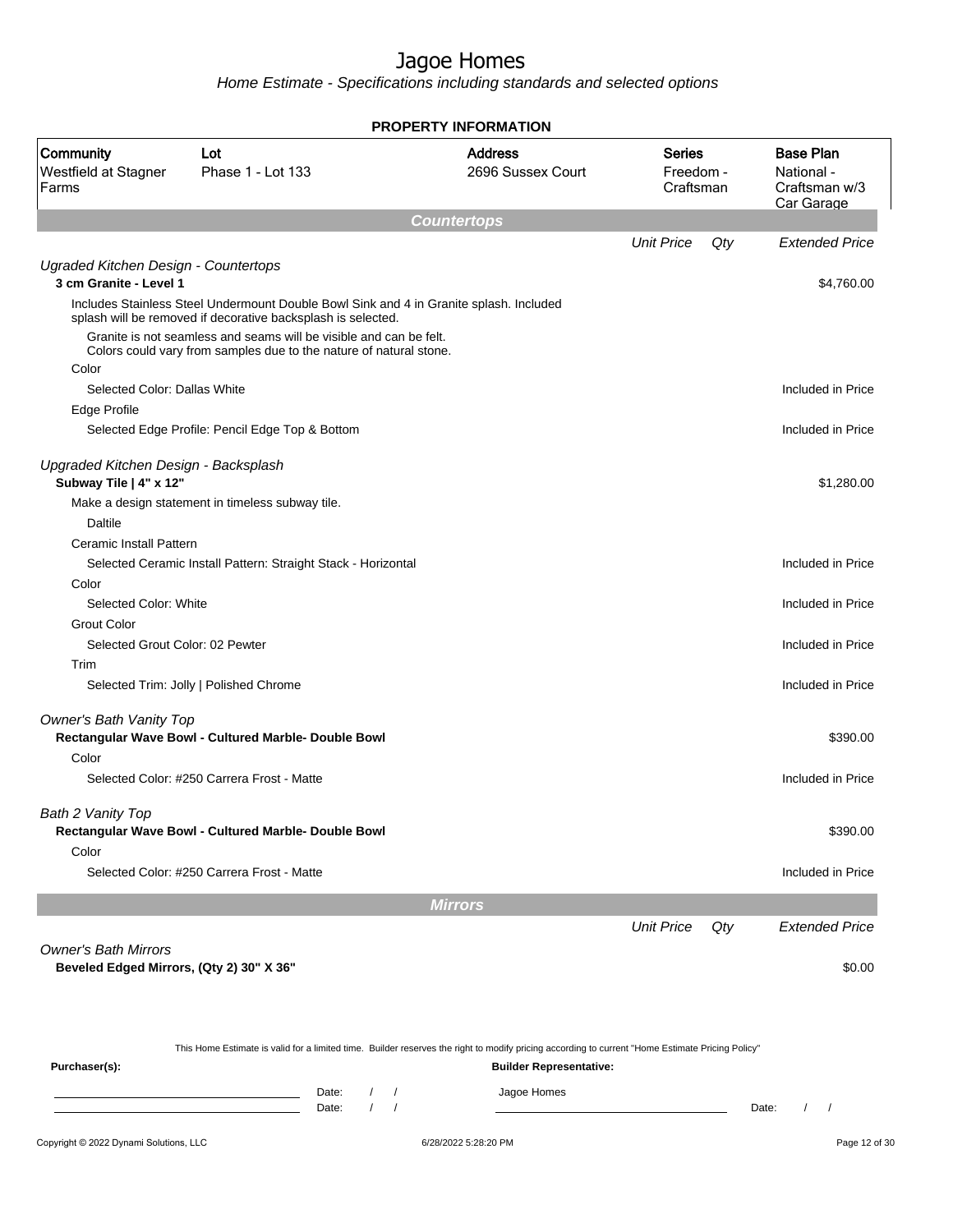Home Estimate - Specifications including standards and selected options

|                                                                           |                                                                                                                                                                                                                                               | <b>PROPERTY INFORMATION</b>         |                                  |     |                                                               |
|---------------------------------------------------------------------------|-----------------------------------------------------------------------------------------------------------------------------------------------------------------------------------------------------------------------------------------------|-------------------------------------|----------------------------------|-----|---------------------------------------------------------------|
| <b>Community</b><br>Westfield at Stagner<br>Farms                         | Lot<br>Phase 1 - Lot 133                                                                                                                                                                                                                      | <b>Address</b><br>2696 Sussex Court | Series<br>Freedom -<br>Craftsman |     | <b>Base Plan</b><br>National -<br>Craftsman w/3<br>Car Garage |
|                                                                           |                                                                                                                                                                                                                                               | <b>Mirrors</b>                      |                                  |     |                                                               |
|                                                                           |                                                                                                                                                                                                                                               |                                     | <b>Unit Price</b>                | Qty | <b>Extended Price</b>                                         |
| <b>Bath 2 Mirror</b><br>Beveled Edged Mirrors, (Qty 2), 24" X 36"         |                                                                                                                                                                                                                                               |                                     |                                  |     | \$65.00                                                       |
| Powder Room Mirror<br>Beveled Edge Mirror, 24" x 36"                      |                                                                                                                                                                                                                                               |                                     |                                  |     | Included in Price                                             |
|                                                                           |                                                                                                                                                                                                                                               | <b>Appliances</b>                   |                                  |     |                                                               |
|                                                                           |                                                                                                                                                                                                                                               |                                     | <b>Unit Price</b>                | Qty | <b>Extended Price</b>                                         |
| Kitchen Range<br>Finish                                                   | Range - Gas - Free Standing Continuous Grates                                                                                                                                                                                                 |                                     |                                  |     | \$320.00                                                      |
|                                                                           | Selected Finish: Stainless Steel - JGBS66REKSS                                                                                                                                                                                                |                                     |                                  |     | \$365.00                                                      |
|                                                                           |                                                                                                                                                                                                                                               |                                     |                                  |     |                                                               |
| Kitchen Microwave or Microwave Hood<br><b>Microwave - Stainless Steel</b> |                                                                                                                                                                                                                                               |                                     |                                  |     | \$80.00                                                       |
|                                                                           | GE® 1.6 CU. FT. OVER-THE-RANGE MICROWAVE OVEN                                                                                                                                                                                                 |                                     |                                  |     |                                                               |
|                                                                           | Technical Specification: APPROXIMATE DIMENSIONS (HxWxD)<br>16 1/8 H x 29 7/8 W x 15 9/16 D in                                                                                                                                                 |                                     |                                  |     |                                                               |
| Finish                                                                    |                                                                                                                                                                                                                                               |                                     |                                  |     |                                                               |
|                                                                           | Selected Finish: Stainless Steel - JVM3160RFSS                                                                                                                                                                                                |                                     |                                  |     | Included in Price                                             |
| Kitchen Dishwasher                                                        |                                                                                                                                                                                                                                               |                                     |                                  |     |                                                               |
| Dishwasher - Top Control                                                  |                                                                                                                                                                                                                                               |                                     |                                  |     | \$170.00                                                      |
| DRY BOOST                                                                 | GE® TOP CONTROL WITH PLASTIC INTERIOR DISHWASHER WITH SANITIZE CYCLE &                                                                                                                                                                        |                                     |                                  |     |                                                               |
|                                                                           | Technical Specification: APPROXIMATE DIMENSIONS (HxWxD)<br>33 3/8 H x 23 3/4 W x 24 D in                                                                                                                                                      |                                     |                                  |     |                                                               |
| Finish                                                                    |                                                                                                                                                                                                                                               |                                     |                                  |     |                                                               |
|                                                                           | Selected Finish: Stainless Steel - GDT630PYRFS                                                                                                                                                                                                |                                     |                                  |     | Included in Price                                             |
| Refrigerator                                                              | Refrigerator - French Door w/ Ice & Water on Door                                                                                                                                                                                             |                                     |                                  |     | \$2,830.00                                                    |
|                                                                           | 25.6 cu. ft. French-Door Refrigerator * ENERGY STAR *70 in H x 35.625 in W x 36.25 in D<br>Equipped with a quick space shelf for added storage.<br>Spill-proof shelves provide easy clean up.<br>LED lighting provides crisp, clear lighting. |                                     |                                  |     |                                                               |
|                                                                           | Technical Specification: TOTAL CAPACITY 25.6 cu ft                                                                                                                                                                                            |                                     |                                  |     |                                                               |
| Finish                                                                    |                                                                                                                                                                                                                                               |                                     |                                  |     |                                                               |
|                                                                           | Selected Finish: Stainless Steel - GFE26JSMSS                                                                                                                                                                                                 |                                     |                                  |     | Included in Price                                             |

This Home Estimate is valid for a limited time. Builder reserves the right to modify pricing according to current "Home Estimate Pricing Policy"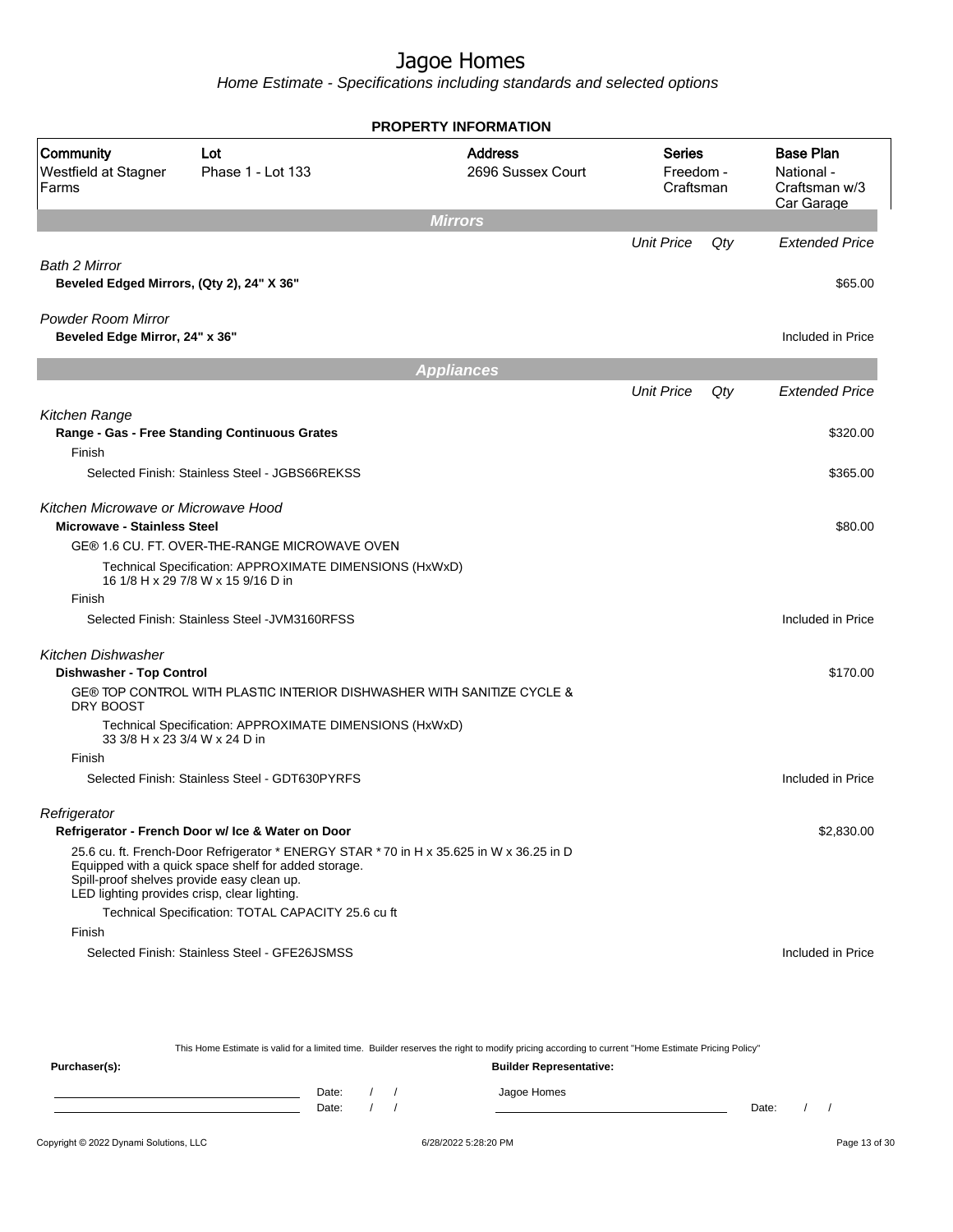Home Estimate - Specifications including standards and selected options

|                                                                   |                                                                                                                                                                                                                           | <b>PROPERTY INFORMATION</b>         |                                  |     |                                                               |
|-------------------------------------------------------------------|---------------------------------------------------------------------------------------------------------------------------------------------------------------------------------------------------------------------------|-------------------------------------|----------------------------------|-----|---------------------------------------------------------------|
| Community<br>Westfield at Stagner<br>Farms                        | Lot<br>Phase 1 - Lot 133                                                                                                                                                                                                  | <b>Address</b><br>2696 Sussex Court | Series<br>Freedom -<br>Craftsman |     | <b>Base Plan</b><br>National -<br>Craftsman w/3<br>Car Garage |
|                                                                   |                                                                                                                                                                                                                           | <b>Plumbing</b>                     |                                  |     |                                                               |
|                                                                   |                                                                                                                                                                                                                           |                                     | <b>Unit Price</b>                | Qty | <b>Extended Price</b>                                         |
| Owner's Bath Fixture Color Package<br><b>Bath Fixture Color</b>   |                                                                                                                                                                                                                           |                                     |                                  |     | Included in Price                                             |
| Color                                                             |                                                                                                                                                                                                                           |                                     |                                  |     |                                                               |
| Selected Color: White                                             |                                                                                                                                                                                                                           |                                     |                                  |     | Included in Price                                             |
| <b>Owner's Bath Vanity</b><br>72" Double Bowl Vanity              |                                                                                                                                                                                                                           |                                     |                                  |     | \$1,990.00                                                    |
|                                                                   | See plans for details. Linen Closet may have to be removed if applicable.                                                                                                                                                 |                                     |                                  |     |                                                               |
|                                                                   |                                                                                                                                                                                                                           |                                     |                                  |     |                                                               |
| <b>Owner's Bath Lavatory Faucet</b><br>Delta Ashlyn Faucet - 2564 |                                                                                                                                                                                                                           |                                     |                                  | 2   | Included in Price                                             |
| Finish<br>Selected Finish: Chrome                                 |                                                                                                                                                                                                                           |                                     |                                  |     | Included in Price                                             |
|                                                                   |                                                                                                                                                                                                                           |                                     |                                  |     |                                                               |
| Ashlyn Robe Hooks (Qty 2) & Paper Holder                          | Owner's Bath Towel Bar or Robe Hooks & Paper Holder                                                                                                                                                                       |                                     |                                  |     | \$100.00                                                      |
| Finish                                                            |                                                                                                                                                                                                                           |                                     |                                  |     |                                                               |
| Selected Finish: Chrome                                           |                                                                                                                                                                                                                           |                                     |                                  |     | Included in Price                                             |
| <b>Owner's Bath Tub/Shower or Shower Stall</b>                    | Ceramic Shower #003 - 60" x 36" Subway Tile Shower, 3 Wall, Bullnose Trim, (2) Corner<br>Shelves, w/Shower Door - Tile to Ceiling (N/A in GMC)<br>Subway will be trimmed with matching Bullnose. See Drawing for Details. |                                     |                                  |     | \$6,420.00                                                    |
| <b>Additional Shower Shelf</b>                                    |                                                                                                                                                                                                                           |                                     |                                  |     |                                                               |
|                                                                   | Selected Additional Shower Shelf: N/A                                                                                                                                                                                     |                                     |                                  |     | Included in Price                                             |
| Ceramic Color                                                     |                                                                                                                                                                                                                           |                                     |                                  |     |                                                               |
|                                                                   | Selected Ceramic Color: White 4" x 12"                                                                                                                                                                                    |                                     |                                  |     | Included in Price                                             |
| Ceramic Direction                                                 |                                                                                                                                                                                                                           |                                     |                                  |     |                                                               |
|                                                                   | Selected Ceramic Direction: Horizontal                                                                                                                                                                                    |                                     |                                  |     | Included in Price                                             |
| Ceramic Install Pattern                                           |                                                                                                                                                                                                                           |                                     |                                  |     |                                                               |
| Glass Pattern                                                     | Selected Ceramic Install Pattern: Straight Stack                                                                                                                                                                          |                                     |                                  |     | Included in Price                                             |
| Selected Glass Pattern: Clear                                     |                                                                                                                                                                                                                           |                                     |                                  |     | Included in Price                                             |
| <b>Grout Color</b>                                                |                                                                                                                                                                                                                           |                                     |                                  |     |                                                               |
| Selected Grout Color: 02 Pewter                                   |                                                                                                                                                                                                                           |                                     |                                  |     | Included in Price                                             |
| Shower Curb                                                       |                                                                                                                                                                                                                           |                                     |                                  |     |                                                               |
|                                                                   |                                                                                                                                                                                                                           |                                     |                                  |     | Included in Price                                             |
|                                                                   |                                                                                                                                                                                                                           |                                     |                                  |     |                                                               |
| Selected Shower Curb: White Carrara<br><b>Shower Door</b>         |                                                                                                                                                                                                                           |                                     |                                  |     |                                                               |

This Home Estimate is valid for a limited time. Builder reserves the right to modify pricing according to current "Home Estimate Pricing Policy"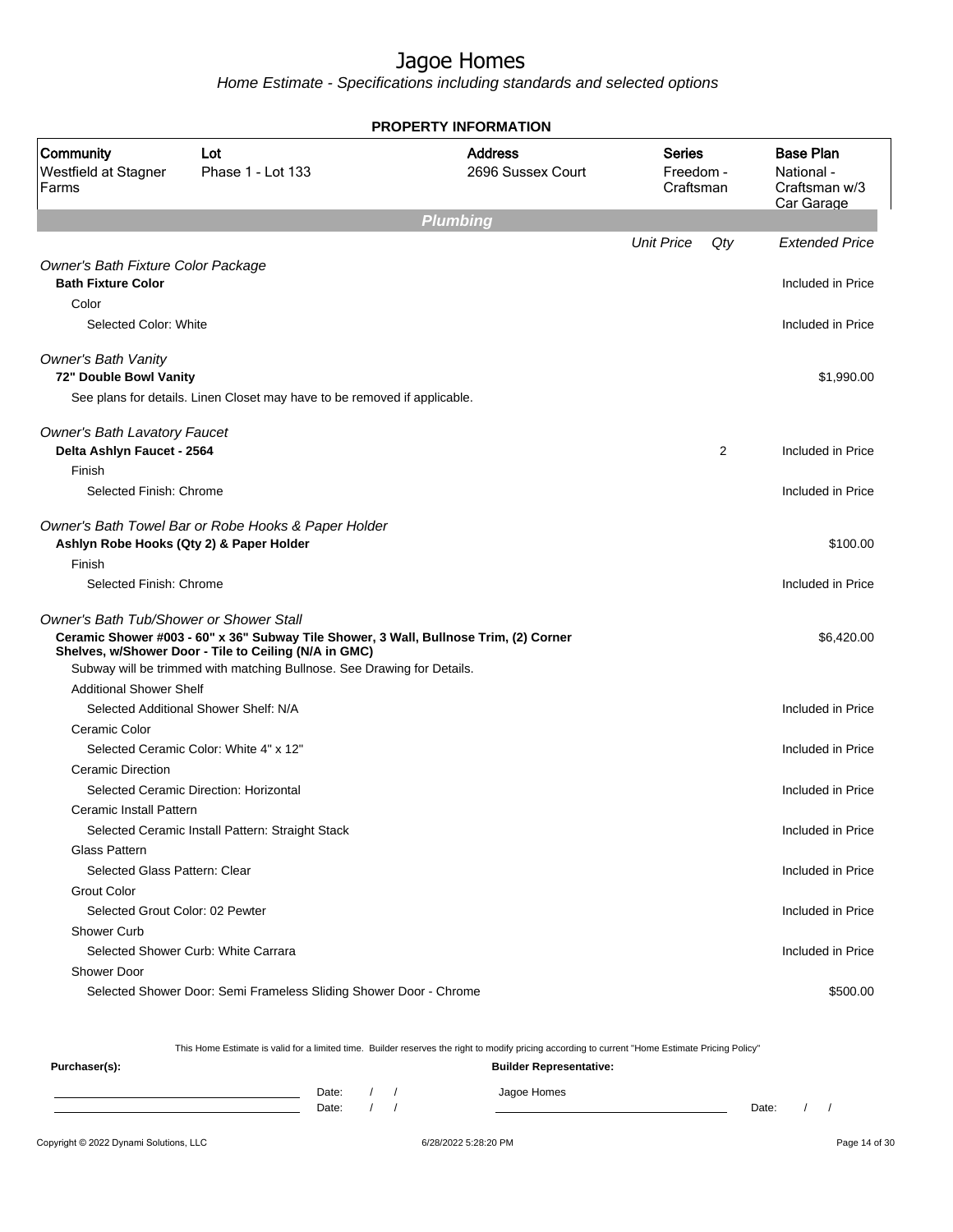Home Estimate - Specifications including standards and selected options

| <b>PROPERTY INFORMATION</b>                                                        |                                                |                                     |                                         |                |                                                               |  |  |
|------------------------------------------------------------------------------------|------------------------------------------------|-------------------------------------|-----------------------------------------|----------------|---------------------------------------------------------------|--|--|
| Community<br>Westfield at Stagner<br>Farms                                         | Lot<br>Phase 1 - Lot 133                       | <b>Address</b><br>2696 Sussex Court | <b>Series</b><br>Freedom -<br>Craftsman |                | <b>Base Plan</b><br>National -<br>Craftsman w/3<br>Car Garage |  |  |
|                                                                                    |                                                | <b>Plumbing</b>                     |                                         |                |                                                               |  |  |
|                                                                                    |                                                |                                     | <b>Unit Price</b>                       | Qty            | <b>Extended Price</b>                                         |  |  |
| <b>Owner's Bath Tub/Shower or Shower Stall</b><br>Shower Floor                     |                                                |                                     |                                         |                |                                                               |  |  |
|                                                                                    | Selected Shower Floor: Pebble - Cultura Spring |                                     |                                         |                | \$1,815.00                                                    |  |  |
| <b>Shower Shelving</b>                                                             |                                                |                                     |                                         |                |                                                               |  |  |
|                                                                                    | Selected Shower Shelving: White Carrara        |                                     |                                         |                | Included in Price                                             |  |  |
| Threshold                                                                          |                                                |                                     |                                         |                |                                                               |  |  |
|                                                                                    | Selected Threshold: Standard w/Tile Floor      |                                     |                                         |                | Included in Price                                             |  |  |
| <b>Vertical Accent Insert</b>                                                      |                                                |                                     |                                         |                |                                                               |  |  |
|                                                                                    | Selected Vertical Accent Insert: N/A           |                                     |                                         |                | Included in Price                                             |  |  |
| <b>Owner's Bath Shower Stall Faucet</b><br>Delta Ashlyn Shower Stall Faucet T14264 |                                                |                                     |                                         |                | Included in Price                                             |  |  |
| Model # T14264                                                                     |                                                |                                     |                                         |                |                                                               |  |  |
| Finish                                                                             |                                                |                                     |                                         |                |                                                               |  |  |
| Selected Finish: Chrome                                                            |                                                |                                     |                                         |                | Included in Price                                             |  |  |
| <b>Owner's Bath Commode</b><br><b>Hymont/Elongated Commode</b>                     |                                                |                                     |                                         |                | \$195.00                                                      |  |  |
| Hymont is approx. 17" tall                                                         |                                                |                                     |                                         |                |                                                               |  |  |
| <b>Bath 2 Fixture Color Package</b>                                                |                                                |                                     |                                         |                |                                                               |  |  |
| <b>Bath Fixture Color</b>                                                          |                                                |                                     |                                         |                | Included in Price                                             |  |  |
| Color                                                                              |                                                |                                     |                                         |                |                                                               |  |  |
| Selected Color: White                                                              |                                                |                                     |                                         |                | Included in Price                                             |  |  |
| Bath 2 Vanity                                                                      |                                                |                                     |                                         |                |                                                               |  |  |
| 60" Double Bowl Vanity                                                             |                                                |                                     |                                         |                | \$1,655.00                                                    |  |  |
| <b>Bath 2 Commode</b>                                                              |                                                |                                     |                                         |                |                                                               |  |  |
| <b>Hymont/Elongated Commode</b>                                                    |                                                |                                     |                                         |                | \$195.00                                                      |  |  |
| Hymont is approx. 17" tall                                                         |                                                |                                     |                                         |                |                                                               |  |  |
| <b>Bath 2 Lavatory Faucet</b>                                                      |                                                |                                     |                                         |                |                                                               |  |  |
| Delta Ashlyn Faucet - 2564                                                         |                                                |                                     |                                         | $\overline{2}$ | Included in Price                                             |  |  |
| Finish                                                                             |                                                |                                     |                                         |                |                                                               |  |  |
| Selected Finish: Chrome                                                            |                                                |                                     |                                         |                | Included in Price                                             |  |  |
| Bath 2 Towel Bar & Paper Holder                                                    |                                                |                                     |                                         |                |                                                               |  |  |
| <b>Chrome Towel Bar &amp; Paper Holder</b>                                         |                                                |                                     |                                         |                | Included in Price                                             |  |  |

This Home Estimate is valid for a limited time. Builder reserves the right to modify pricing according to current "Home Estimate Pricing Policy"

| Purchaser(s): |                |  | <b>Builder Representative:</b> |       |  |
|---------------|----------------|--|--------------------------------|-------|--|
|               | Date:<br>Date: |  | Jagoe Homes                    | Date: |  |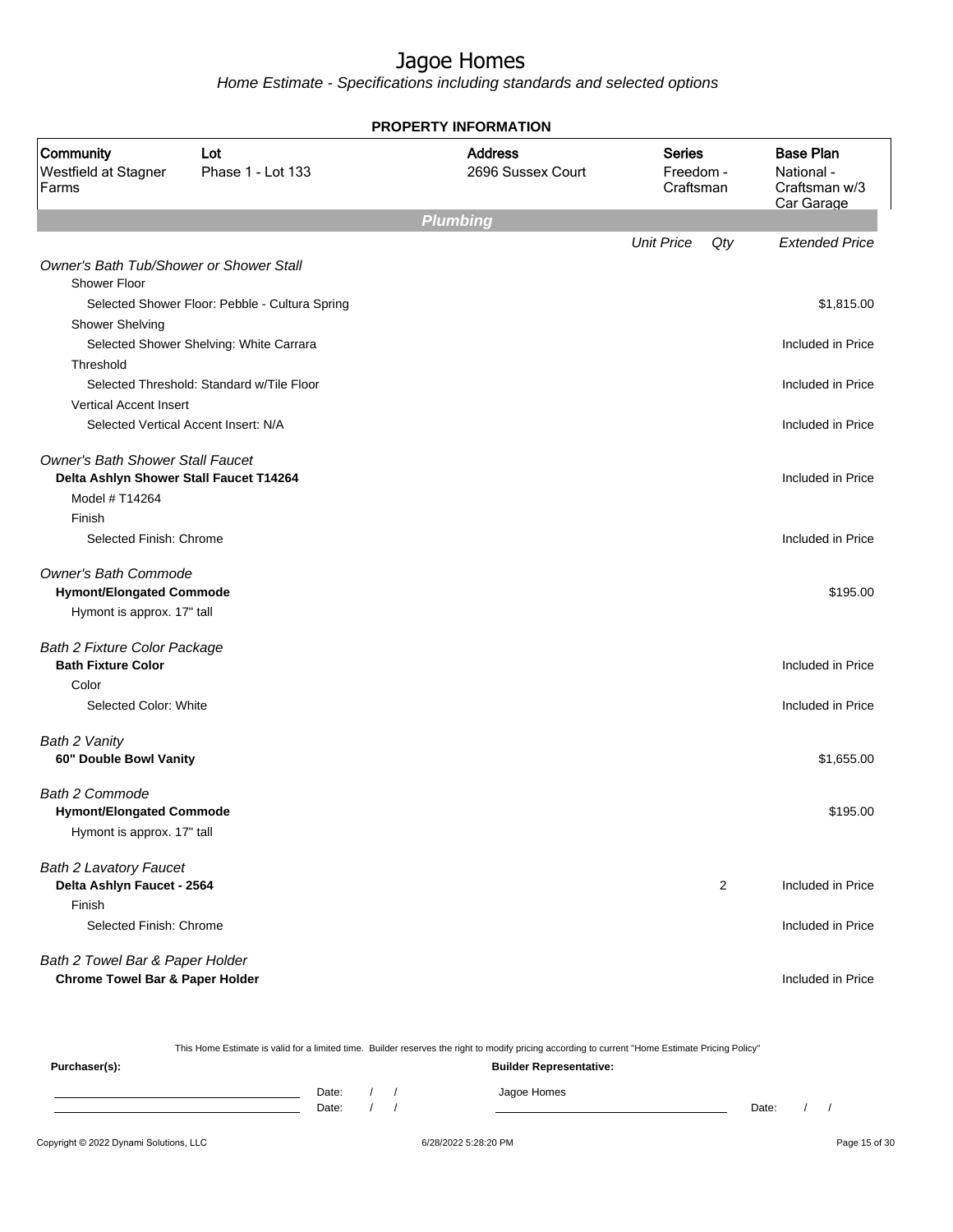Home Estimate - Specifications including standards and selected options

|                                                                                      |                                                                            | <b>PROPERTY INFORMATION</b>         |                                         |     |                                                               |
|--------------------------------------------------------------------------------------|----------------------------------------------------------------------------|-------------------------------------|-----------------------------------------|-----|---------------------------------------------------------------|
| Community<br>Westfield at Stagner<br>Farms                                           | Lot<br>Phase 1 - Lot 133                                                   | <b>Address</b><br>2696 Sussex Court | <b>Series</b><br>Freedom -<br>Craftsman |     | <b>Base Plan</b><br>National -<br>Craftsman w/3<br>Car Garage |
|                                                                                      |                                                                            | <b>Plumbing</b>                     |                                         |     |                                                               |
|                                                                                      |                                                                            |                                     | <b>Unit Price</b>                       | Qty | <b>Extended Price</b>                                         |
| <b>Bath 2 Tub/Shower or Shower Stall</b><br>60" Fiberglass Tub/Shower                |                                                                            |                                     |                                         |     | Included in Price                                             |
| <b>Bath 2 Tub/Shower Faucet</b><br>Delta Ashlyn Tub/Shower Faucet T14464             |                                                                            |                                     |                                         |     | Included in Price                                             |
| Finish                                                                               |                                                                            |                                     |                                         |     |                                                               |
| Selected Finish: Chrome                                                              |                                                                            |                                     |                                         |     | Included in Price                                             |
| Powder Room Fixture Color Package<br><b>Bath Fixture Color</b>                       |                                                                            |                                     |                                         |     | Included in Price                                             |
| Color<br>Selected Color: White                                                       |                                                                            |                                     |                                         |     | Included in Price                                             |
|                                                                                      |                                                                            |                                     |                                         |     |                                                               |
| Powder Room Vanity / Pedestal<br><b>Pedestal Sink</b>                                |                                                                            |                                     |                                         |     | Included in Price                                             |
| Powder Room Lavatory Faucet<br>Delta Ashlyn Faucet - 2564                            |                                                                            |                                     |                                         |     | Included in Price                                             |
| Finish                                                                               |                                                                            |                                     |                                         |     |                                                               |
| Selected Finish: Chrome                                                              |                                                                            |                                     |                                         |     | Included in Price                                             |
| Powder Room Towel Ring & Paper Holder<br><b>Chrome Towel Ring &amp; Paper Holder</b> |                                                                            |                                     |                                         |     | Included in Price                                             |
| Powder Room Commode<br><b>Hymont/Elongated Commode</b>                               |                                                                            |                                     |                                         |     | \$195.00                                                      |
| Hymont is approx. 17" tall                                                           |                                                                            |                                     |                                         |     |                                                               |
| <b>Kitchen Sink</b>                                                                  | Blanco Precis Undermount Sink - Super Single Bowl w/Chrome Disposal Flange |                                     |                                         |     | \$680.00                                                      |
| Sink 9 1/2" Deep                                                                     |                                                                            |                                     |                                         |     |                                                               |
| Color                                                                                |                                                                            |                                     |                                         |     |                                                               |
|                                                                                      | Selected Color: Metallic Gray 440148                                       |                                     |                                         |     | Included in Price                                             |
| <b>Kitchen Sink Faucet</b>                                                           |                                                                            |                                     |                                         |     |                                                               |
| Finish                                                                               | Kitchen Sink Faucet - Delta Essa Single Handle Pull Down #9113 DST         |                                     |                                         |     | \$310.00                                                      |
| Selected Finish: Chrome                                                              |                                                                            |                                     |                                         |     | Included in Price                                             |
|                                                                                      |                                                                            |                                     |                                         |     |                                                               |

This Home Estimate is valid for a limited time. Builder reserves the right to modify pricing according to current "Home Estimate Pricing Policy" **Purchaser(s): Builder Representative:** Date: / / Jagoe Homes<br>Date: / / Jagoe Homes Date: / / Date: / /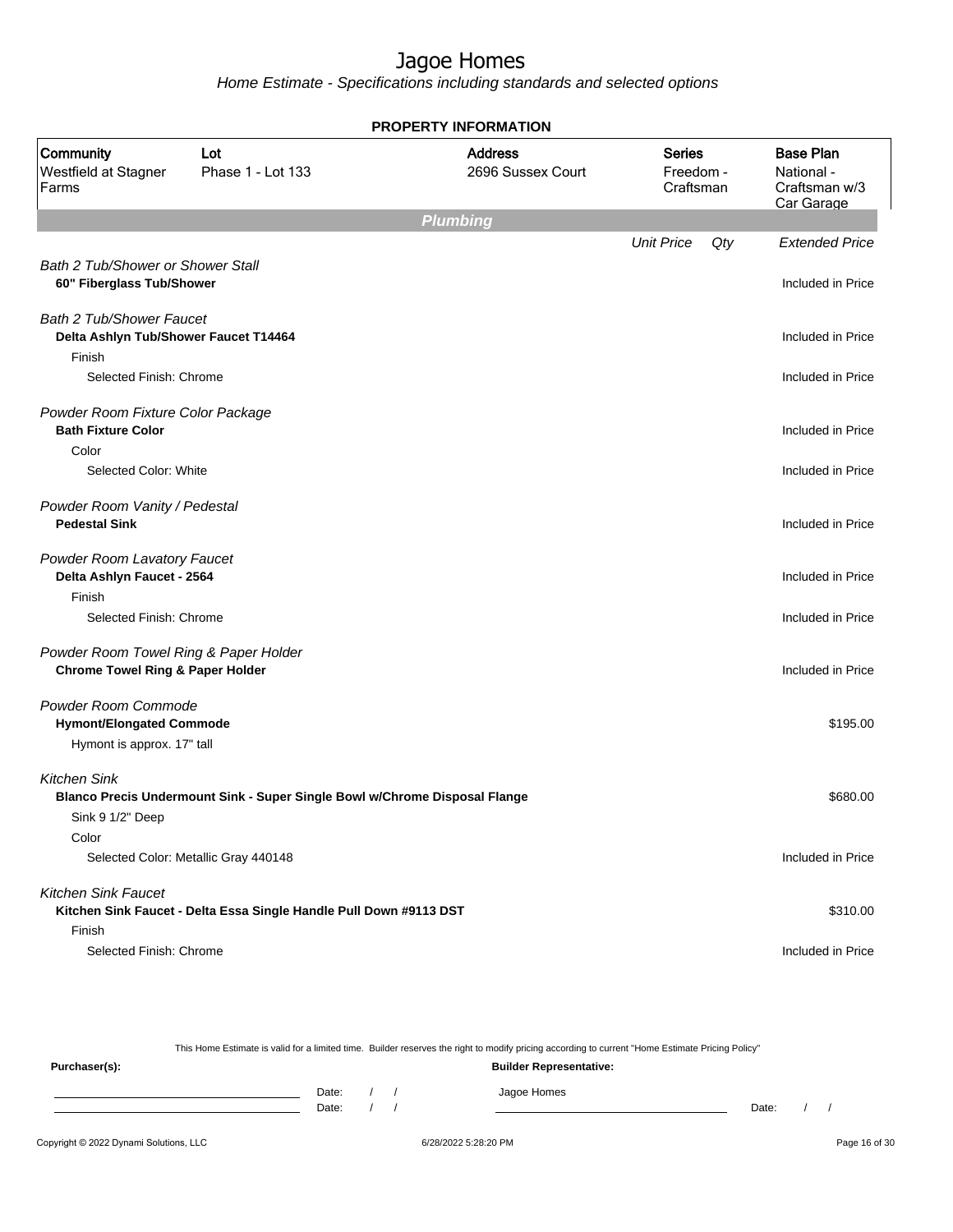Home Estimate - Specifications including standards and selected options

| Community<br>Westfield at Stagner<br>Farms                                                | Lot<br>Phase 1 - Lot 133                             |                                                                      |                      | <b>Address</b><br>2696 Sussex Court                                                                                                                                                | <b>Series</b><br>Freedom -<br>Craftsman |     | <b>Base Plan</b><br>National -<br>Craftsman w/3<br>Car Garage |
|-------------------------------------------------------------------------------------------|------------------------------------------------------|----------------------------------------------------------------------|----------------------|------------------------------------------------------------------------------------------------------------------------------------------------------------------------------------|-----------------------------------------|-----|---------------------------------------------------------------|
|                                                                                           |                                                      |                                                                      | <b>Plumbing</b>      |                                                                                                                                                                                    |                                         |     |                                                               |
| Kitchen Garbage Disposal<br>Garbage Disposal 1/3 hp                                       |                                                      |                                                                      |                      |                                                                                                                                                                                    | <b>Unit Price</b>                       | Qty | <b>Extended Price</b><br>Included in Price                    |
| Kitchen Ice Maker Water Line<br><b>Ice Maker Water Line</b>                               |                                                      |                                                                      |                      |                                                                                                                                                                                    |                                         |     | Included in Price                                             |
| Kitchen Gas Line for Range<br>Existing 220v outlet remains.                               | Gas Line for Range, Includes 110-Volt Outlet         |                                                                      |                      |                                                                                                                                                                                    |                                         |     | \$820.00                                                      |
| <b>Entire Home Water Heater</b><br><b>Tankless Water Heater</b>                           |                                                      |                                                                      |                      |                                                                                                                                                                                    |                                         |     | Included in Price                                             |
| Entire Home Main Water Shutoff Valve<br><b>Main Water Shutoff Valve</b>                   |                                                      |                                                                      |                      |                                                                                                                                                                                    |                                         |     | Included in Price                                             |
| <b>Entire Home Plumbing Supply Pipes</b>                                                  | <b>Plumbing Pipes: Water Continuous PEX Piping</b>   |                                                                      |                      |                                                                                                                                                                                    |                                         |     | Included in Price                                             |
| Entire Home Plumbing Waste & Vent Lines<br><b>Plumbing Drains and Vents PVC</b>           |                                                      |                                                                      |                      |                                                                                                                                                                                    |                                         |     | Included in Price                                             |
| Entire Home Secondary Shut-Off Valves<br>Secondary Shut-Off Valves at each fixture        |                                                      |                                                                      |                      |                                                                                                                                                                                    |                                         |     | Included in Price                                             |
| <b>Exterior Plumbing Sewer Lines</b>                                                      | Plumbing Pipes: Exterior Sewer Lines PVC Schedule 40 |                                                                      |                      |                                                                                                                                                                                    |                                         |     | Included in Price                                             |
| <b>Exterior Sillcocks</b><br><b>Outside Faucets Frost Proof (Per Plan)</b>                |                                                      |                                                                      |                      |                                                                                                                                                                                    |                                         |     | Included in Price                                             |
|                                                                                           |                                                      |                                                                      |                      | <b>Electrical, Media, Communications</b>                                                                                                                                           |                                         |     |                                                               |
|                                                                                           |                                                      |                                                                      |                      |                                                                                                                                                                                    | <b>Unit Price</b>                       | Qty | <b>Extended Price</b>                                         |
| Front Porch Light(s)<br><b>Recessed Lighting (Per Plan)</b>                               |                                                      |                                                                      |                      |                                                                                                                                                                                    |                                         |     | Included in Price                                             |
| Foyer Light(s)                                                                            | Recessed Lighting (2) ILO Standard Flush Mount(s)    |                                                                      |                      |                                                                                                                                                                                    |                                         |     | \$160.00                                                      |
| Main Level Stairway Landing Ceiling Fixture<br><b>Standard Recessed Light with Switch</b> |                                                      |                                                                      |                      |                                                                                                                                                                                    |                                         |     | Included in Price                                             |
| Purchaser(s):                                                                             |                                                      |                                                                      |                      | This Home Estimate is valid for a limited time. Builder reserves the right to modify pricing according to current "Home Estimate Pricing Policy"<br><b>Builder Representative:</b> |                                         |     |                                                               |
|                                                                                           |                                                      | Date:<br>$\sqrt{2}$<br>$\prime$<br>$\sqrt{ }$<br>$\sqrt{ }$<br>Date: |                      | Jagoe Homes                                                                                                                                                                        |                                         |     | $\left  \right $<br>Date:                                     |
| Copyright © 2022 Dynami Solutions, LLC                                                    |                                                      |                                                                      | 6/28/2022 5:28:20 PM |                                                                                                                                                                                    |                                         |     | Page 17 of 30                                                 |

#### **PROPERTY INFORMATION**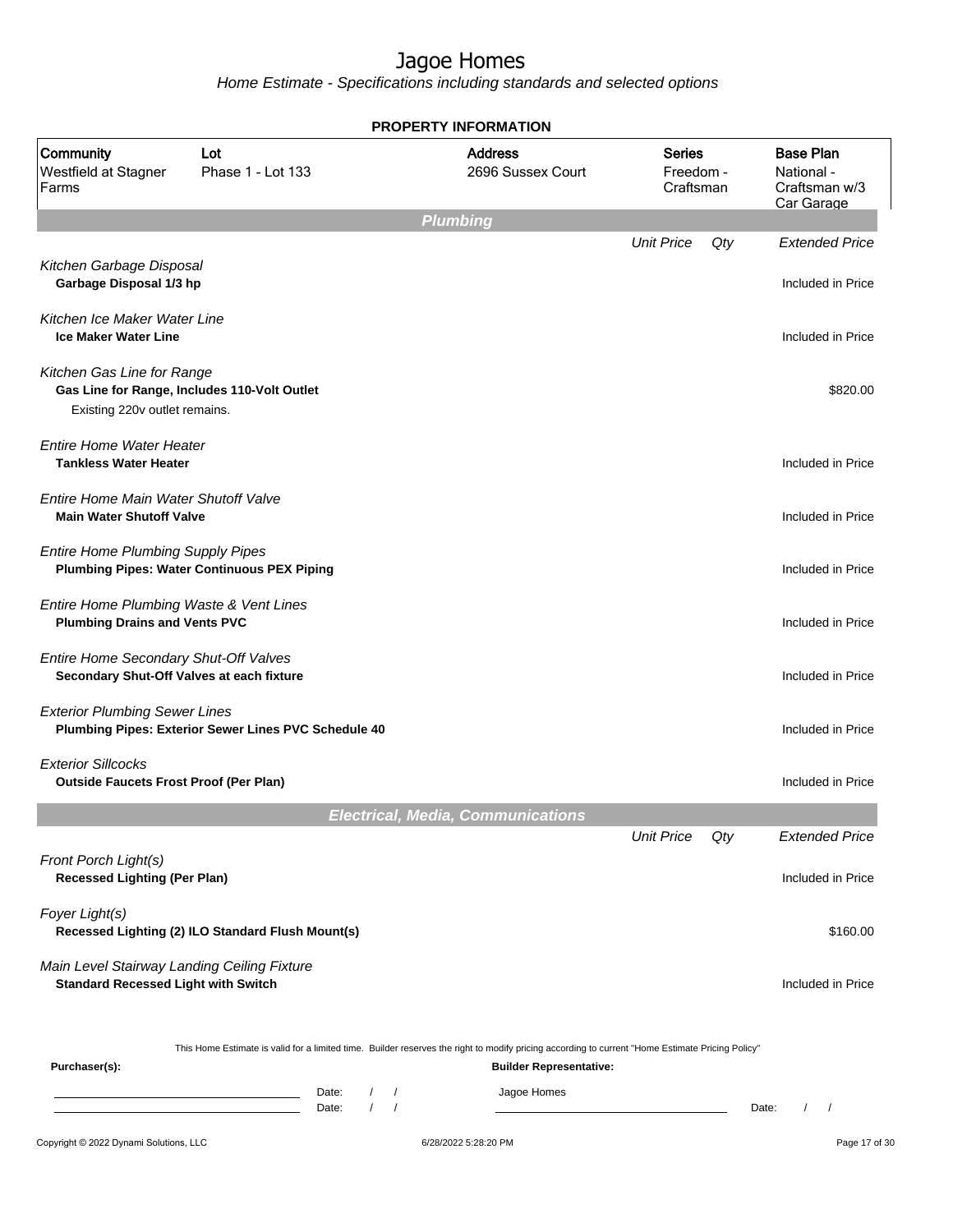Home Estimate - Specifications including standards and selected options

|                                                                                                                                          |                                                                                                                                                  | LITT IN VIIILIT                                                                                                                                  |                                  |                                                               |
|------------------------------------------------------------------------------------------------------------------------------------------|--------------------------------------------------------------------------------------------------------------------------------------------------|--------------------------------------------------------------------------------------------------------------------------------------------------|----------------------------------|---------------------------------------------------------------|
| Community<br>Westfield at Stagner<br>Farms                                                                                               | Lot<br>Phase 1 - Lot 133                                                                                                                         | <b>Address</b><br>2696 Sussex Court                                                                                                              | Series<br>Freedom -<br>Craftsman | <b>Base Plan</b><br>National -<br>Craftsman w/3<br>Car Garage |
|                                                                                                                                          |                                                                                                                                                  | <b>Electrical, Media, Communications</b>                                                                                                         |                                  |                                                               |
|                                                                                                                                          |                                                                                                                                                  |                                                                                                                                                  | <b>Unit Price</b><br>Qty         | <b>Extended Price</b>                                         |
| <b>Family Room Ceiling Fixture</b><br>Color                                                                                              | Ceiling Fan 52" Kichler Pro #330018, Fan Only                                                                                                    |                                                                                                                                                  |                                  | Included in Price                                             |
|                                                                                                                                          | Selected Color: Brushed Nickel w/Silver Blades                                                                                                   |                                                                                                                                                  |                                  | Included in Price                                             |
| Family Room Recessed Light(s)<br><b>Recessed Lighting (Per Plan)</b>                                                                     |                                                                                                                                                  |                                                                                                                                                  |                                  | Included in Price                                             |
| <b>Kitchen Ceiling Lighting</b><br><b>Recessed Lighting (Per Plan)</b>                                                                   |                                                                                                                                                  |                                                                                                                                                  |                                  | Included in Price                                             |
|                                                                                                                                          | Additional Kitchen Ceiling Lighting on Separate Switch<br>Light Outlets with Switch for (2) Future Pendant Lights, to be Capped with Plate Cover |                                                                                                                                                  |                                  | \$140.00                                                      |
| Kitchen Under Cabinet Light<br>Under Cabinet Lighting Package, qty 3<br>wall cabinets in the kitchen.<br>Includes 3 under counter lights |                                                                                                                                                  | Includes one under counter lighting package to be installed in predetermined location under                                                      |                                  | \$360.00                                                      |
|                                                                                                                                          |                                                                                                                                                  |                                                                                                                                                  |                                  |                                                               |
| Kitchen GFI Outlet<br>Interior GFI Outlet(s)                                                                                             |                                                                                                                                                  |                                                                                                                                                  |                                  | Included in Price                                             |
| Kitchen Range Receptacle<br>Range 220 Volt Receptacle                                                                                    |                                                                                                                                                  |                                                                                                                                                  |                                  | Included in Price                                             |
| Dining Area Ceiling Light(s)<br><b>Recessed Lighting (Per Plan)</b>                                                                      |                                                                                                                                                  |                                                                                                                                                  |                                  | Included in Price                                             |
| Powder Room Vanity Light                                                                                                                 | Kichler 3 Light Shailene 21" Vanity Light #45574<br>The straight lines and up-sized satin etched glass of this bath light from the Shailene      |                                                                                                                                                  |                                  | \$110.00                                                      |
| Finish                                                                                                                                   | Collection create the perfect casual look for the updated urban lifestyle.                                                                       |                                                                                                                                                  |                                  |                                                               |
| Selected Finish: Chrome                                                                                                                  |                                                                                                                                                  |                                                                                                                                                  |                                  | Included in Price                                             |
| Powder Room Fan or Fan/Light<br>Bath Exhaust Fan, Fan Only                                                                               |                                                                                                                                                  |                                                                                                                                                  |                                  | Included in Price                                             |
| <b>Laundry Ceiling Light</b><br><b>Recessed Lighting (Per Plan)</b>                                                                      |                                                                                                                                                  |                                                                                                                                                  |                                  | Included in Price                                             |
|                                                                                                                                          |                                                                                                                                                  | This Home Estimate is valid for a limited time. Builder reserves the right to modify pricing according to current "Home Estimate Pricing Policy" |                                  |                                                               |
| Purchaser(s):                                                                                                                            |                                                                                                                                                  | <b>Builder Representative:</b>                                                                                                                   |                                  |                                                               |

#### **PROPERTY INFORMATION**

Date: / / Date: / /

Date: / / Jagoe Homes<br>Date: / / Jagoe Homes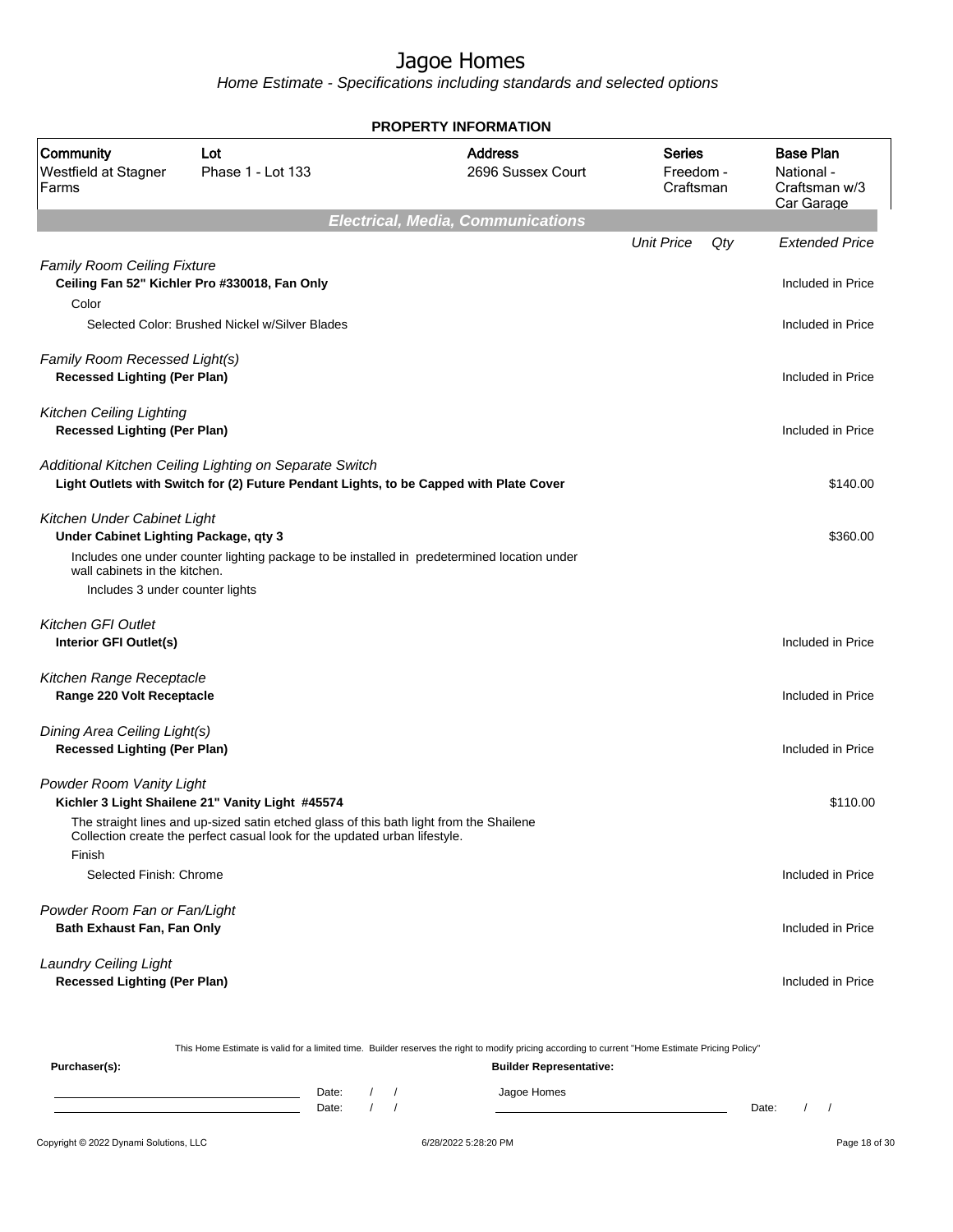Home Estimate - Specifications including standards and selected options

|                                                                                 |                                                                                                                                                                       | <b>PROPERTY INFORMATION</b>              |                                  |     |                                                               |
|---------------------------------------------------------------------------------|-----------------------------------------------------------------------------------------------------------------------------------------------------------------------|------------------------------------------|----------------------------------|-----|---------------------------------------------------------------|
| Community<br>Westfield at Stagner<br>Farms                                      | Lot<br>Phase 1 - Lot 133                                                                                                                                              | <b>Address</b><br>2696 Sussex Court      | Series<br>Freedom -<br>Craftsman |     | <b>Base Plan</b><br>National -<br>Craftsman w/3<br>Car Garage |
|                                                                                 |                                                                                                                                                                       | <b>Electrical, Media, Communications</b> |                                  |     |                                                               |
| Laundry Dryer Receptacle<br>Dryer 220 Volt Receptacle                           |                                                                                                                                                                       |                                          | <b>Unit Price</b>                | Qty | <b>Extended Price</b><br>Included in Price                    |
| <b>Pantry Ceiling Light</b><br>Flush Mount Light   2 Bulb<br>Finish             |                                                                                                                                                                       |                                          |                                  |     | Included in Price                                             |
| Selected Finish: Brushed Nickel                                                 |                                                                                                                                                                       |                                          |                                  |     | Included in Price                                             |
| <b>Owner's Suite Ceiling Light</b>                                              | Recessed Lighting (4) ILO Standard Bedroom Flush Mount Light                                                                                                          |                                          |                                  |     | \$470.00                                                      |
| Owner's Closet Light(s)                                                         | Satco - 9" Square Flush Mount, 18.5 Watt/LED w/Switch                                                                                                                 |                                          |                                  |     | \$40.00                                                       |
| <b>Owner's Bath Vanity Light</b>                                                | Kichler 4 Lite Shailene 29 1/2" Vanity Lite #45575 (Qty 2)                                                                                                            |                                          |                                  |     | \$310.00                                                      |
| Finish                                                                          | The straight lines and up-sized satin etched glass of this bath light from the Shailene<br>Collection create the perfect casual look for the updated urban lifestyle. |                                          |                                  |     |                                                               |
| Selected Finish: Chrome                                                         |                                                                                                                                                                       |                                          |                                  |     | Included in Price                                             |
| Owner's Bath Shower or Tub/Shower Light<br>Recessed Can Light Fixture w/ Switch |                                                                                                                                                                       |                                          |                                  |     | \$0.00                                                        |
| Owner's Bath Exhaust Fan or Fan/Light<br>Bath Exhaust Fan, Fan Only             |                                                                                                                                                                       |                                          |                                  |     | Included in Price                                             |
| Owner's Bath 2nd Exhaust Fan or Fan/Light<br><b>Bath Exhaust Fan w/ Light</b>   |                                                                                                                                                                       |                                          |                                  |     | Included in Price                                             |
| <b>Owner's Bath GFI Outlet</b><br><b>GFI Interior Outlet(s)</b>                 |                                                                                                                                                                       |                                          |                                  |     | Included in Price                                             |
| <b>Bedroom 2 Ceiling Light</b><br>Flush Mount Light   3 Bulb<br>Finish          |                                                                                                                                                                       |                                          |                                  |     | Included in Price                                             |
| Selected Finish: Brushed Nickel                                                 |                                                                                                                                                                       |                                          |                                  |     | Included in Price                                             |

This Home Estimate is valid for a limited time. Builder reserves the right to modify pricing according to current "Home Estimate Pricing Policy"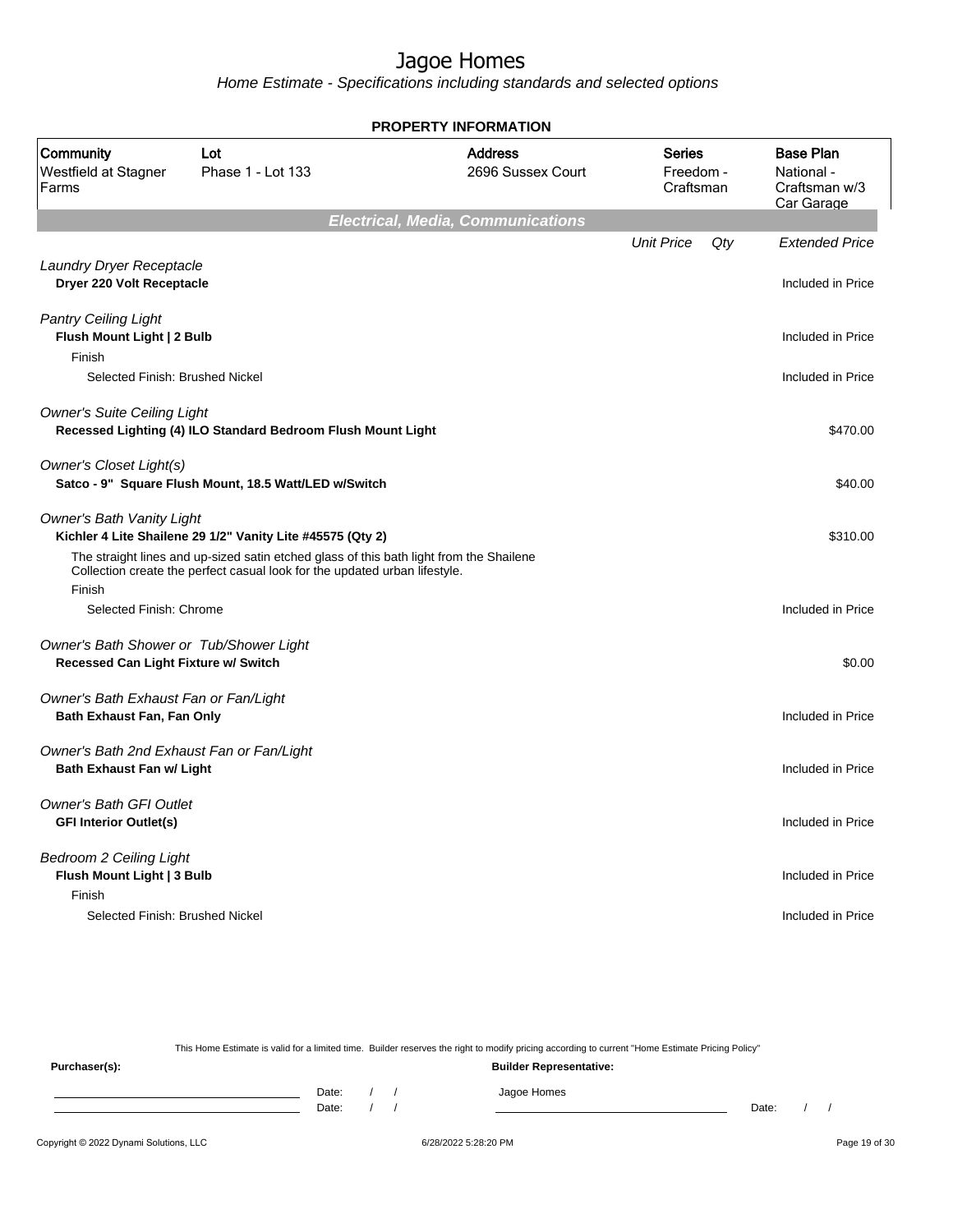Home Estimate - Specifications including standards and selected options

|                                                                       |                                                                                                                                                                       | <b>PROPERTY INFORMATION</b>              |                                         |                                                               |
|-----------------------------------------------------------------------|-----------------------------------------------------------------------------------------------------------------------------------------------------------------------|------------------------------------------|-----------------------------------------|---------------------------------------------------------------|
| Community<br>Westfield at Stagner<br>Farms                            | Lot<br>Phase 1 - Lot 133                                                                                                                                              | <b>Address</b><br>2696 Sussex Court      | <b>Series</b><br>Freedom -<br>Craftsman | <b>Base Plan</b><br>National -<br>Craftsman w/3<br>Car Garage |
|                                                                       |                                                                                                                                                                       | <b>Electrical, Media, Communications</b> |                                         |                                                               |
|                                                                       |                                                                                                                                                                       |                                          | <b>Unit Price</b><br>Qty                | <b>Extended Price</b>                                         |
| <b>Bedroom 2 Closet Light</b><br>Flush Mount Light   2 Bulb<br>Finish |                                                                                                                                                                       |                                          |                                         | Included in Price                                             |
| Selected Finish: Brushed Nickel                                       |                                                                                                                                                                       |                                          |                                         | Included in Price                                             |
| <b>Bedroom 3 Ceiling Light</b><br>Flush Mount Light   3 Bulb          |                                                                                                                                                                       |                                          |                                         | Included in Price                                             |
| Finish                                                                |                                                                                                                                                                       |                                          |                                         |                                                               |
| Selected Finish: Brushed Nickel                                       |                                                                                                                                                                       |                                          |                                         | Included in Price                                             |
| Bedroom 3 Closet Light<br>Flush Mount Light   2 Bulb                  |                                                                                                                                                                       |                                          |                                         | Included in Price                                             |
| Finish<br>Selected Finish: Brushed Nickel                             |                                                                                                                                                                       |                                          |                                         | Included in Price                                             |
|                                                                       |                                                                                                                                                                       |                                          |                                         |                                                               |
| Bedroom 4 Ceiling Light(s)<br>Flush Mount Light   3 Bulb              |                                                                                                                                                                       |                                          |                                         | Included in Price                                             |
| Finish<br>Selected Finish: Brushed Nickel                             |                                                                                                                                                                       |                                          |                                         |                                                               |
|                                                                       |                                                                                                                                                                       |                                          |                                         | Included in Price                                             |
| <b>Bedroom 4 Closet Light</b><br>Flush Mount Light   2 Bulb           |                                                                                                                                                                       |                                          |                                         | Included in Price                                             |
| Finish                                                                |                                                                                                                                                                       |                                          |                                         |                                                               |
| Selected Finish: Brushed Nickel                                       |                                                                                                                                                                       |                                          |                                         | Included in Price                                             |
| <b>Bath 2 Vanity Light</b>                                            | Kichler 3 Light Shailene 21" Vanity Light #45574 (Qty 2)                                                                                                              |                                          |                                         | \$270.00                                                      |
|                                                                       | The straight lines and up-sized satin etched glass of this bath light from the Shailene<br>Collection create the perfect casual look for the updated urban lifestyle. |                                          |                                         |                                                               |
| Finish                                                                |                                                                                                                                                                       |                                          |                                         |                                                               |
| Selected Finish: Chrome                                               |                                                                                                                                                                       |                                          |                                         | Included in Price                                             |
| <b>Bath 2 Closet Light</b>                                            |                                                                                                                                                                       |                                          |                                         |                                                               |
| Flush Mount Light   2 Bulb                                            |                                                                                                                                                                       |                                          |                                         | Included in Price                                             |
| Finish                                                                |                                                                                                                                                                       |                                          |                                         |                                                               |
| Selected Finish: Brushed Nickel                                       |                                                                                                                                                                       |                                          |                                         | Included in Price                                             |
| Bath 2 Additional Tub/Shower Light                                    | Additional Tub/Shower Light Fixture w/ Switch                                                                                                                         |                                          |                                         | \$195.00                                                      |
|                                                                       | Includes one tub/shower special recessed light fixture with switch in choice of bathroom.                                                                             |                                          |                                         |                                                               |

This Home Estimate is valid for a limited time. Builder reserves the right to modify pricing according to current "Home Estimate Pricing Policy"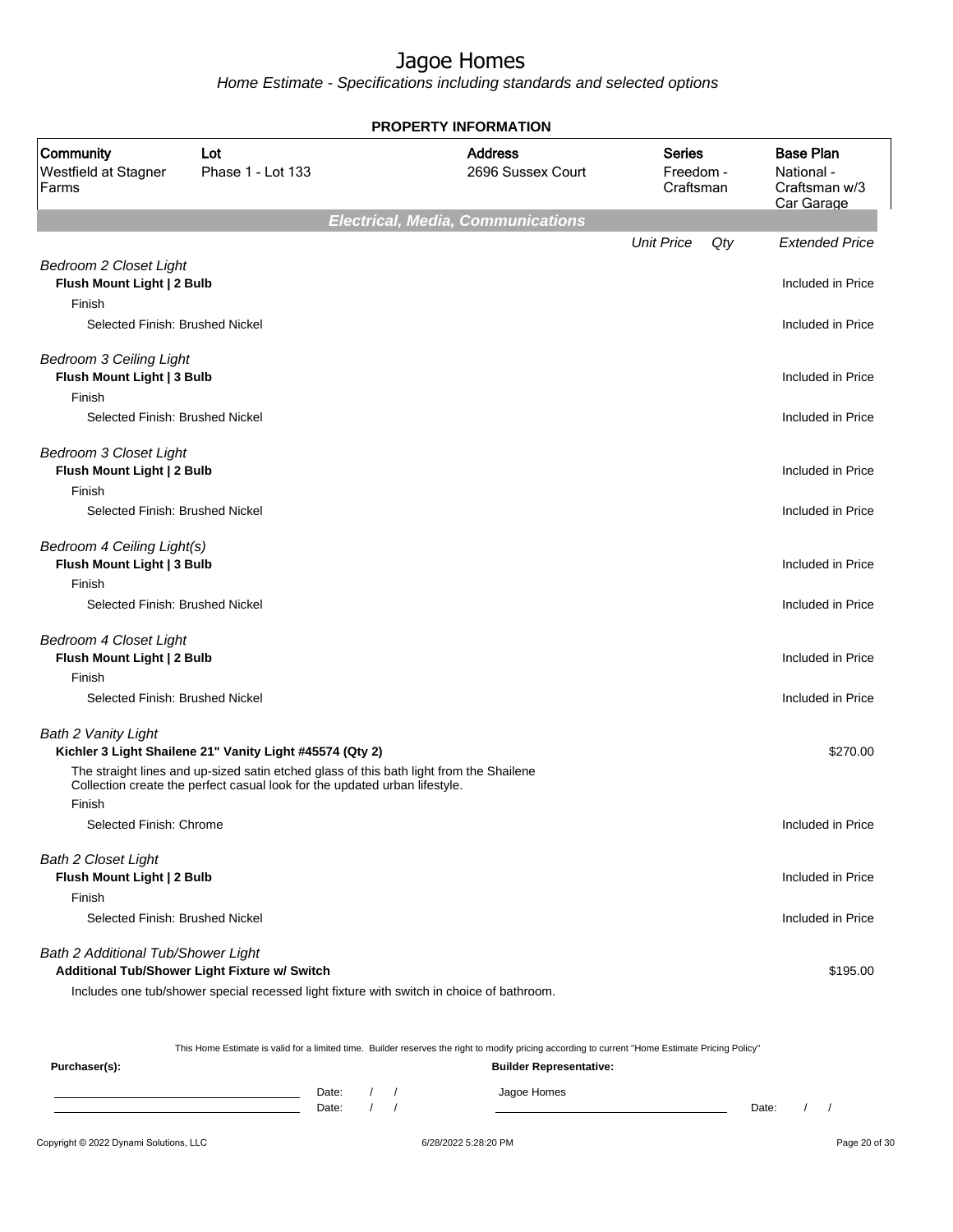Home Estimate - Specifications including standards and selected options

|                                                                                   |                                                                                                          | <b>PROPERTY INFORMATION</b>                                                                                                                                                                                                                                                                 |                                  |                                                               |
|-----------------------------------------------------------------------------------|----------------------------------------------------------------------------------------------------------|---------------------------------------------------------------------------------------------------------------------------------------------------------------------------------------------------------------------------------------------------------------------------------------------|----------------------------------|---------------------------------------------------------------|
| Community<br>Westfield at Stagner<br>Farms                                        | Lot<br>Phase 1 - Lot 133                                                                                 | <b>Address</b><br>2696 Sussex Court                                                                                                                                                                                                                                                         | Series<br>Freedom -<br>Craftsman | <b>Base Plan</b><br>National -<br>Craftsman w/3<br>Car Garage |
|                                                                                   |                                                                                                          | <b>Electrical, Media, Communications</b>                                                                                                                                                                                                                                                    |                                  |                                                               |
| Bath 2 Additional Tub/Shower Light                                                | Technical Specification: Buyer must indicate choice of bath.                                             |                                                                                                                                                                                                                                                                                             | <b>Unit Price</b><br>Qty         | <b>Extended Price</b>                                         |
| Bath 2 Exhaust Fan or Fan/Light<br>Bath Exhaust Fan, Fan Only                     |                                                                                                          |                                                                                                                                                                                                                                                                                             |                                  | Included in Price                                             |
| <b>Bath 2 GFI Outlet</b><br>Interior GFI Outlet(s)                                |                                                                                                          |                                                                                                                                                                                                                                                                                             |                                  | Included in Price                                             |
| 2nd Level Hall Ceiling Light(s)<br><b>Recessed Lighting (Per Plan)</b>            |                                                                                                          |                                                                                                                                                                                                                                                                                             |                                  | Included in Price                                             |
| <b>Loft Recessed Lights</b><br><b>Recessed Lighting (Per Plan)</b>                |                                                                                                          |                                                                                                                                                                                                                                                                                             |                                  | Included in Price                                             |
| <b>Stairway Ceiling Lighting</b><br><b>Recessed Lighting (Per Plan)</b>           |                                                                                                          |                                                                                                                                                                                                                                                                                             |                                  | Included in Price                                             |
| Stairway Additional Lighting<br><b>Switches</b>                                   | builder per plan. White Only. LED Light. HORIZONTAL INSTALL<br>levels: Off, Ultra Low, Low, Medium, High | Pass & Seymour Additional Stairway Lighting, NTLFULL-WCC6, 2" x 3" (3) Step Lights, (2)<br>Addition of three step lights and two switches to the stairway. Location will be determined by<br>Full Night Light, Adjustable Light Levels. WHITE. Press face to cycle thru the following light |                                  | \$465.00                                                      |
| Garage Ceiling Light(s)<br>Keyless (3)                                            |                                                                                                          |                                                                                                                                                                                                                                                                                             |                                  | Included in Price                                             |
| Garage Opener<br><b>Garage Door Opener Pre-Wire</b>                               |                                                                                                          |                                                                                                                                                                                                                                                                                             |                                  | Included in Price                                             |
| Garage Exterior Light<br>Coach Light Kichler #49926 BKT Capanna<br>Height: 16.00" | Technical Specification: Width: 10.50"                                                                   | The 16" 1-light outdoor wall light from the Capanna™ collection features waterfall glass.                                                                                                                                                                                                   |                                  | Included in Price                                             |
| Finish<br>Selected Finish: Textured Black                                         |                                                                                                          |                                                                                                                                                                                                                                                                                             |                                  | Included in Price                                             |
| <b>Attic Light</b><br><b>Attic Lights Keyless</b>                                 |                                                                                                          |                                                                                                                                                                                                                                                                                             |                                  | Included in Price                                             |
| Purchaser(s):                                                                     |                                                                                                          | This Home Estimate is valid for a limited time. Builder reserves the right to modify pricing according to current "Home Estimate Pricing Policy"<br><b>Builder Representative:</b>                                                                                                          |                                  |                                                               |
|                                                                                   | Date:                                                                                                    | Jagoe Homes                                                                                                                                                                                                                                                                                 |                                  |                                                               |

Date: / / Jagoe Homes **Date:** / /  $\overline{\phantom{a}}$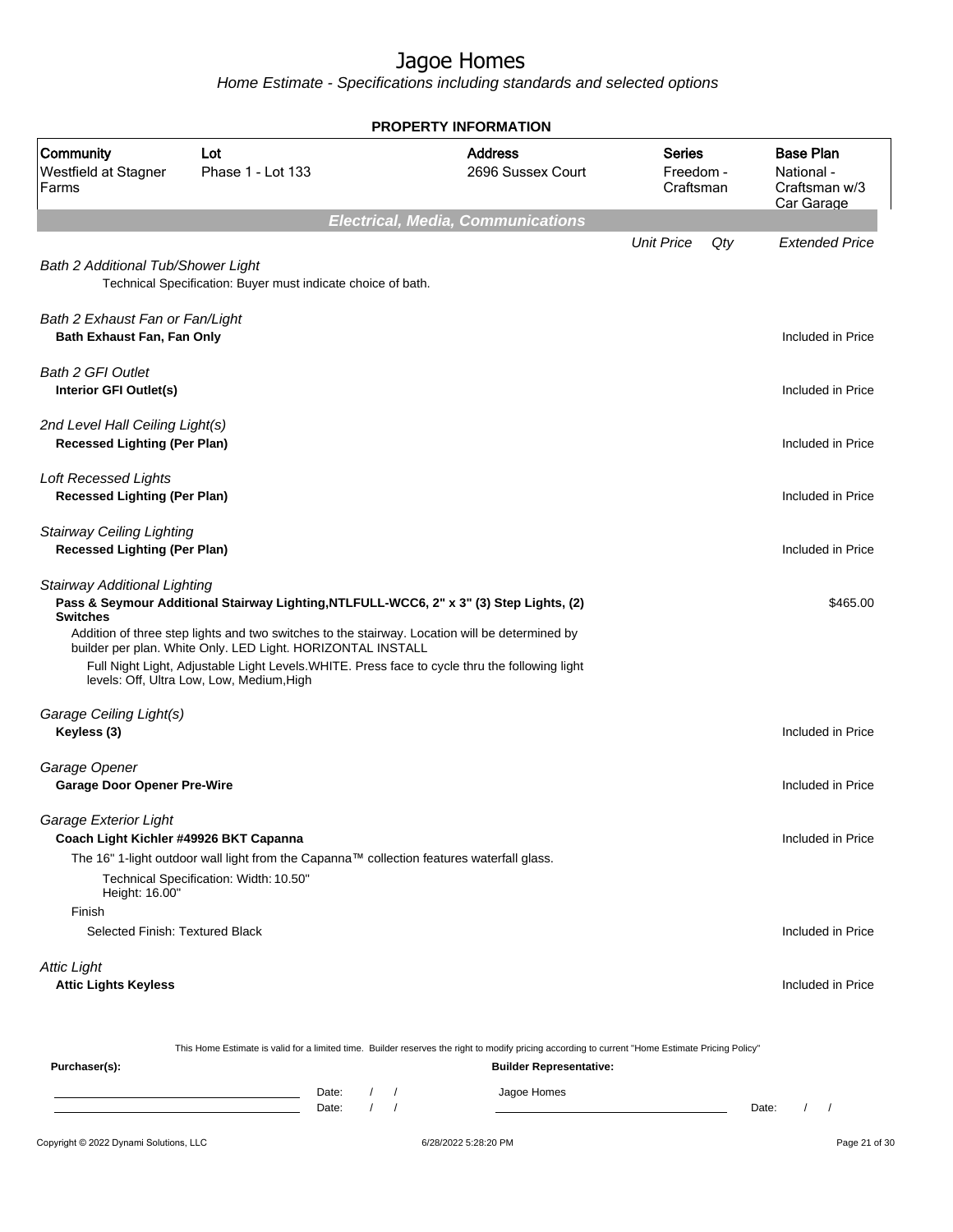Home Estimate - Specifications including standards and selected options

|                                                                               |                                                                                                                                                                                                                                                            | <b>PROPERTY INFORMATION</b>                                                                                                                      |                                  |     |                                                               |
|-------------------------------------------------------------------------------|------------------------------------------------------------------------------------------------------------------------------------------------------------------------------------------------------------------------------------------------------------|--------------------------------------------------------------------------------------------------------------------------------------------------|----------------------------------|-----|---------------------------------------------------------------|
| Community<br>Westfield at Stagner<br>Farms                                    | Lot<br>Phase 1 - Lot 133                                                                                                                                                                                                                                   | <b>Address</b><br>2696 Sussex Court                                                                                                              | Series<br>Freedom -<br>Craftsman |     | <b>Base Plan</b><br>National -<br>Craftsman w/3<br>Car Garage |
|                                                                               |                                                                                                                                                                                                                                                            | <b>Electrical, Media, Communications</b>                                                                                                         |                                  |     |                                                               |
|                                                                               |                                                                                                                                                                                                                                                            |                                                                                                                                                  | <b>Unit Price</b>                | Qty | <b>Extended Price</b>                                         |
| <b>Front Door Doorbell Button</b><br><b>Doorbell Button at Front Door</b>     |                                                                                                                                                                                                                                                            |                                                                                                                                                  |                                  |     | Included in Price                                             |
| <b>Front Door Door Chime</b><br><b>Door Chime</b>                             |                                                                                                                                                                                                                                                            |                                                                                                                                                  |                                  |     | Included in Price                                             |
| Storage Room/Closet Ceiling Fixture                                           | Satco - 7" Square Flush Mount, 13.5 Watt/LED                                                                                                                                                                                                               |                                                                                                                                                  |                                  |     | \$25.00                                                       |
| Covered Patio Light(s)                                                        | Weatherproof Ceiling Fan 52" Basics Pro Designer LED Fan #330019                                                                                                                                                                                           |                                                                                                                                                  |                                  |     | Included in Price                                             |
| Color<br>Selected Color: Satin Black                                          |                                                                                                                                                                                                                                                            |                                                                                                                                                  |                                  |     | Included in Price                                             |
| <b>Entire Home - Electrical Outlets and Switches</b><br>Color                 | Electrical Outlets & Switches per Plan & Code                                                                                                                                                                                                              |                                                                                                                                                  |                                  |     | Included in Price                                             |
| Selected Color: White                                                         |                                                                                                                                                                                                                                                            |                                                                                                                                                  |                                  |     | Included in Price                                             |
| <b>Cable TV Outlets, RG6 wire</b>                                             | Entire Home - Cable TV/Phone Outlets (Qty 6 Total)                                                                                                                                                                                                         |                                                                                                                                                  |                                  | 5   | Included in Price                                             |
| <b>Telephone Interior Jacks</b>                                               |                                                                                                                                                                                                                                                            |                                                                                                                                                  |                                  |     | \$0.00                                                        |
| Entire Home - Additional Cable TV Outlet<br><b>Additional Cable TV Outlet</b> |                                                                                                                                                                                                                                                            |                                                                                                                                                  |                                  |     | \$80.00                                                       |
|                                                                               | Includes one additional cable television outlet to be installed in choice of location.<br>Comments: on family room wall shared with foyer                                                                                                                  |                                                                                                                                                  |                                  |     |                                                               |
|                                                                               | Entire Home - Braced and Wired for Future Ceiling Fan at Existing Ceiling Light<br>Light Location Braced and Wired for Future Ceiling Fan<br>Includes addition of bracing and box for ceiling fan addition with a switch<br>Comments: Bedroom, 2, 3, and 4 |                                                                                                                                                  | \$115.00                         | 3   | \$345.00                                                      |
| Fan<br><b>Comments: Owner's</b>                                               | Entire Home - Braced and Wired for Future Ceiling Fan with Switch<br>Light Outlet with 2 Switches, Capped with Plate Cover, Braced & Wired for Future Ceiling                                                                                              |                                                                                                                                                  |                                  |     | \$200.00                                                      |
| <b>Entire Home Electrical Service</b><br><b>Electrical Service 200 AMP</b>    |                                                                                                                                                                                                                                                            |                                                                                                                                                  |                                  |     | Included in Price                                             |
|                                                                               |                                                                                                                                                                                                                                                            | This Home Estimate is valid for a limited time. Builder reserves the right to modify pricing according to current "Home Estimate Pricing Policy" |                                  |     |                                                               |
| Purchaser(s):                                                                 |                                                                                                                                                                                                                                                            | <b>Builder Representative:</b>                                                                                                                   |                                  |     |                                                               |

Date: / / Jagoe Homes<br>Date: / / Jagoe Homes Date: / / Date: / /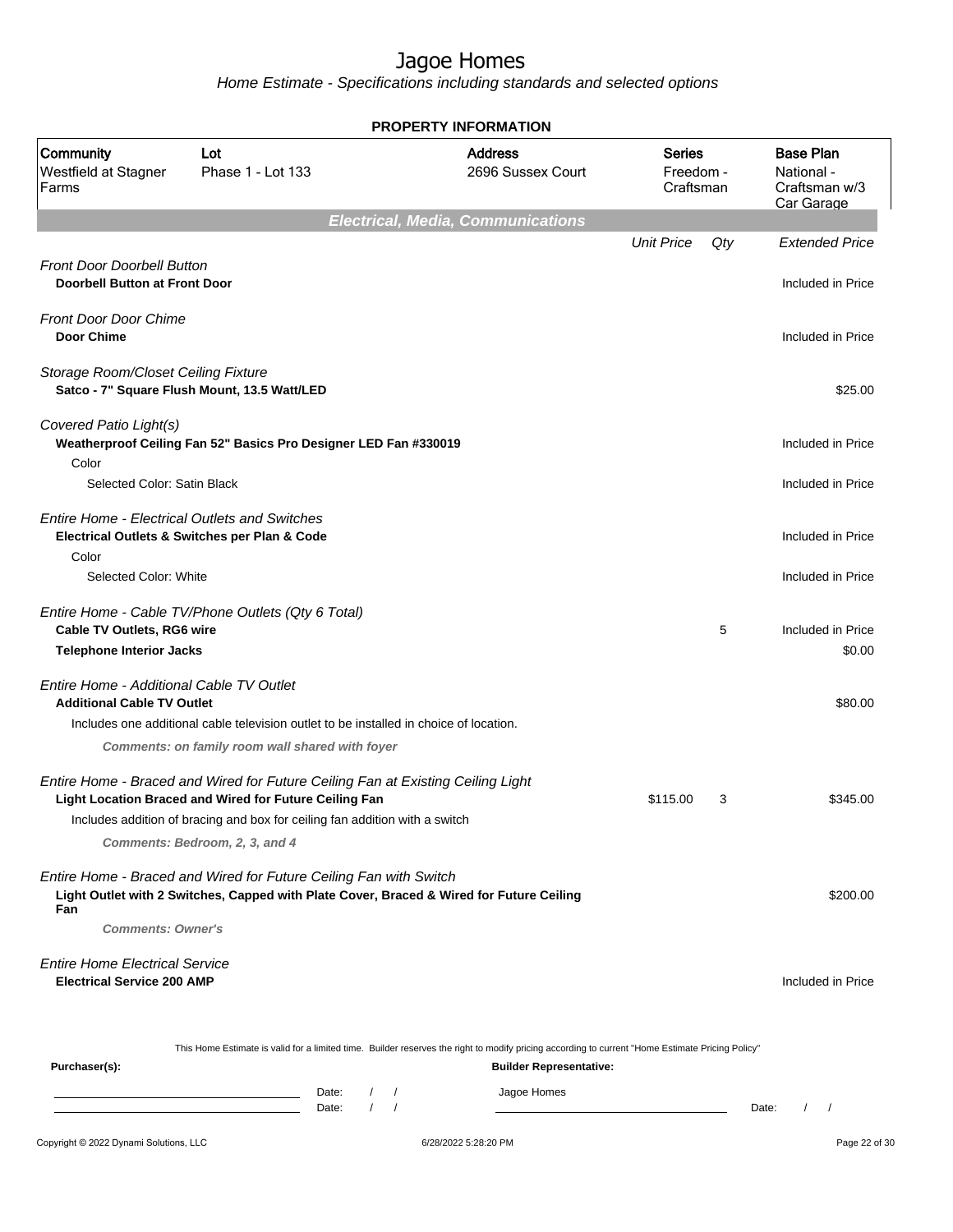|                                                                                                                |                                                                                                                           |                |                        | <b>PROPERTY INFORMATION</b>                                                                                                                                                        |                                         |     |                                                               |
|----------------------------------------------------------------------------------------------------------------|---------------------------------------------------------------------------------------------------------------------------|----------------|------------------------|------------------------------------------------------------------------------------------------------------------------------------------------------------------------------------|-----------------------------------------|-----|---------------------------------------------------------------|
| Community<br>Westfield at Stagner<br>Farms                                                                     | Lot<br>Phase 1 - Lot 133                                                                                                  |                |                        | <b>Address</b><br>2696 Sussex Court                                                                                                                                                | <b>Series</b><br>Freedom -<br>Craftsman |     | <b>Base Plan</b><br>National -<br>Craftsman w/3<br>Car Garage |
|                                                                                                                |                                                                                                                           |                |                        | <b>Electrical, Media, Communications</b>                                                                                                                                           |                                         |     |                                                               |
| <b>Entire Home Electrical Service</b>                                                                          | Includes 200 AMP electric service upgrade for the entire house.                                                           |                |                        |                                                                                                                                                                                    | <b>Unit Price</b>                       | Qty | <b>Extended Price</b>                                         |
| <b>Exterior Electrical Service</b><br><b>Electrical Service Underground</b>                                    |                                                                                                                           |                |                        |                                                                                                                                                                                    |                                         |     | Included in Price                                             |
| <b>Smoke Detectors</b><br>Smoke Detectors, per plan                                                            |                                                                                                                           |                |                        |                                                                                                                                                                                    |                                         |     | Included in Price                                             |
| <b>Carbon Monoxide Detectors</b><br>Carbon Monoxide Detectors, per plan                                        |                                                                                                                           |                |                        |                                                                                                                                                                                    |                                         |     | Included in Price                                             |
|                                                                                                                |                                                                                                                           |                | <b>HVAC</b>            |                                                                                                                                                                                    |                                         |     |                                                               |
|                                                                                                                |                                                                                                                           |                |                        |                                                                                                                                                                                    | <b>Unit Price</b>                       | Qty | <b>Extended Price</b>                                         |
| <b>Entire Home Air Conditioner</b><br>14 Seer Air Conditioning System<br>Up to 14 Seer Air Conditioning System |                                                                                                                           |                |                        |                                                                                                                                                                                    |                                         |     | Included in Price                                             |
| <b>Entire Home Furnace</b><br>92% Plus High Efficiency Gas Home Furnace                                        | Includes 92% plus high efficiency gas home furnace<br>Builder makes no guarantee with respect to heating and cooling cost |                |                        |                                                                                                                                                                                    |                                         |     | Included in Price                                             |
| <b>Entire Home Furnace Filter</b><br>Aprilaire Model 2000 Series Air Filter                                    |                                                                                                                           |                |                        |                                                                                                                                                                                    |                                         |     | Included in Price                                             |
| <b>Entire Home Thermostat</b><br><b>Programmable Thermostat</b>                                                |                                                                                                                           |                |                        |                                                                                                                                                                                    |                                         |     | Included in Price                                             |
| <b>Indoor Air Quality</b><br>Honeywell Fresh Air Ventilation System                                            |                                                                                                                           |                |                        |                                                                                                                                                                                    |                                         |     | Included in Price                                             |
| <b>Entire Home Duct System</b><br><b>Flexible Duct</b>                                                         |                                                                                                                           |                |                        |                                                                                                                                                                                    |                                         |     | Included in Price                                             |
| Entire Home Return Air<br><b>Multiple Return Air Vents</b>                                                     | One Return per Bedroom & One Central Return                                                                               |                |                        |                                                                                                                                                                                    |                                         |     | Included in Price                                             |
| Laundry Dryer Vent<br><b>Dryer Vent Vented to Outside</b>                                                      |                                                                                                                           |                |                        |                                                                                                                                                                                    |                                         |     | Included in Price                                             |
| Purchaser(s):                                                                                                  |                                                                                                                           |                |                        | This Home Estimate is valid for a limited time. Builder reserves the right to modify pricing according to current "Home Estimate Pricing Policy"<br><b>Builder Representative:</b> |                                         |     |                                                               |
|                                                                                                                |                                                                                                                           | Date:<br>Date: | $\prime$<br>$\sqrt{ }$ | Jagoe Homes                                                                                                                                                                        |                                         |     | Date:<br>$\left  \right $                                     |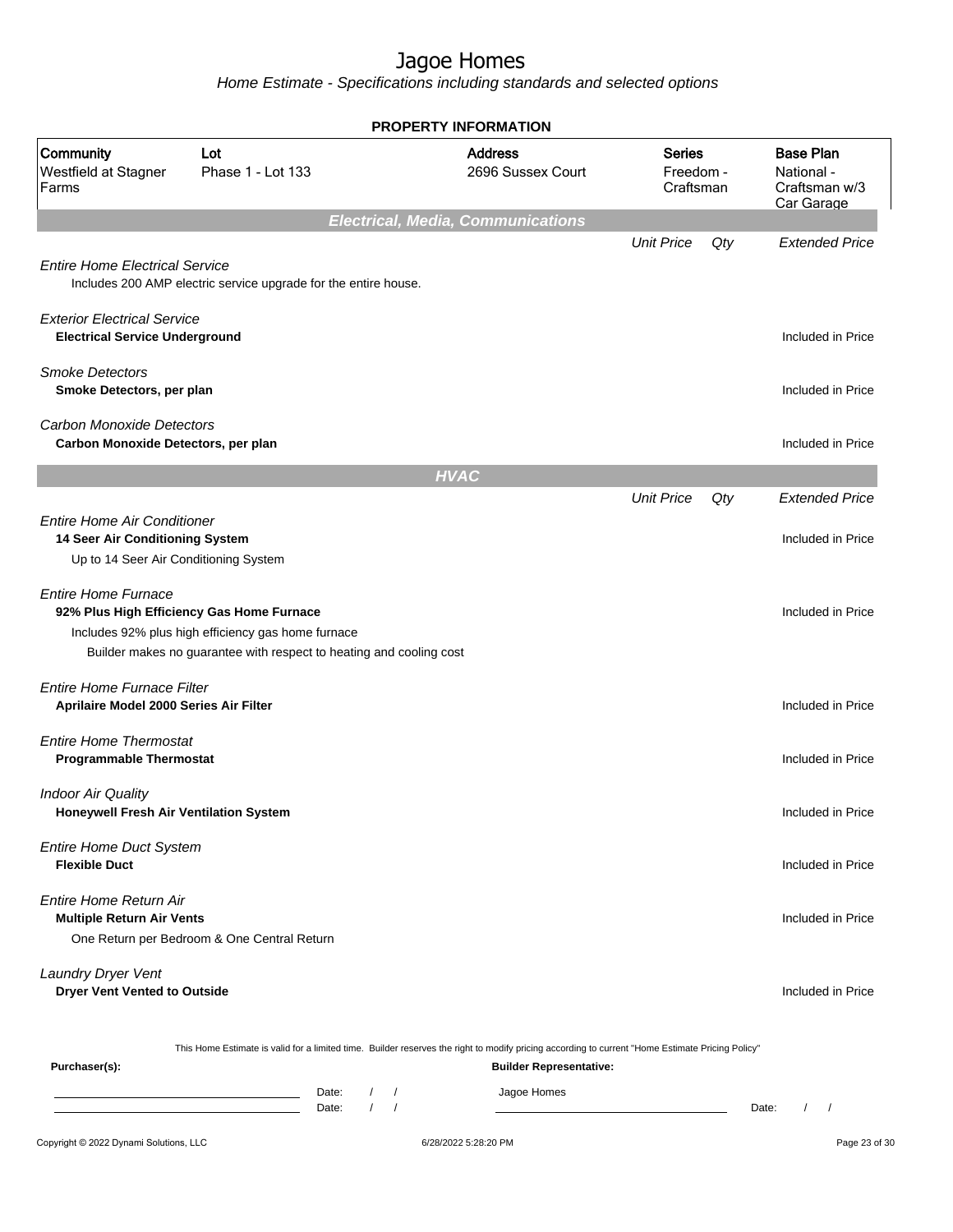**PROPERTY INFORMATION**

Home Estimate - Specifications including standards and selected options

| Community<br>Westfield at Stagner<br>Farms         | Lot<br>Phase 1 - Lot 133                                                                                                                                                                                                                                  | <b>Address</b><br>2696 Sussex Court | <b>Series</b><br>Freedom -<br>Craftsman | <b>Base Plan</b><br>National -<br>Craftsman w/3<br>Car Garage |
|----------------------------------------------------|-----------------------------------------------------------------------------------------------------------------------------------------------------------------------------------------------------------------------------------------------------------|-------------------------------------|-----------------------------------------|---------------------------------------------------------------|
|                                                    |                                                                                                                                                                                                                                                           | <b>Floor Coverings</b>              |                                         |                                                               |
|                                                    |                                                                                                                                                                                                                                                           |                                     | <b>Unit Price</b><br>Qty                | Extended Price                                                |
| <b>Entire Home Flooring</b>                        |                                                                                                                                                                                                                                                           |                                     |                                         |                                                               |
| <b>Mohawk Carpet   Top Card II</b>                 |                                                                                                                                                                                                                                                           |                                     |                                         | Included in Price                                             |
| Color                                              | Our Proven Performer, Top Card II, offers colorfast and consistent solution dyed Everstrand<br>polyester fiber with a 15 yr Manufacturer Warranty.                                                                                                        |                                     |                                         |                                                               |
| Selected Color: 942 Elephant                       |                                                                                                                                                                                                                                                           |                                     |                                         | Included in Price                                             |
|                                                    |                                                                                                                                                                                                                                                           |                                     |                                         |                                                               |
| <b>Entire Home Carpet Pad</b>                      |                                                                                                                                                                                                                                                           |                                     |                                         |                                                               |
| 6# Carpet Pad                                      |                                                                                                                                                                                                                                                           |                                     |                                         | Included in Price                                             |
| <b>Owners Bath   Flooring</b>                      |                                                                                                                                                                                                                                                           |                                     |                                         |                                                               |
|                                                    | Custom Option (Approved) Owner's Bath Ceramic Tile to be Costar Calacatta Empire<br>12x24 - Grout: 02 Pewter. Tile to be installed 1/3 Offset                                                                                                             |                                     |                                         | \$780.00                                                      |
| Family Room Flooring<br><b>Mohawk RevWood Plus</b> |                                                                                                                                                                                                                                                           |                                     |                                         | \$3,615.00                                                    |
|                                                    | RevWood Plus combines Mohawk's unique Hydroseal and Uniclic technologies with<br>GenuEdge, an innovative beveling technology that provides enhanced realism and added<br>moisture protection. RevWood Plus is so water resistant, it can be steam mopped. |                                     |                                         |                                                               |
| See Specific Plan for Details.                     | Where Applicable: Main Level Flooring does not include Bedrooms, Full Baths, or Laundry.                                                                                                                                                                  |                                     |                                         |                                                               |
| Color                                              |                                                                                                                                                                                                                                                           |                                     |                                         |                                                               |
|                                                    | Selected Color: Western Ridge Windmill Pine                                                                                                                                                                                                               |                                     |                                         | Included in Price                                             |
| Direction                                          |                                                                                                                                                                                                                                                           |                                     |                                         |                                                               |
| Selected Direction: Front to Back                  |                                                                                                                                                                                                                                                           |                                     |                                         | Included in Price                                             |
| Foyer/Closet/Powder Room                           |                                                                                                                                                                                                                                                           |                                     |                                         |                                                               |
| <b>Mohawk RevWood Plus</b>                         |                                                                                                                                                                                                                                                           |                                     |                                         | \$950.00                                                      |
|                                                    | RevWood Plus combines Mohawk's unique Hydroseal and Uniclic technologies with<br>GenuEdge, an innovative beveling technology that provides enhanced realism and added<br>moisture protection. RevWood Plus is so water resistant, it can be steam mopped. |                                     |                                         |                                                               |
| See Specific Plan for Details.                     | Where Applicable: Main Level Flooring does not include Bedrooms, Full Baths, or Laundry.                                                                                                                                                                  |                                     |                                         |                                                               |
| Color                                              |                                                                                                                                                                                                                                                           |                                     |                                         |                                                               |
|                                                    | Selected Color: Western Ridge Windmill Pine                                                                                                                                                                                                               |                                     |                                         | Included in Price                                             |
| Direction                                          |                                                                                                                                                                                                                                                           |                                     |                                         |                                                               |
| Selected Direction: Front to Back                  |                                                                                                                                                                                                                                                           |                                     |                                         | Included in Price                                             |

This Home Estimate is valid for a limited time. Builder reserves the right to modify pricing according to current "Home Estimate Pricing Policy"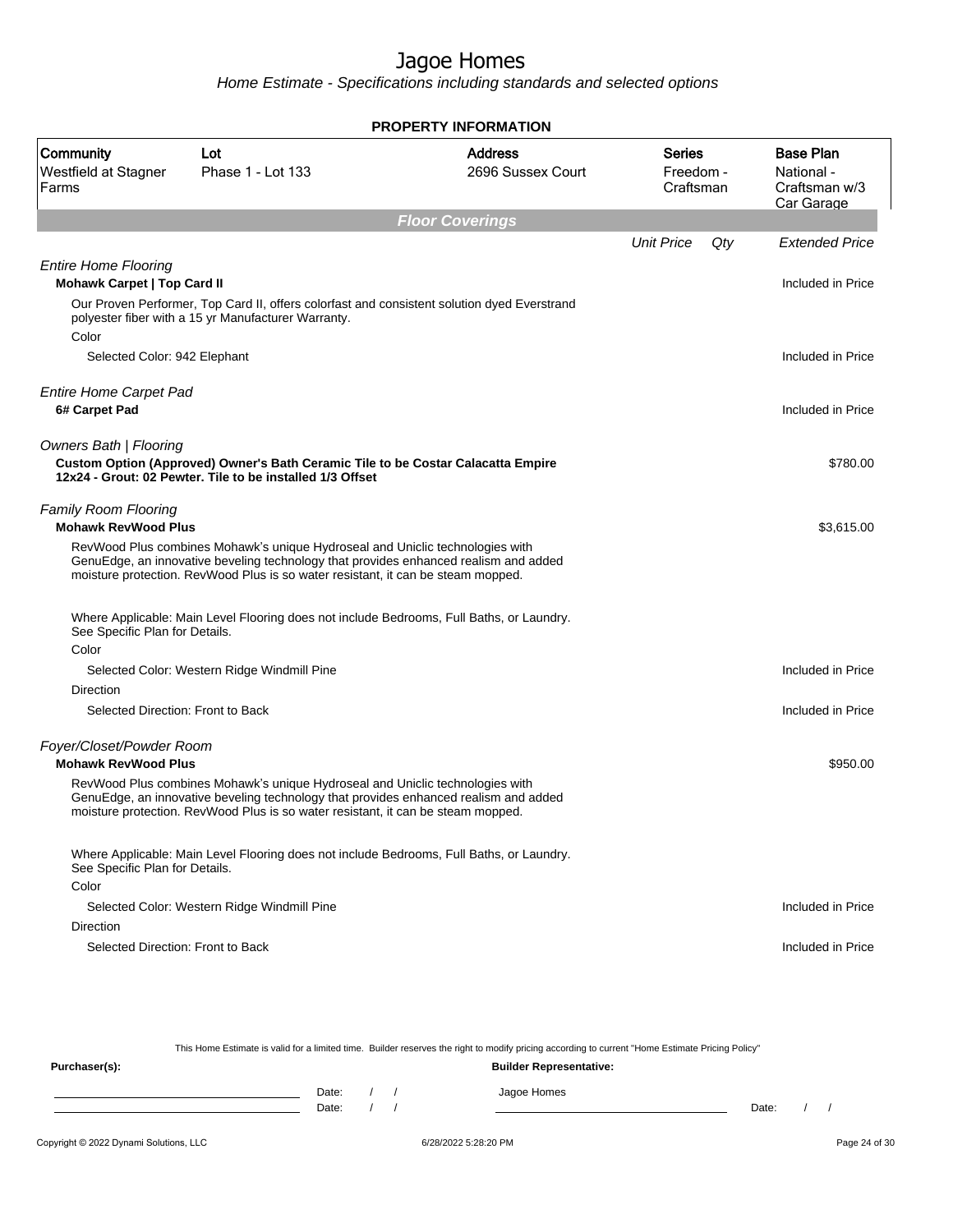Home Estimate - Specifications including standards and selected options

|                                                |                                                                                                                                                                   | <b>PROPERTY INFORMATION</b>                                                              |                                         |     |                                                               |
|------------------------------------------------|-------------------------------------------------------------------------------------------------------------------------------------------------------------------|------------------------------------------------------------------------------------------|-----------------------------------------|-----|---------------------------------------------------------------|
| Community<br>Westfield at Stagner<br>Farms     | Lot<br>Phase 1 - Lot 133                                                                                                                                          | <b>Address</b><br>2696 Sussex Court                                                      | <b>Series</b><br>Freedom -<br>Craftsman |     | <b>Base Plan</b><br>National -<br>Craftsman w/3<br>Car Garage |
|                                                |                                                                                                                                                                   | <b>Floor Coverings</b>                                                                   |                                         |     |                                                               |
| Kitchen/Dining Area Flooring                   |                                                                                                                                                                   |                                                                                          | <b>Unit Price</b>                       | Qty | <b>Extended Price</b>                                         |
| <b>Mohawk RevWood Plus</b>                     |                                                                                                                                                                   |                                                                                          |                                         |     | \$2,735.00                                                    |
|                                                | RevWood Plus combines Mohawk's unique Hydroseal and Uniclic technologies with<br>moisture protection. RevWood Plus is so water resistant, it can be steam mopped. | GenuEdge, an innovative beveling technology that provides enhanced realism and added     |                                         |     |                                                               |
| See Specific Plan for Details.                 |                                                                                                                                                                   | Where Applicable: Main Level Flooring does not include Bedrooms, Full Baths, or Laundry. |                                         |     |                                                               |
| Color                                          |                                                                                                                                                                   |                                                                                          |                                         |     |                                                               |
|                                                | Selected Color: Western Ridge Windmill Pine                                                                                                                       |                                                                                          |                                         |     | Included in Price                                             |
| Direction<br>Selected Direction: Front to Back |                                                                                                                                                                   |                                                                                          |                                         |     | Included in Price                                             |
|                                                |                                                                                                                                                                   |                                                                                          |                                         |     |                                                               |
| Bath 2   Flooring                              | Grout: 02 Pewter. Tile to be installed 1/3 Offset                                                                                                                 | Custom Option (Approved) Bath 2 Ceramic Tile to be Costar Calacatta Empire 12x24 -       |                                         |     | \$1,160.00                                                    |
| Pantry   Flooring                              | 12x24 - Grout: 02 Pewter. Tile to be installed 1/3 Offset                                                                                                         | Custom Option (Approved) Laundry/Pantry Ceramic Tile to be Costar Calacatta Empire       |                                         |     | \$0.00                                                        |
| Laundry Room   Flooring                        | 12x24 - Grout: 02 Pewter. Tile to be installed 1/3 Offset                                                                                                         | Custom Option (Approved) Laundry/Pantry Ceramic Tile to be Costar Calacatta Empire       |                                         |     | \$930.00                                                      |
| Storage Area   Flooring                        | Dust to Arrington Gotham Gray Direction: Front to Back                                                                                                            | Late Change Request 133 WSF (Market) - In Storage Area, replace all Arrington Prarie     |                                         |     | \$0.00                                                        |
|                                                |                                                                                                                                                                   | <b>Shelving</b>                                                                          |                                         |     |                                                               |
|                                                |                                                                                                                                                                   |                                                                                          | <b>Unit Price</b>                       | Qty | <b>Extended Price</b>                                         |
| <b>Owner's Closet Shelf &amp; Rod</b>          | Closet Shelf 12" Shelf & Rod - 2 Runs Width of Closet - Supported 2'0" O.C. Vented                                                                                |                                                                                          |                                         |     | Included in Price                                             |
| Long Garment Hanging                           |                                                                                                                                                                   |                                                                                          |                                         |     |                                                               |
|                                                | Selected Long Garment Hanging: None                                                                                                                               |                                                                                          |                                         |     | Included in Price                                             |
| Standard Hanging                               |                                                                                                                                                                   |                                                                                          |                                         |     |                                                               |
|                                                | Selected Standard Hanging: Standard Hanging (42" & 84")                                                                                                           |                                                                                          |                                         |     | Included in Price                                             |

This Home Estimate is valid for a limited time. Builder reserves the right to modify pricing according to current "Home Estimate Pricing Policy"

**Purchaser(s): Builder Representative:** Date: / / Jagoe Homes<br>Date: / / Jagoe Homes Date: / / **Date: / / 2006** Date: / / / Date: / / / Date: / / / 2006 Date: / / / 2006 Date: / / / 2006 Date: / / / 2006 Date: / / / 2007 Date: / / / 2007 Date: / / / 2007 Date: / / / 2007 Date: / / / 2007 Date: / / / 2007 D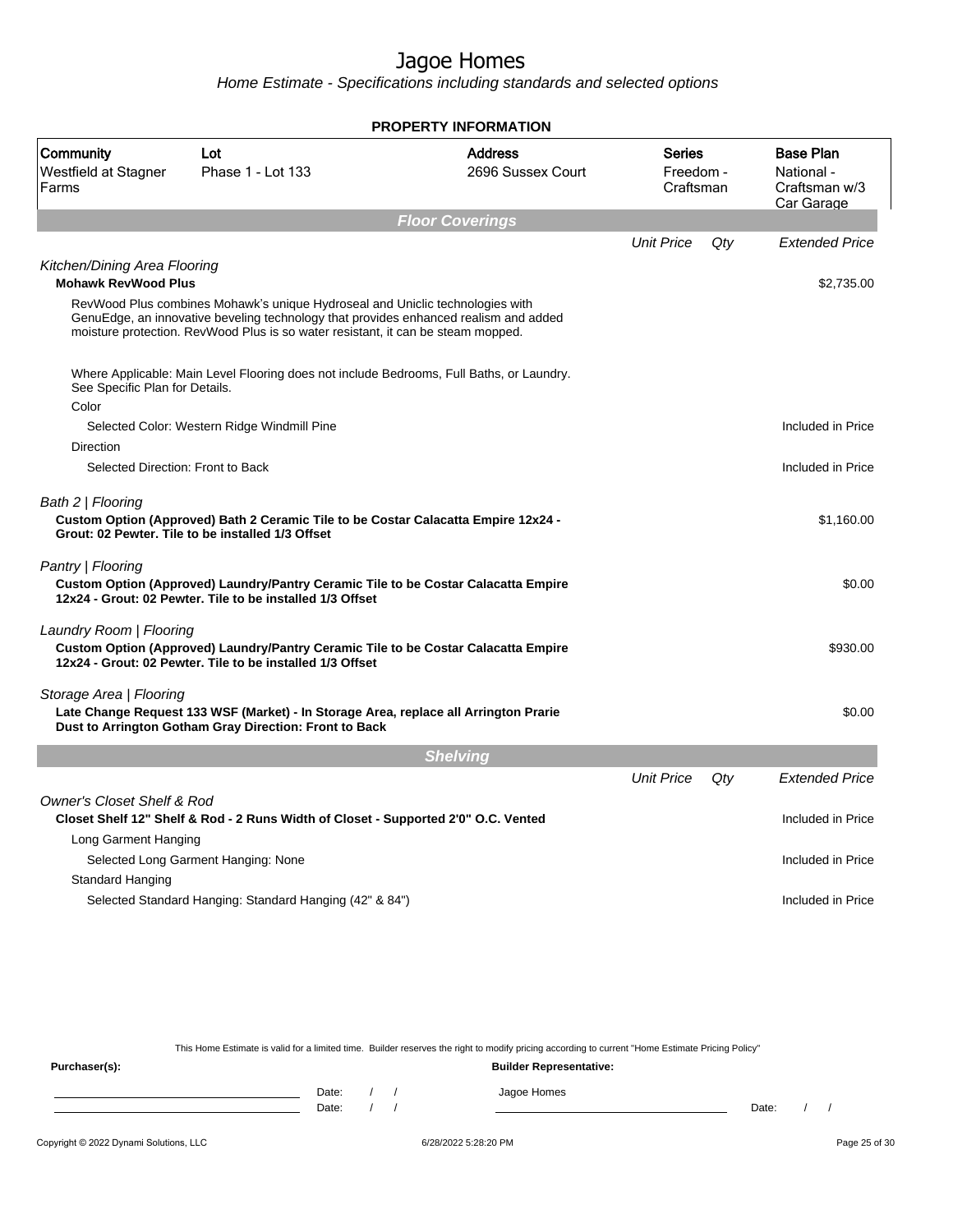|                                                                  |                                                                                    | <b>PROPERTY INFORMATION</b>                                                                                                                                                        |                                         |     |                                                               |
|------------------------------------------------------------------|------------------------------------------------------------------------------------|------------------------------------------------------------------------------------------------------------------------------------------------------------------------------------|-----------------------------------------|-----|---------------------------------------------------------------|
| Community<br>Westfield at Stagner<br>Farms                       | Lot<br>Phase 1 - Lot 133                                                           | <b>Address</b><br>2696 Sussex Court                                                                                                                                                | <b>Series</b><br>Freedom -<br>Craftsman |     | <b>Base Plan</b><br>National -<br>Craftsman w/3<br>Car Garage |
|                                                                  |                                                                                    | <b>Shelving</b>                                                                                                                                                                    |                                         |     |                                                               |
| Bedroom 2 Closet Shelf & Rod                                     | Closet Shelf 12" Shelf & Rod - 2 Runs Width of Closet - Supported 2'0" O.C. Vented |                                                                                                                                                                                    | <b>Unit Price</b>                       | Qty | <b>Extended Price</b><br>Included in Price                    |
| Long Garment Hanging<br>Standard Hanging                         | Selected Long Garment Hanging: None                                                |                                                                                                                                                                                    |                                         |     | Included in Price                                             |
|                                                                  | Selected Standard Hanging: Standard Hanging (42" & 84")                            |                                                                                                                                                                                    |                                         |     | Included in Price                                             |
| Bedroom 3 Closet Shelf & Rod<br>Long Garment Hanging             | Closet Shelf 12" Shelf & Rod - 2 Runs Width of Closet - Supported 2'0" O.C. Vented |                                                                                                                                                                                    |                                         |     | Included in Price                                             |
| Standard Hanging                                                 | Selected Long Garment Hanging: None                                                |                                                                                                                                                                                    |                                         |     | Included in Price                                             |
|                                                                  | Selected Standard Hanging: Standard Hanging (42" & 84")                            |                                                                                                                                                                                    |                                         |     | Included in Price                                             |
| Bedroom 4 Closet Shelf & Rod<br>Long Garment Hanging             | Closet Shelf 12" Shelf & Rod - 2 Runs Width of Closet - Supported 2'0" O.C. Vented |                                                                                                                                                                                    |                                         |     | Included in Price                                             |
| Standard Hanging                                                 | Selected Long Garment Hanging: None                                                |                                                                                                                                                                                    |                                         |     | Included in Price                                             |
|                                                                  | Selected Standard Hanging: Standard Hanging (42" & 84")                            |                                                                                                                                                                                    |                                         |     | Included in Price                                             |
| <b>Entire Home Storage Shelf</b>                                 | Storage Shelf 12" and 16" deep- Vented (per plan)                                  |                                                                                                                                                                                    |                                         |     | Included in Price                                             |
|                                                                  |                                                                                    | <b>Foundations</b>                                                                                                                                                                 |                                         |     |                                                               |
| <b>Entire Home Footing Size</b><br>19" Wide x 8" Deep, 3000 psi, |                                                                                    |                                                                                                                                                                                    | <b>Unit Price</b>                       | Qty | <b>Extended Price</b><br>\$0.00                               |
|                                                                  |                                                                                    |                                                                                                                                                                                    |                                         |     |                                                               |
|                                                                  |                                                                                    | Framing                                                                                                                                                                            | <b>Unit Price</b>                       | Qty | <b>Extended Price</b>                                         |
| Fntire Home 2 x 4 Wall Studs<br>Studs 2 x 4 @ 16" oc, SPF Grade  |                                                                                    |                                                                                                                                                                                    |                                         |     | Included in Price                                             |
| Entire Home 2 x 6 Wall Studs                                     | Studs 2 x 6 @ 24" oc, SPF Grade (Per Plan)                                         |                                                                                                                                                                                    |                                         |     | Included in Price                                             |
| <b>Entire Home Exterior Wall Sheathing</b>                       | Exterior Wall Sheathing (7/16" OSB &/or 1/2" Styrofoam)                            |                                                                                                                                                                                    |                                         |     | Included in Price                                             |
| Purchaser(s):                                                    |                                                                                    | This Home Estimate is valid for a limited time. Builder reserves the right to modify pricing according to current "Home Estimate Pricing Policy"<br><b>Builder Representative:</b> |                                         |     |                                                               |
|                                                                  | Date:<br>$\prime$<br>$\sqrt{ }$<br>$\prime$<br>$\sqrt{ }$<br>Date:                 | Jagoe Homes                                                                                                                                                                        |                                         |     | Date:<br>$\frac{1}{2}$                                        |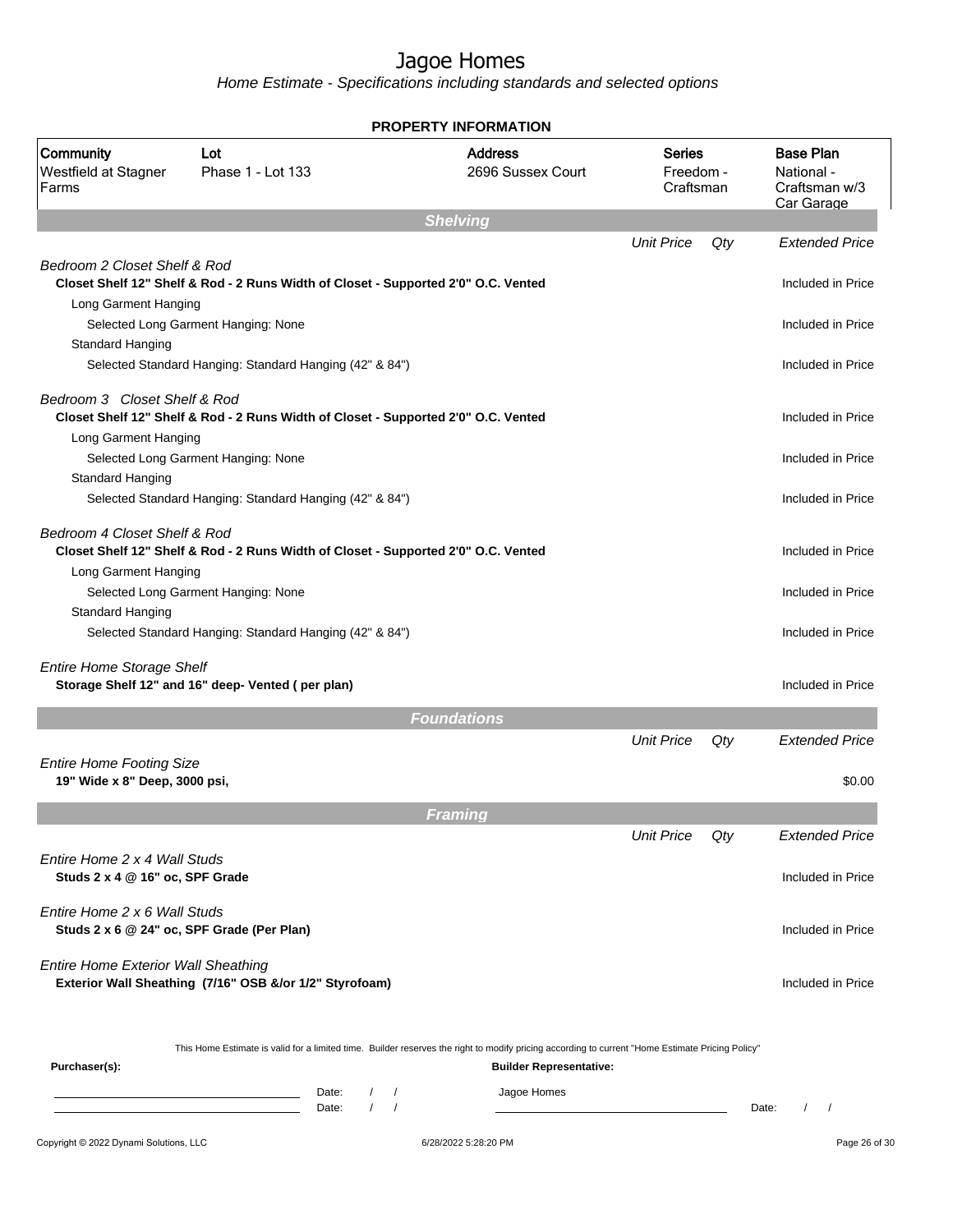Home Estimate - Specifications including standards and selected options

|                                                                                                      |                                                                                           | <b>PROPERTY INFORMATION</b>         |                                         |     |                                                               |
|------------------------------------------------------------------------------------------------------|-------------------------------------------------------------------------------------------|-------------------------------------|-----------------------------------------|-----|---------------------------------------------------------------|
| Community<br>Westfield at Stagner<br>Farms                                                           | Lot<br>Phase 1 - Lot 133                                                                  | <b>Address</b><br>2696 Sussex Court | <b>Series</b><br>Freedom -<br>Craftsman |     | <b>Base Plan</b><br>National -<br>Craftsman w/3<br>Car Garage |
|                                                                                                      |                                                                                           | <b>Framing</b>                      |                                         |     |                                                               |
|                                                                                                      |                                                                                           |                                     | <b>Unit Price</b>                       | Qty | <b>Extended Price</b>                                         |
| Entire Home Exterior Wall House Wrap<br><b>Exterior Wall Covering House Wrap</b>                     |                                                                                           |                                     |                                         |     | Included in Price                                             |
| <b>Entire Home Foundation Plates</b><br>Foundation Plates treated yellow pine                        |                                                                                           |                                     |                                         |     | Included in Price                                             |
| Entire Home - Sub Floor (Where Applicable)                                                           | Sub Floor 3/4" OSB T&G, glued & screwed or nailed                                         |                                     |                                         |     | Included in Price                                             |
| Main Level Ceiling Heights<br>Interior Flat Ceiling Height 9'0"<br>Certain ceiling heights may vary. |                                                                                           |                                     |                                         |     | Included in Price                                             |
| Per Plan Roof Trusses<br><b>Roof Trusses</b>                                                         |                                                                                           |                                     |                                         |     | Included in Price                                             |
| <b>Roof Sheathing</b><br>Roof Sheathing 7/16" OSB                                                    |                                                                                           |                                     |                                         |     | Included in Price                                             |
| 2nd Level Ceiling Heights<br>Interior Flat Ceiling Height 8'0"<br>Certain ceiling heights may vary.  |                                                                                           |                                     |                                         |     | Included in Price                                             |
| 2nd Floor Floor System<br>14" I-Joists (Spacing per Mfg)                                             |                                                                                           |                                     |                                         |     | Included in Price                                             |
|                                                                                                      |                                                                                           | <b>Landscaping &amp; Yard</b>       |                                         |     |                                                               |
|                                                                                                      |                                                                                           |                                     | <b>Unit Price</b>                       | Qty | <b>Extended Price</b>                                         |
| <b>Bury Downspouts</b><br><b>Tile Downspouts Underground</b>                                         | Downspouts will be buried and run a minimum of 10 ft from house to daylight or to pop-up. |                                     |                                         |     | \$1,200.00                                                    |
| <b>Exterior Lawn Sod</b><br>Basins)                                                                  | Sod All of Yard, Fescue & Bluegrass (Excludes Areas with Brush & Trees & Retention        |                                     |                                         |     | Included in Price                                             |
| Shrubs & Trees                                                                                       | Shrubs & Trees 5/18" shrubs, 3/3' upright shrubs, 1 tree and landscape mulch              |                                     |                                         |     | Included in Price                                             |
|                                                                                                      |                                                                                           |                                     |                                         |     |                                                               |

This Home Estimate is valid for a limited time. Builder reserves the right to modify pricing according to current "Home Estimate Pricing Policy"

**Purchaser(s): Builder Representative:** Date: / / Jagoe Homes<br>Date: / / Jagoe Homes Date: / / **Date: / / 2006** Date: / / / Date: / / / Date: / / / 2006 Date: / / / 2006 Date: / / / 2006 Date: / / / 2006 Date: / / / 2007 Date: / / / 2007 Date: / / / 2007 Date: / / / 2007 Date: / / / 2007 Date: / / / 2007 D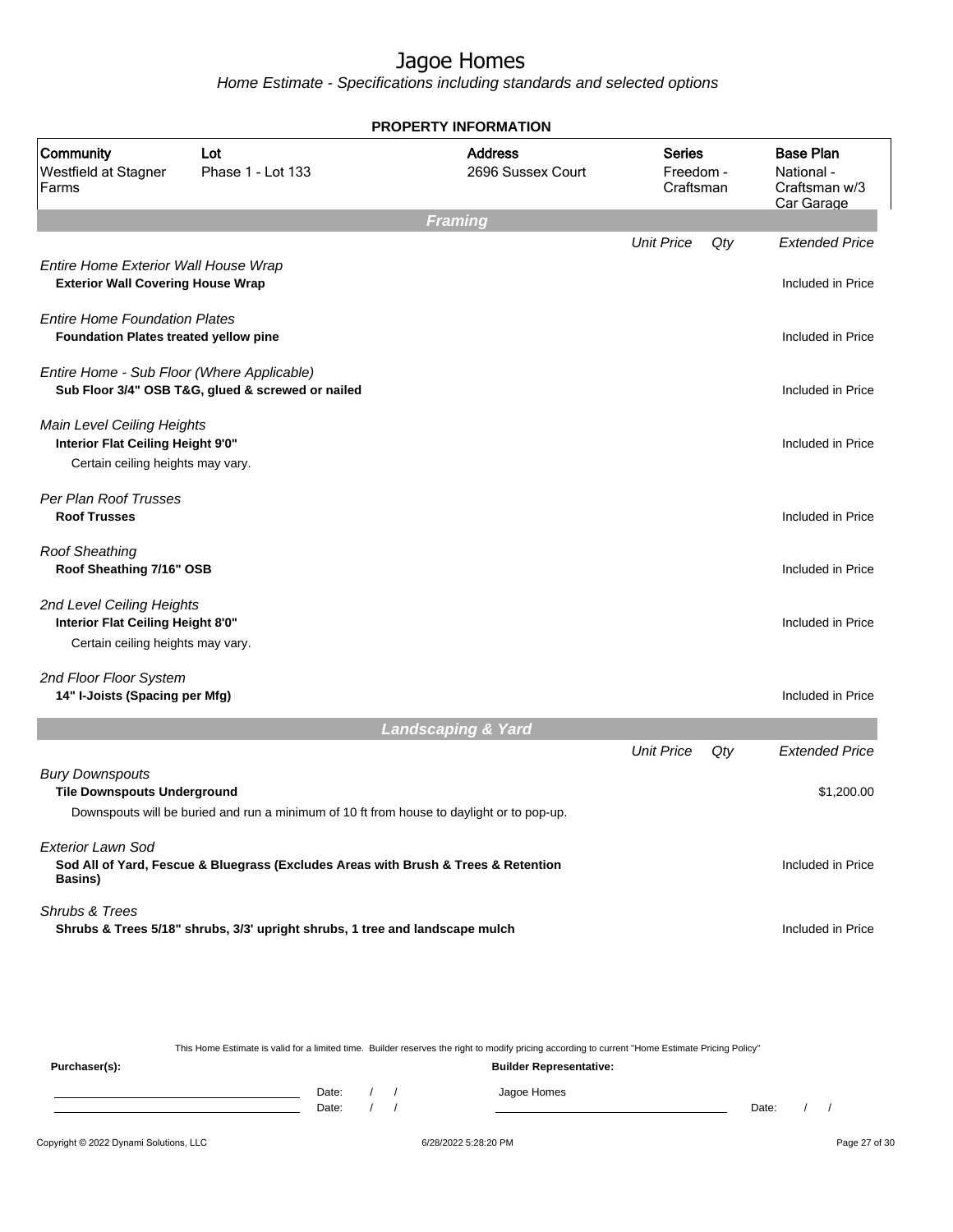Home Estimate - Specifications including standards and selected options

|                                                                     |                                                                                                      | <b>PROPERTY INFORMATION</b>                                                                                                                      |                                  |     |                                                               |  |
|---------------------------------------------------------------------|------------------------------------------------------------------------------------------------------|--------------------------------------------------------------------------------------------------------------------------------------------------|----------------------------------|-----|---------------------------------------------------------------|--|
| Community<br>Westfield at Stagner<br>Farms                          | Lot<br>Phase 1 - Lot 133                                                                             | <b>Address</b><br>2696 Sussex Court                                                                                                              | Series<br>Freedom -<br>Craftsman |     | <b>Base Plan</b><br>National -<br>Craftsman w/3<br>Car Garage |  |
|                                                                     |                                                                                                      | <b>Ventilation</b>                                                                                                                               |                                  |     |                                                               |  |
| <b>Bath Vent Fans</b><br><b>Bath Fans Vented to Exterior</b>        |                                                                                                      |                                                                                                                                                  | <b>Unit Price</b>                | Qty | <b>Extended Price</b><br>Included in Price                    |  |
|                                                                     |                                                                                                      |                                                                                                                                                  |                                  |     |                                                               |  |
|                                                                     | Kitchen Range Hood or Microwave Hood Vent<br>Kitchen Range Hood or Microwave Hood Vented to Exterior |                                                                                                                                                  |                                  |     | Included in Price                                             |  |
| <b>Exterior Decorative Louvers</b><br>Painted Louver(s) per plan    |                                                                                                      |                                                                                                                                                  |                                  |     | Included in Price                                             |  |
| Color                                                               | Selected Color: SW7006 Extra White                                                                   |                                                                                                                                                  |                                  |     | Included in Price                                             |  |
| Roof Ridge Vent<br><b>Attic Ventilation Ridge Vent</b>              |                                                                                                      |                                                                                                                                                  |                                  |     | Included in Price                                             |  |
| Roof Whirlybird                                                     | Aluminum Turbine Ventilator "Whirlybird", by design                                                  |                                                                                                                                                  |                                  |     | Included in Price                                             |  |
| <b>Home Soffit Vents</b><br>Soffit Vent Continuous Perforated Vinyl |                                                                                                      |                                                                                                                                                  |                                  |     | Included in Price                                             |  |
|                                                                     |                                                                                                      | <b>Site Layout</b>                                                                                                                               |                                  |     |                                                               |  |
|                                                                     |                                                                                                      |                                                                                                                                                  | <b>Unit Price</b>                | Qty | <b>Extended Price</b>                                         |  |
| Home Elevation & Site Placement                                     | Elevation & Location Established by Contractor                                                       |                                                                                                                                                  |                                  |     | Included in Price                                             |  |
|                                                                     |                                                                                                      | <b>Change Order Summary</b>                                                                                                                      |                                  |     |                                                               |  |
|                                                                     |                                                                                                      |                                                                                                                                                  |                                  | Qty |                                                               |  |
|                                                                     | 133 WSF (Market) Late Change Request. Fireplace - Change Order #101                                  |                                                                                                                                                  |                                  |     |                                                               |  |
| Fireplace   Family                                                  |                                                                                                      |                                                                                                                                                  |                                  |     |                                                               |  |
| Previous Selection:                                                 |                                                                                                      |                                                                                                                                                  |                                  |     |                                                               |  |
| to Ceiling                                                          | Deluxe Direct-Rear Vent Gas Preconstructed Fireplace w/Shiplap Front & Sides, Floor                  |                                                                                                                                                  |                                  |     |                                                               |  |
| Ceramic Hearth Color: N/A                                           |                                                                                                      |                                                                                                                                                  |                                  |     |                                                               |  |
| Location: Front of Home                                             |                                                                                                      |                                                                                                                                                  |                                  |     |                                                               |  |
|                                                                     | Mantel Stain Color: MW415 Tidal Wood                                                                 |                                                                                                                                                  |                                  |     |                                                               |  |
|                                                                     | Paint Color: SW7068 Grizzle Gray (Greyhound Coordinate)                                              |                                                                                                                                                  |                                  |     |                                                               |  |
|                                                                     | New Selection: Customer Accepted 11/19/2021                                                          |                                                                                                                                                  |                                  |     |                                                               |  |
|                                                                     |                                                                                                      | This Home Estimate is valid for a limited time. Builder reserves the right to modify pricing according to current "Home Estimate Pricing Policy" |                                  |     |                                                               |  |
| Purchaser(s):                                                       |                                                                                                      | <b>Builder Representative:</b>                                                                                                                   |                                  |     |                                                               |  |
|                                                                     | Date:<br>Date:                                                                                       | Jagoe Homes                                                                                                                                      |                                  |     | Date:                                                         |  |

#### Copyright © 2022 Dynami Solutions, LLC <br>
6/28/2022 5:28:20 PM 6/28/2022 5:28:20 PM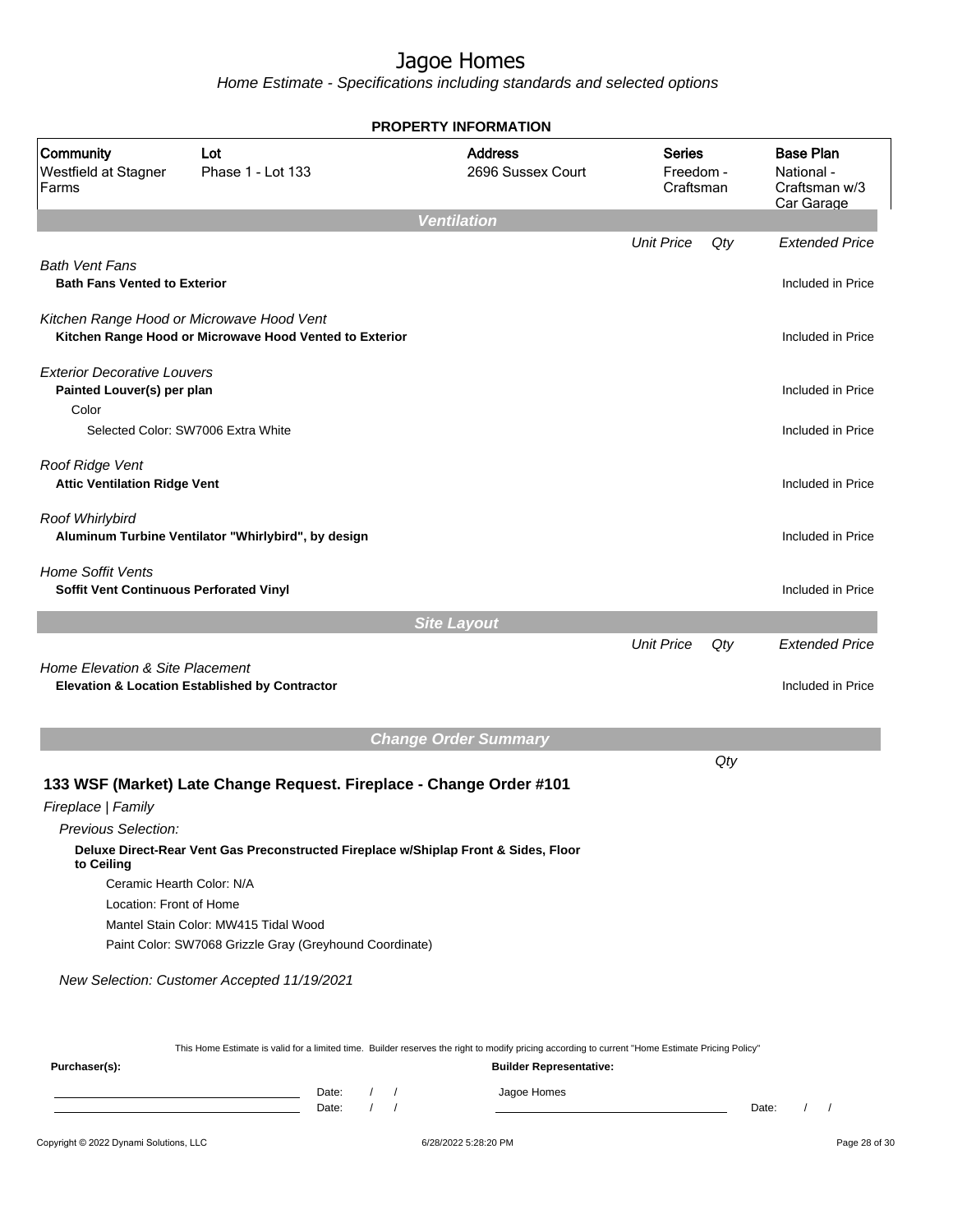|                                            |                                                                                                                                                                                                                                                       | <b>PROPERTY INFORMATION</b>                                                                                                                                                        |                                         |                                                               |
|--------------------------------------------|-------------------------------------------------------------------------------------------------------------------------------------------------------------------------------------------------------------------------------------------------------|------------------------------------------------------------------------------------------------------------------------------------------------------------------------------------|-----------------------------------------|---------------------------------------------------------------|
| Community<br>Westfield at Stagner<br>Farms | Lot<br>Phase 1 - Lot 133                                                                                                                                                                                                                              | <b>Address</b><br>2696 Sussex Court                                                                                                                                                | <b>Series</b><br>Freedom -<br>Craftsman | <b>Base Plan</b><br>National -<br>Craftsman w/3<br>Car Garage |
|                                            |                                                                                                                                                                                                                                                       | <b>Change Order Summary</b>                                                                                                                                                        |                                         |                                                               |
| Niche: Front of Home.                      | 133 WSF (Market) Late Change Request - Fireplace to be Vent-Free Fireplace w/<br>Shiplap Front & Sides, Floor to Ceiling, NOT Including AV Niche. FIREPLACE MAY BE<br>ON INTERIOR WALL. Paint Color: SW7068 Grizzle Gray, Stain: MW415 Tidal Wood, AV |                                                                                                                                                                                    | Qty                                     |                                                               |
| Niche: Front of Home                       | 133 WSF (Market) Late Change Request - Fireplace to be Vent-Free Fireplace w/ Shiplap<br>Front & Sides, Floor to Ceiling, NOT Including AV Niche. FIREPLACE MAY BE ON<br>INTERIOR WALL. Paint Color: SW7068 Grizzle Gray, Stain: MW415 Tidal Wood, AV |                                                                                                                                                                                    |                                         |                                                               |
| Painted White - Change Order #102          | Late Change Request 133 WSF (Market) - Cabinets to be Winstead                                                                                                                                                                                        |                                                                                                                                                                                    |                                         |                                                               |
| <b>Kitchen Cabinets</b>                    |                                                                                                                                                                                                                                                       |                                                                                                                                                                                    |                                         |                                                               |
| <b>Previous Selection:</b>                 |                                                                                                                                                                                                                                                       |                                                                                                                                                                                    |                                         |                                                               |
| Color: Greyhound                           | Brellin Purestyle Full Overlay Laminate Cabinets w/ Floating Shelves                                                                                                                                                                                  |                                                                                                                                                                                    |                                         |                                                               |
|                                            | New Selection: Customer Accepted 1/4/2022                                                                                                                                                                                                             |                                                                                                                                                                                    |                                         |                                                               |
|                                            | Late Change Request 133 WSF (Market) - Kitchen Cabinets to be Winstead Painted<br>White ILO Brellin due to product availability.                                                                                                                      |                                                                                                                                                                                    |                                         |                                                               |
|                                            | Late Change Request 133 WSF (Market) - Kitchen Cabinets to be Winstead Painted<br>White ILO Brellin due to product availability.                                                                                                                      |                                                                                                                                                                                    |                                         |                                                               |
|                                            | Late Change Request 133 WSF (Market) - Cabinets to be Winstead<br>Painted Greyhound - Change Order #103                                                                                                                                               |                                                                                                                                                                                    |                                         |                                                               |
| <b>Kitchen Cabinets</b>                    |                                                                                                                                                                                                                                                       |                                                                                                                                                                                    |                                         |                                                               |
| Previous Selection:                        |                                                                                                                                                                                                                                                       |                                                                                                                                                                                    |                                         |                                                               |
|                                            | Late Change Request 133 WSF (Market) - Kitchen Cabinets to be Winstead Painted<br>White ILO Brellin due to product availability.                                                                                                                      |                                                                                                                                                                                    |                                         |                                                               |
|                                            | New Selection: Customer Accepted 1/4/2022                                                                                                                                                                                                             |                                                                                                                                                                                    |                                         |                                                               |
|                                            | Late Change Request 133 WSF (Market) - Kitchen Cabinets to be Winstead Painted<br>Greyhound ILO Brellin due to product availability.                                                                                                                  |                                                                                                                                                                                    |                                         |                                                               |
|                                            | Late Change Request 133 WSF (Market) - Kitchen Cabinets to be Winstead Painted<br>Greyhound ILO Brellin due to product availability.                                                                                                                  |                                                                                                                                                                                    |                                         |                                                               |
| <b>Owners Bath Cabinets</b>                |                                                                                                                                                                                                                                                       |                                                                                                                                                                                    |                                         |                                                               |
| <b>Previous Selection:</b>                 |                                                                                                                                                                                                                                                       |                                                                                                                                                                                    |                                         |                                                               |
|                                            | <b>Brellin Full Overlay Purestyle Laminate</b>                                                                                                                                                                                                        |                                                                                                                                                                                    |                                         |                                                               |
| Finish: Greyhound                          |                                                                                                                                                                                                                                                       |                                                                                                                                                                                    |                                         |                                                               |
| Vanity Height: Raised - 35"                |                                                                                                                                                                                                                                                       |                                                                                                                                                                                    |                                         |                                                               |
|                                            | New Selection: Customer Accepted 1/4/2022                                                                                                                                                                                                             |                                                                                                                                                                                    |                                         |                                                               |
|                                            | Late Change Request 133 WSF (Market) -Owner's Bath Cabinets to be Winstead<br>Painted Greyhound ILO Brellin due to product availability. Cabinets to be Raised.                                                                                       |                                                                                                                                                                                    |                                         |                                                               |
| Purchaser(s):                              |                                                                                                                                                                                                                                                       | This Home Estimate is valid for a limited time. Builder reserves the right to modify pricing according to current "Home Estimate Pricing Policy"<br><b>Builder Representative:</b> |                                         |                                                               |
|                                            | Date:<br><u> 1989 - Johann Barn, mars ann an t-Amhain an t-Amhain an t-Amhain an t-Amhain an t-Amhain an t-Amhain an t-Amh</u><br>$\prime$<br>Date:                                                                                                   | Jagoe Homes                                                                                                                                                                        |                                         | Date:                                                         |
| Copyright © 2022 Dynami Solutions, LLC     |                                                                                                                                                                                                                                                       | 6/28/2022 5:28:20 PM                                                                                                                                                               |                                         | Page 29 of 30                                                 |